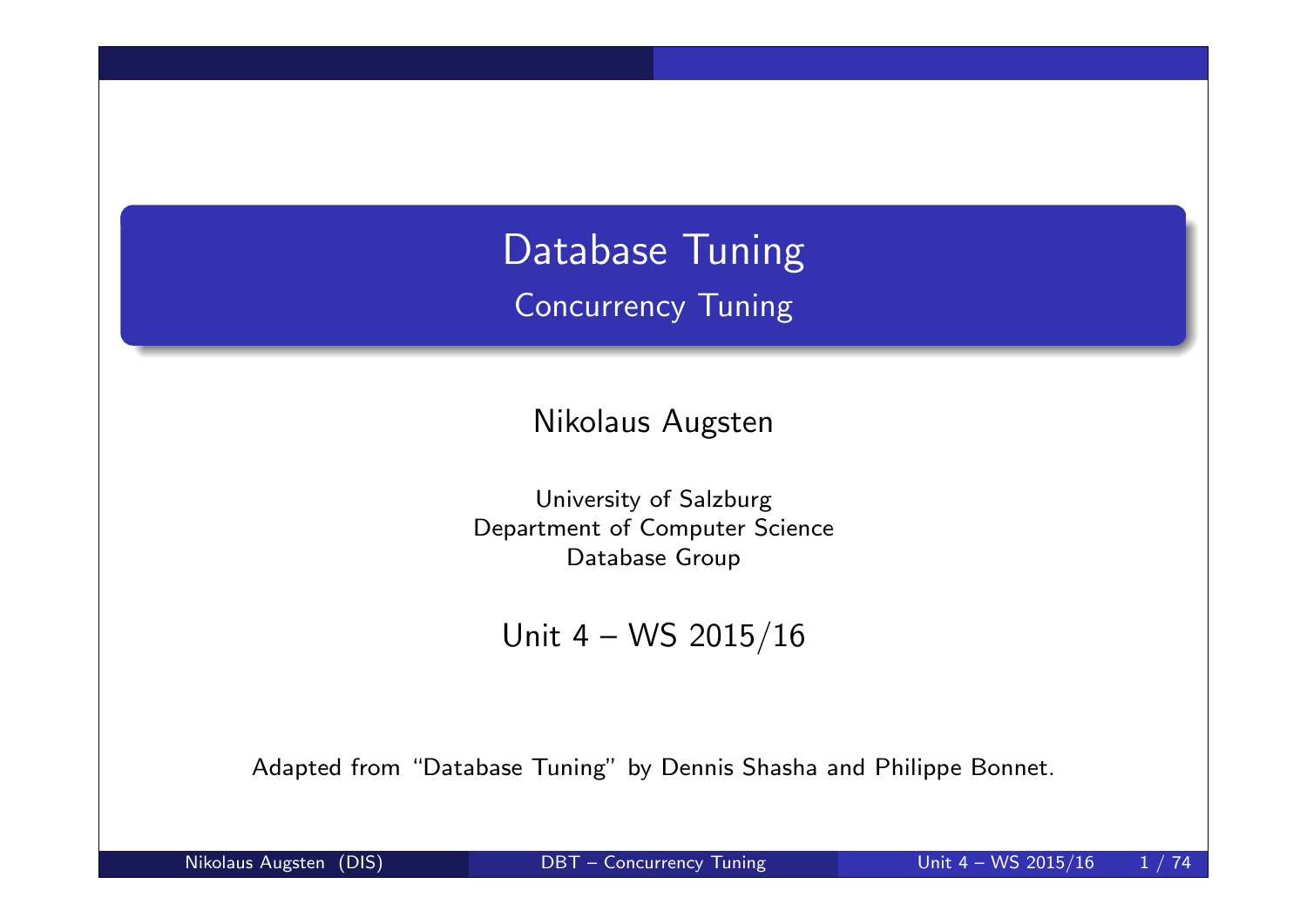## **Outline**

### 1 Concurrency Tuning

- **Introduction to Transactions**
- **.** Lock Tuning
- Weaken Isolation Guarantees
- **Transaction Chopping**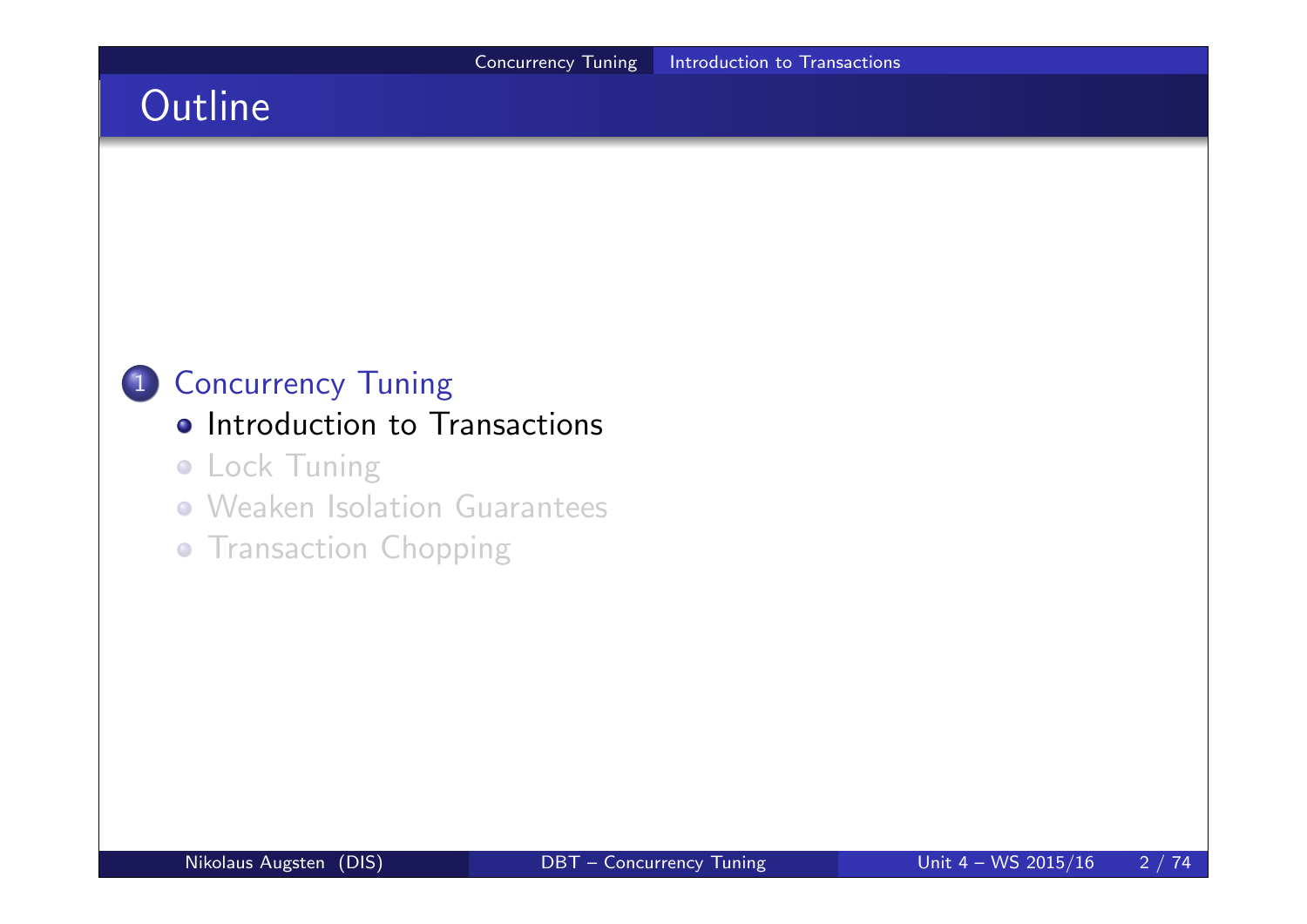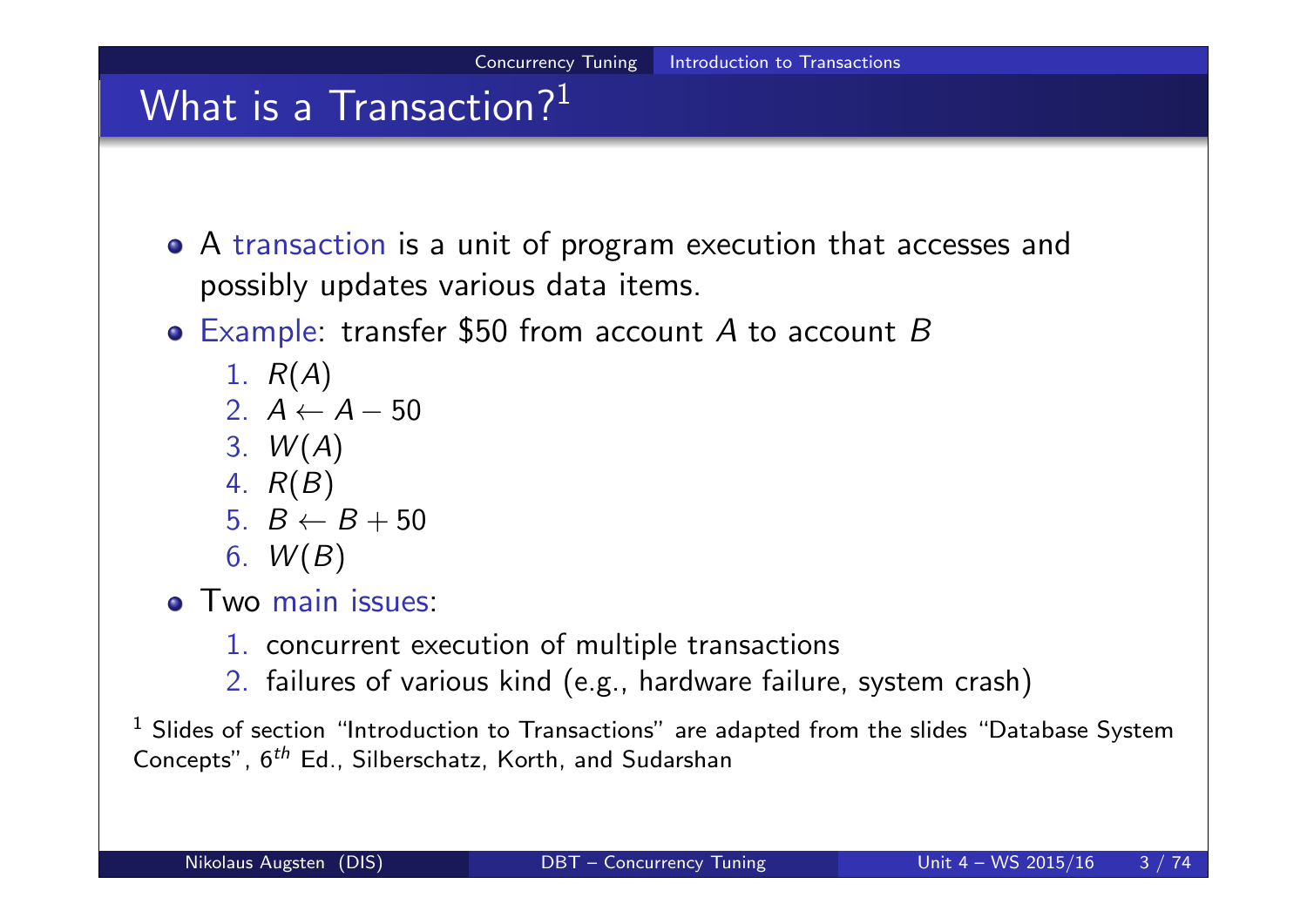### ACID Properties

#### Database system must guarantee ACID for transactions:

- Atomicity: either all operations of the transaction are executed or none
- Consistency: execution of a transaction in isolation preserves the consistency of the database
- o Isolation: although multiple transactions may execute concurrently, each transaction must be unaware of the other concurrent transactions.
- Durability: After a transaction completes successfully, changes to the database persist even in case of system failure.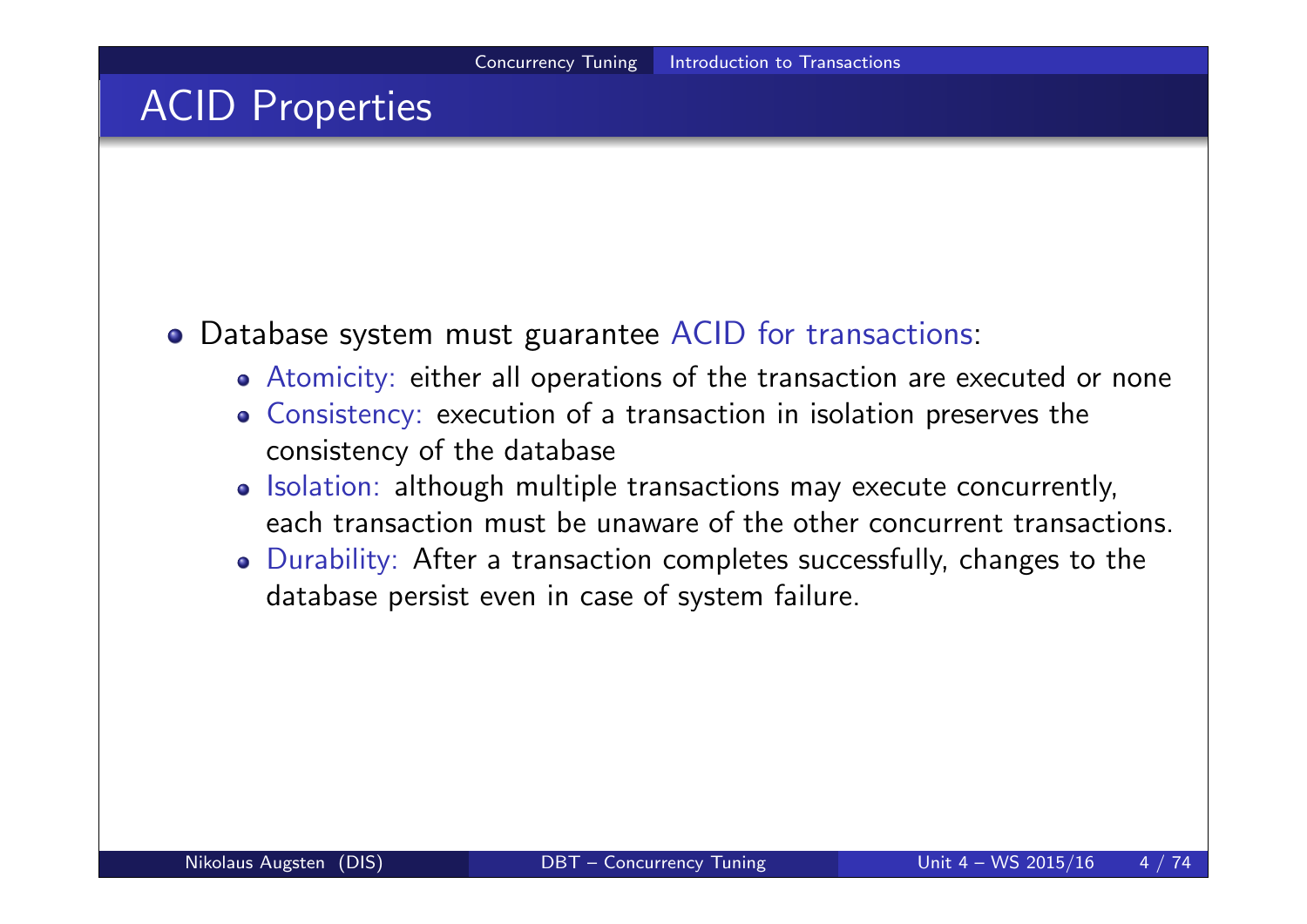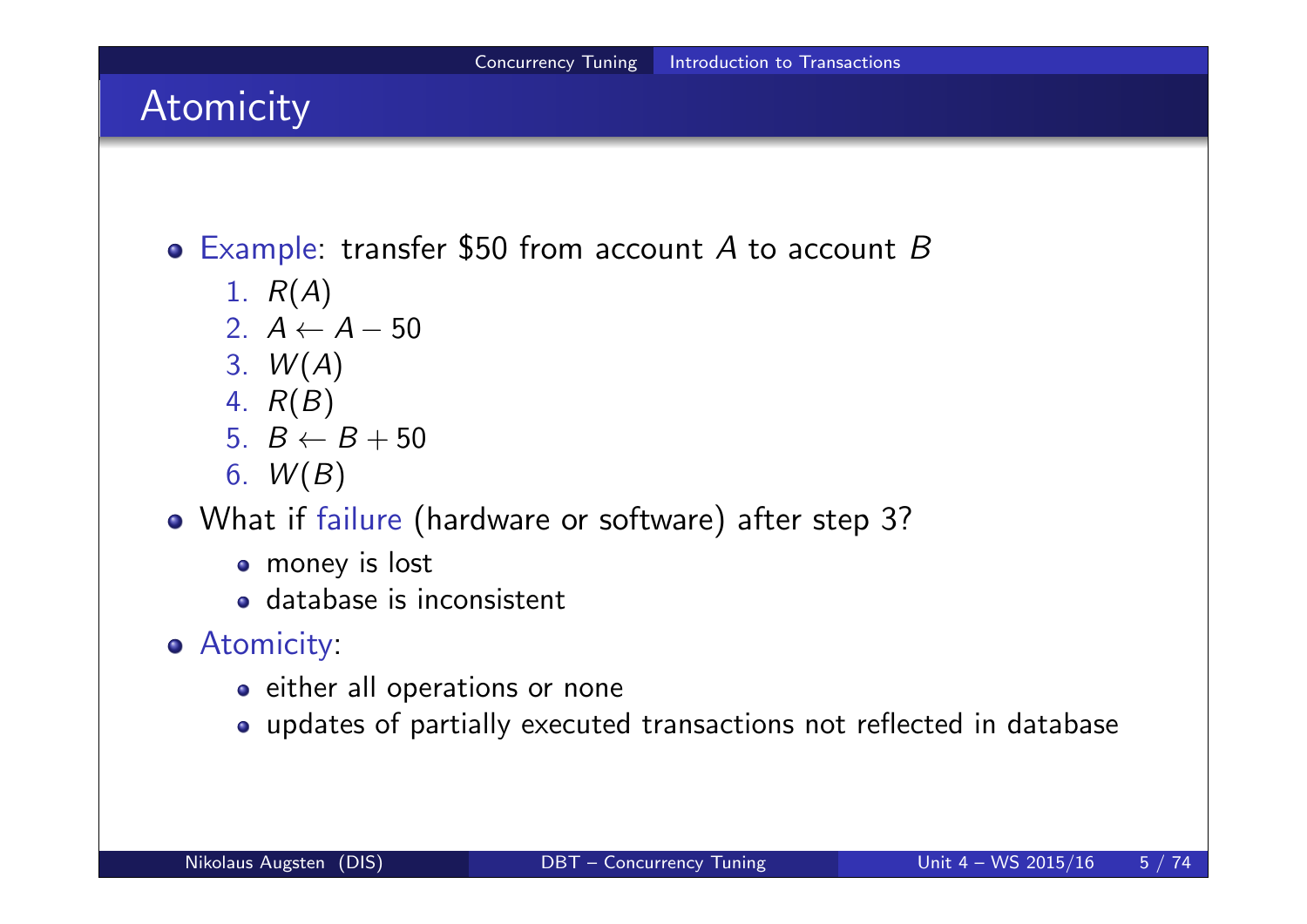## Concurrency Tuning | Introduction to Transactions **Consistency**  $\bullet$  Example: transfer \$50 from account A to account B 1.  $R(A)$ 2.  $A \leftarrow A - 50$ 3.  $W(A)$

- 4. R(B)
- 5.  $B \leftarrow B + 50$
- 6.  $W(B)$
- Consistency in example: sum  $A + B$  must be unchanged
- Consistency in general:
	- explicit integrity constraints (e.g., foreign key)
	- implicit integrity constraints (e.g., sum of all account balances of a bank branch must be equal to branch balance)
- **•** Transaction:
	- must see consistent database
	- during transaction inconsistent state allowed
	- after completion database must be consistent again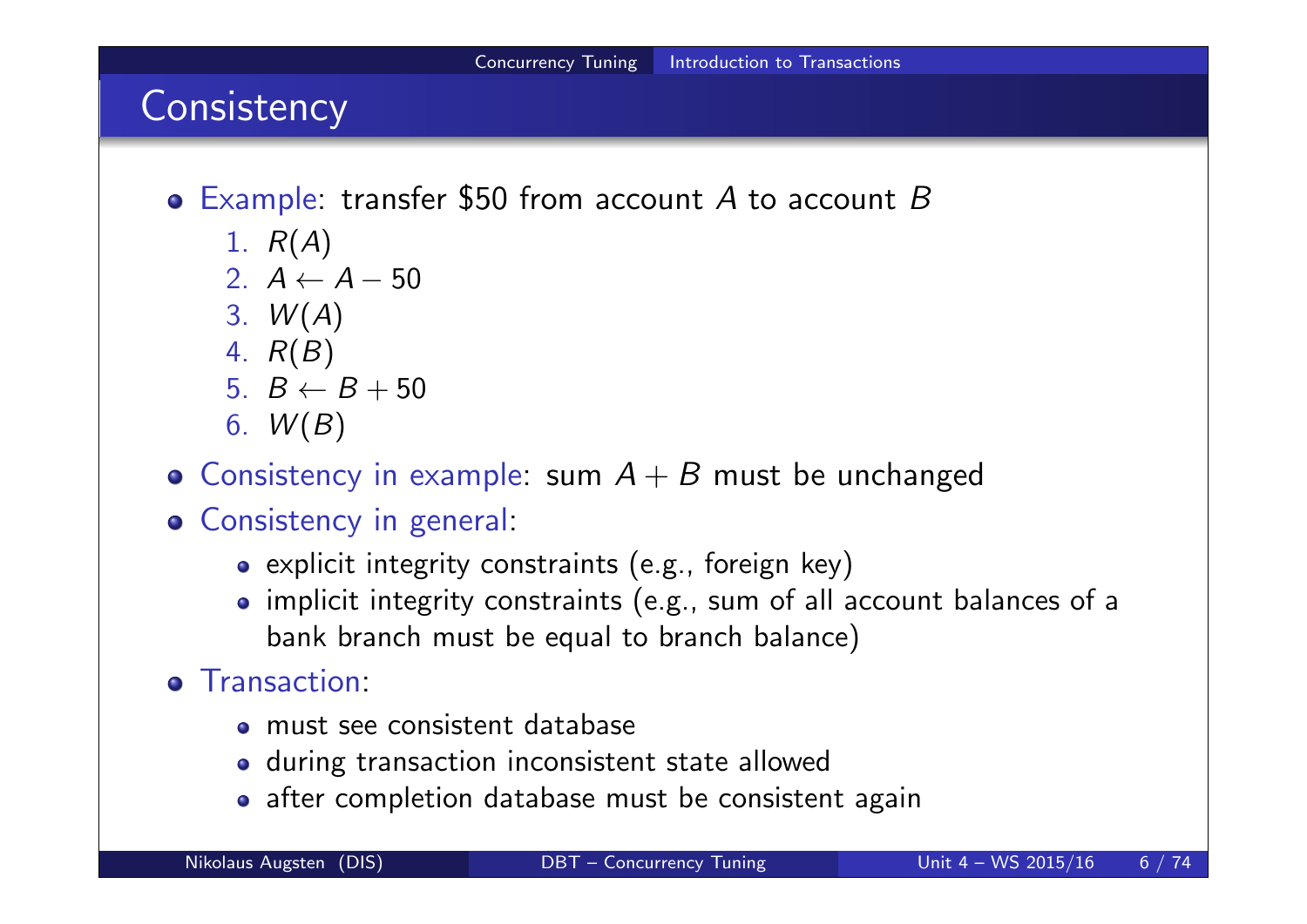### Isolation – Motivating Example

 $\bullet$  Example: transfer \$50 from account A to account B

- 1.  $R(A)$
- 2.  $A \leftarrow A 50$
- 3.  $W(A)$
- 4. R(B)
- 5.  $B \leftarrow B + 50$
- 6.  $W(B)$

• Imagine second transaction  $T_2$ :

- $T_2$  :  $R(A), R(B), print(A + B)$
- $\bullet$   $T_2$  is executed between steps 3 and 4
- $T_2$  sees an inconsistent database and gives wrong result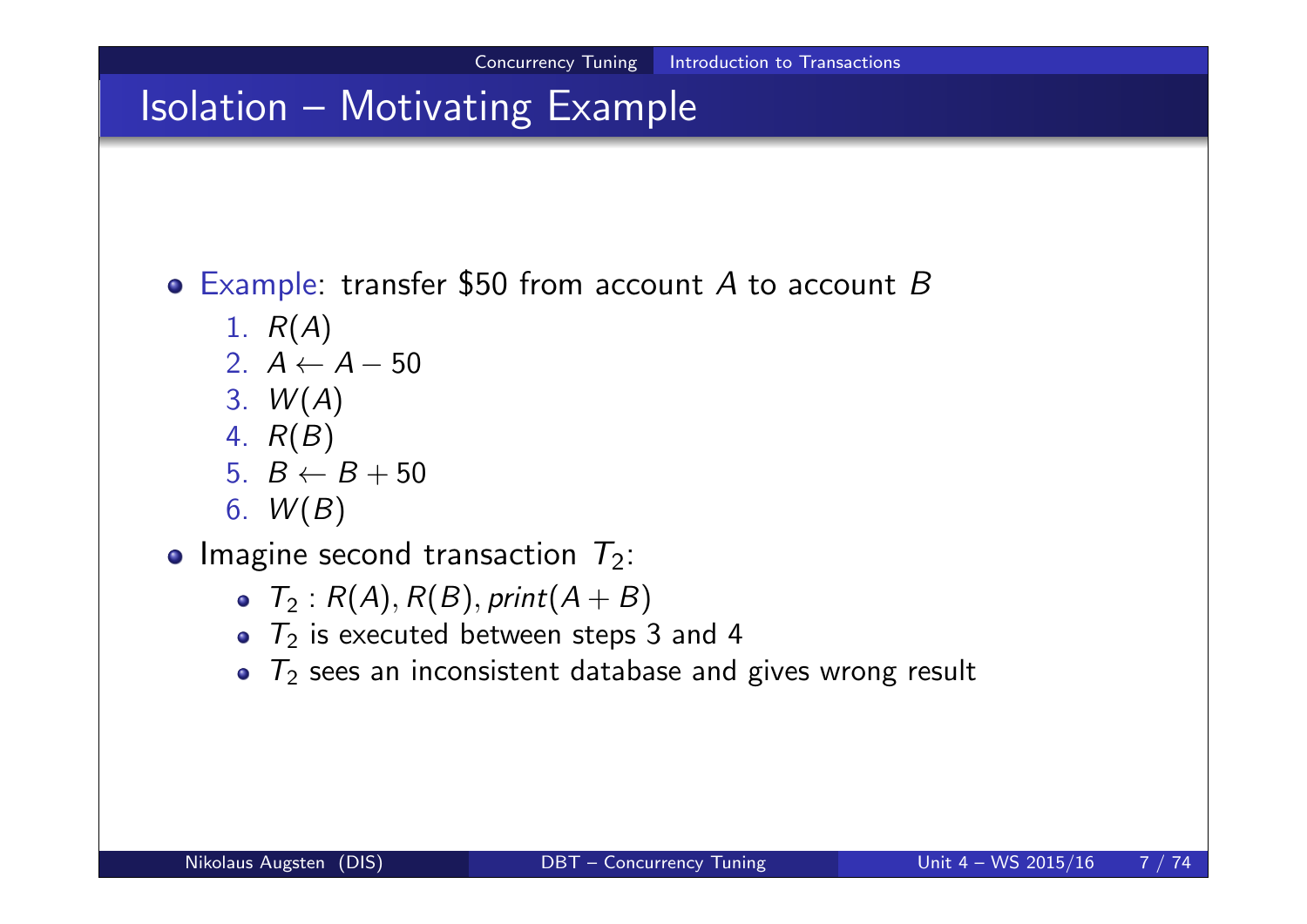## Isolation

- Trivial isolation: run transactions serially
- $\bullet$  Isolation for concurrent transactions: For every pair of transactions  $T_i$ and  $\mathcal{T}_j$ , it appears to  $\mathcal{T}_i$  as if either  $\mathcal{T}_j$  finished execution before  $\mathcal{T}_i$ started or  $\mathcal{T}_j$  started execution after  $\mathcal{T}_i$  finished.

### Schedule:

- specifies the chronological order of a sequence of instructions from various transactions
- equivalent schedules result in identical databases if they start with identical databases
- Serializable schedule:
	- equivalent to some serial schedule
	- serializable schedule of  $T1$  and  $T2$  is either equivalent to  $T1, T2$  or T2,T1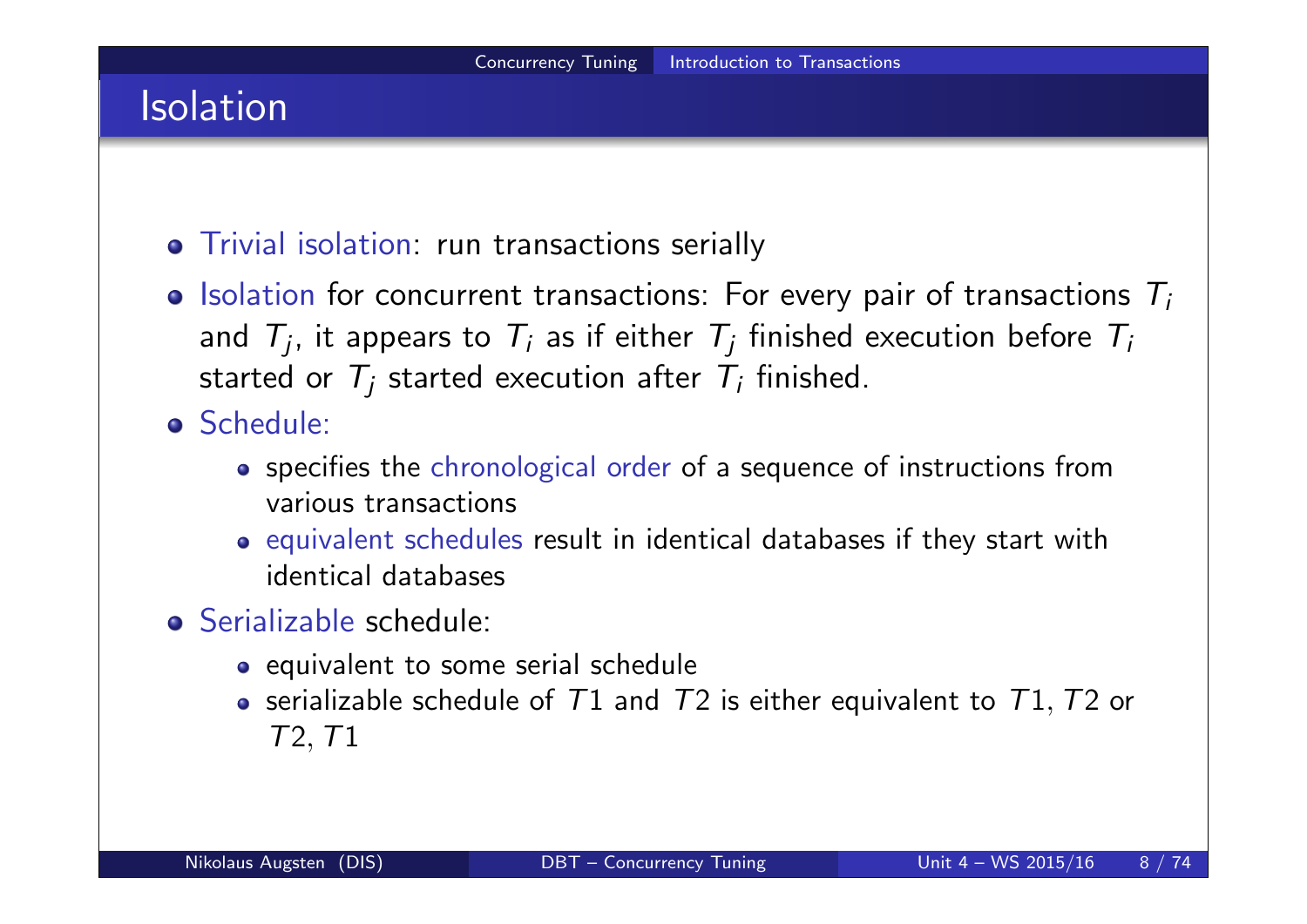## **Durability**

- When a transaction is done it commits.
- Example: transaction commits too early
	- $\bullet$  transaction writes A, then commits
	- A is written to the disk buffer
	- o then system crashes
	- value of A is lost
- Durability: After a transaction has committed, the changes to the database persist even in case of system failure.
- Commit only after all changes are permanent:
	- either written to log file or directly to database
	- database must recover in case of a crash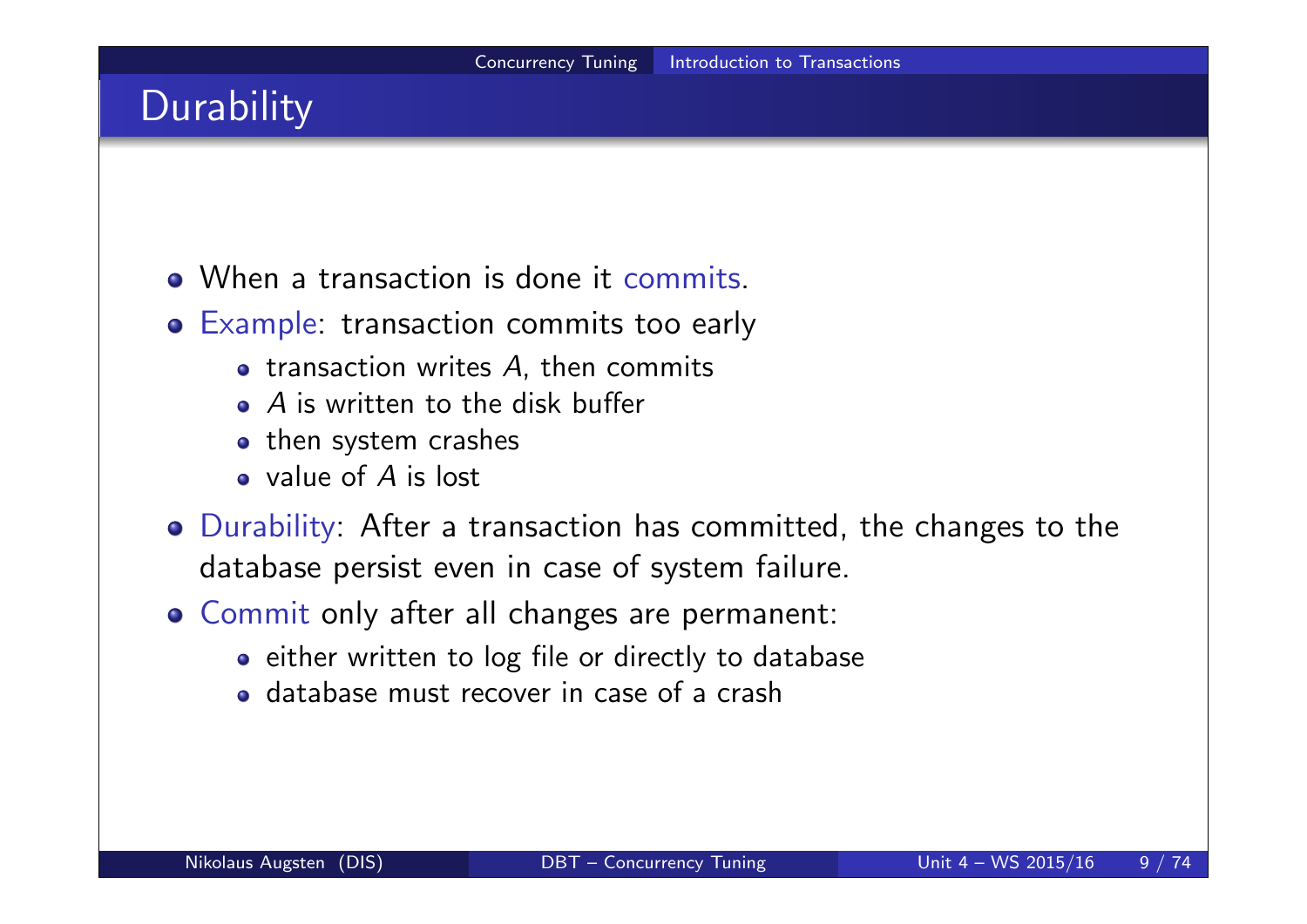### Locks

- A lock is a mechanism to control concurrency on a data item.
- Two types of locks on a data item A:
	- exclusive  $xL(A)$ : data item A can be both read and written
	- shared  $sL(A)$ : data item A can only be read.
- Lock request are made to concurrency control manager.
- **•** Transaction is blocked until lock is granted.
- Unlock  $A uL(A)$ : release the lock on a data item A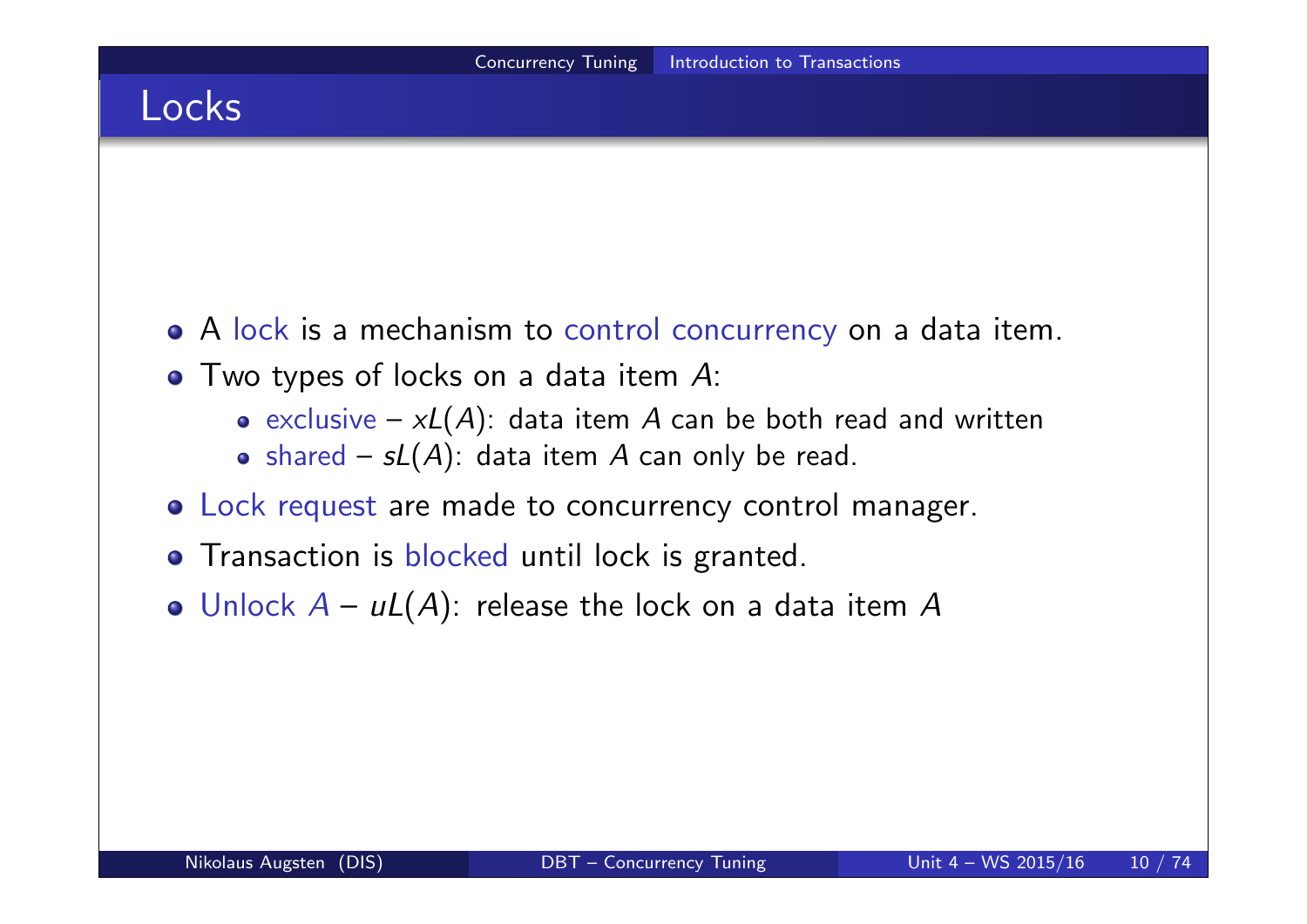### Lock Compatibility

#### Lock compatibility matrix:

|           | shared | exclusive |
|-----------|--------|-----------|
| shared    | true   | false     |
| exclusive | false  | false     |

- $T_1$  holds shared lock on A:
	- shared lock is granted to  $T_2$
	- exclusive lock is not granted to  $T_2$
- $T_2$  holds exclusive lock on A:
	- shared lock is not granted to  $T_2$
	- exclusive lock is not granted to  $T_2$
- Shared locks can be shared by any number of transactions.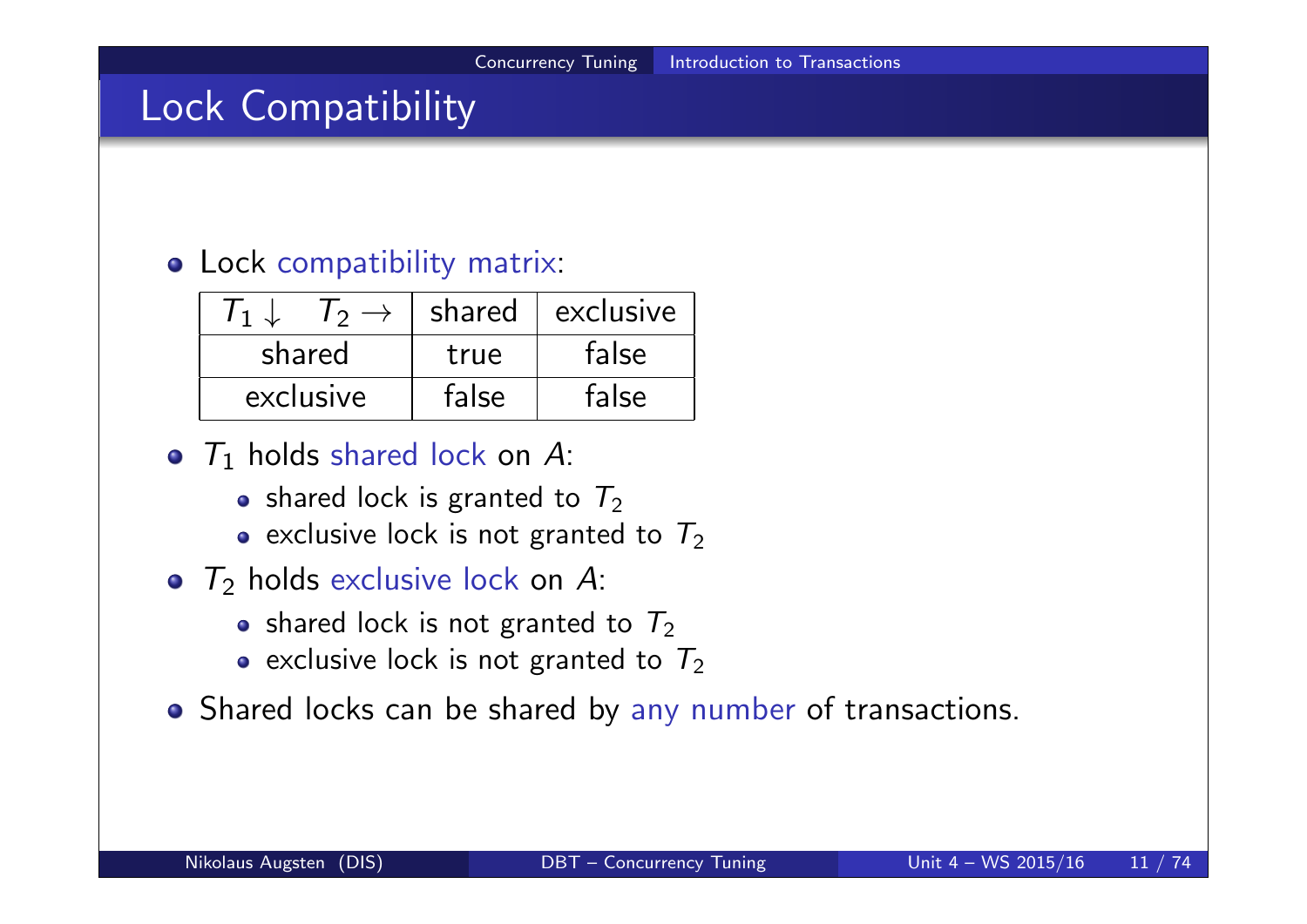### Locking Protocol

### • Example transaction  $T_2$  with locking:

- 1.  $sL(A)$ ,  $R(A)$ ,  $uL(A)$
- 2.  $sL(B)$ ,  $R(B)$ ,  $uL(B)$
- 3. print $(A + B)$
- $T_2$  uses locking, but is not serializable
	- A and/or  $B$  could be updated between steps 1 and 2
	- o printed sum may be wrong
- **o** Locking protocol:
	- $\bullet$  set of rules followed by all transactions while requesting/releasing locks
	- locking protocol restricts the set of possible schedules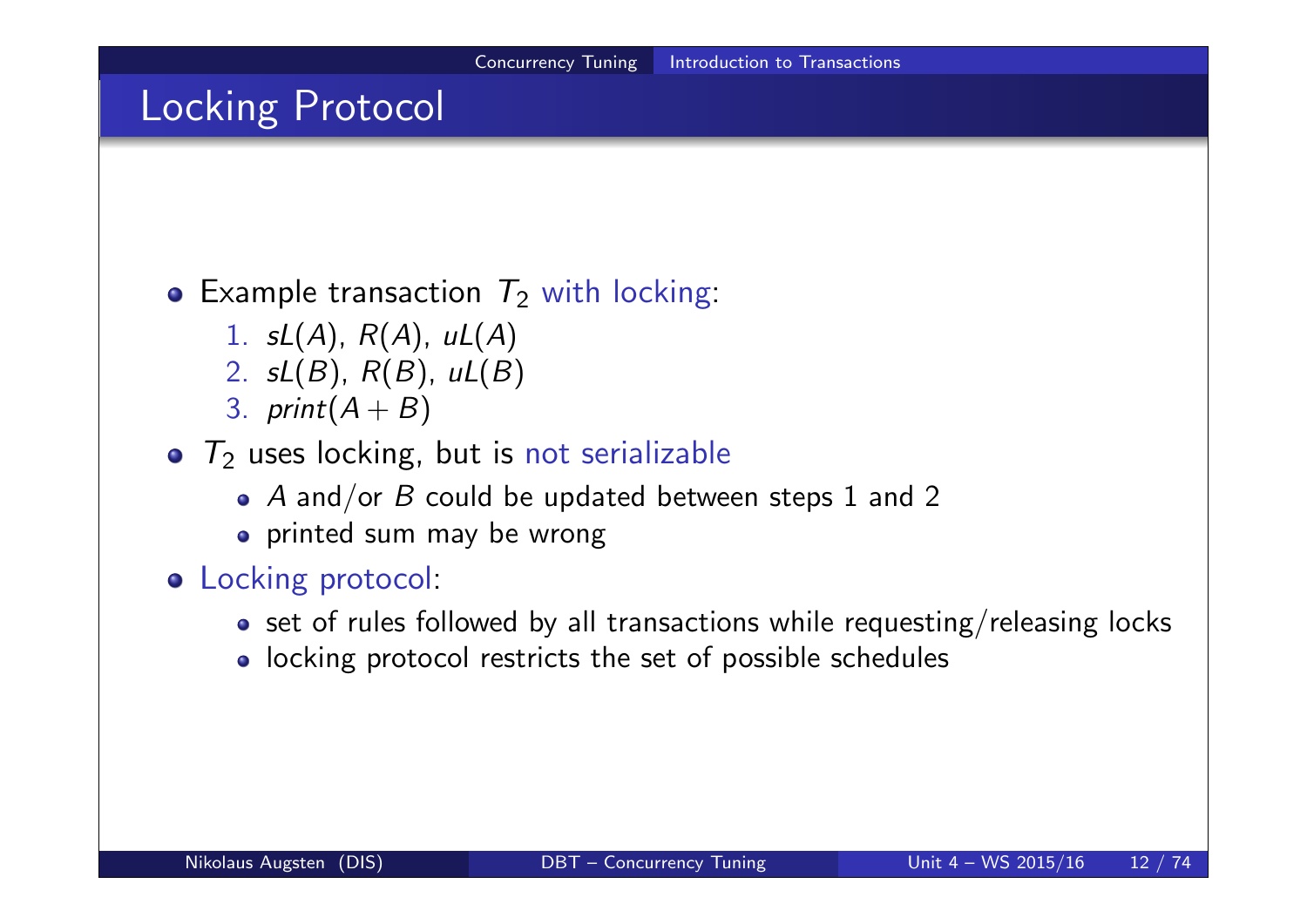## Pitfalls of Locking Protocols – Deadlock

#### **• Example: two concurrent money transfers**

- $T_1: R(A), A \leftarrow A + 10, R(B), B \leftarrow B 10, W(A), W(B)$
- $T_2$ :  $R(B), B \leftarrow B + 50, R(A), A \leftarrow A 50, W(A), W(B)$
- possible concurrent scenario with locks:  $T_1.xL(A), T_1.R(A), T_2.xL(B), T_2.R(B), T_2.xL(A), T_1.xL(B), \ldots$
- $T_1$  and  $T_2$  block each other no progress possible
- Deadlock: situation when transactions block each other
- **Handling deadlocks:** 
	- o one of the transactions must be rolled back (i.e., undone)
	- rolled back transaction releases locks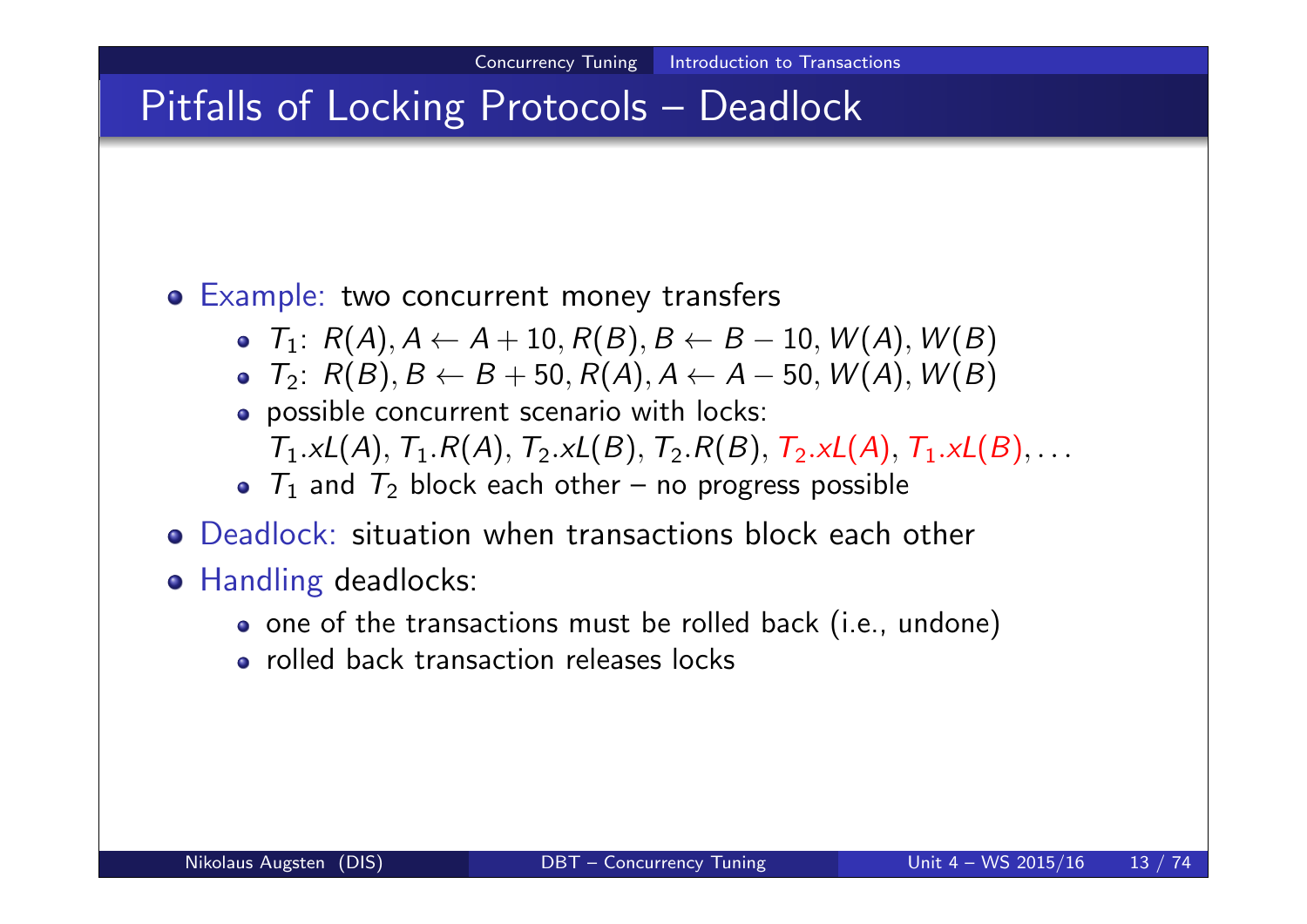## Pitfalls of Locking Protocols – Starvation

- Starvation: transaction continues to wait for lock
- Examples:
	- the same transaction is repeatedly rolled back due to deadlocks
	- a transaction continues to wait for an exclusive lock on an item while a sequence of other transactions are granted shared locks
- Well-designed concurrency manager avoids starvation.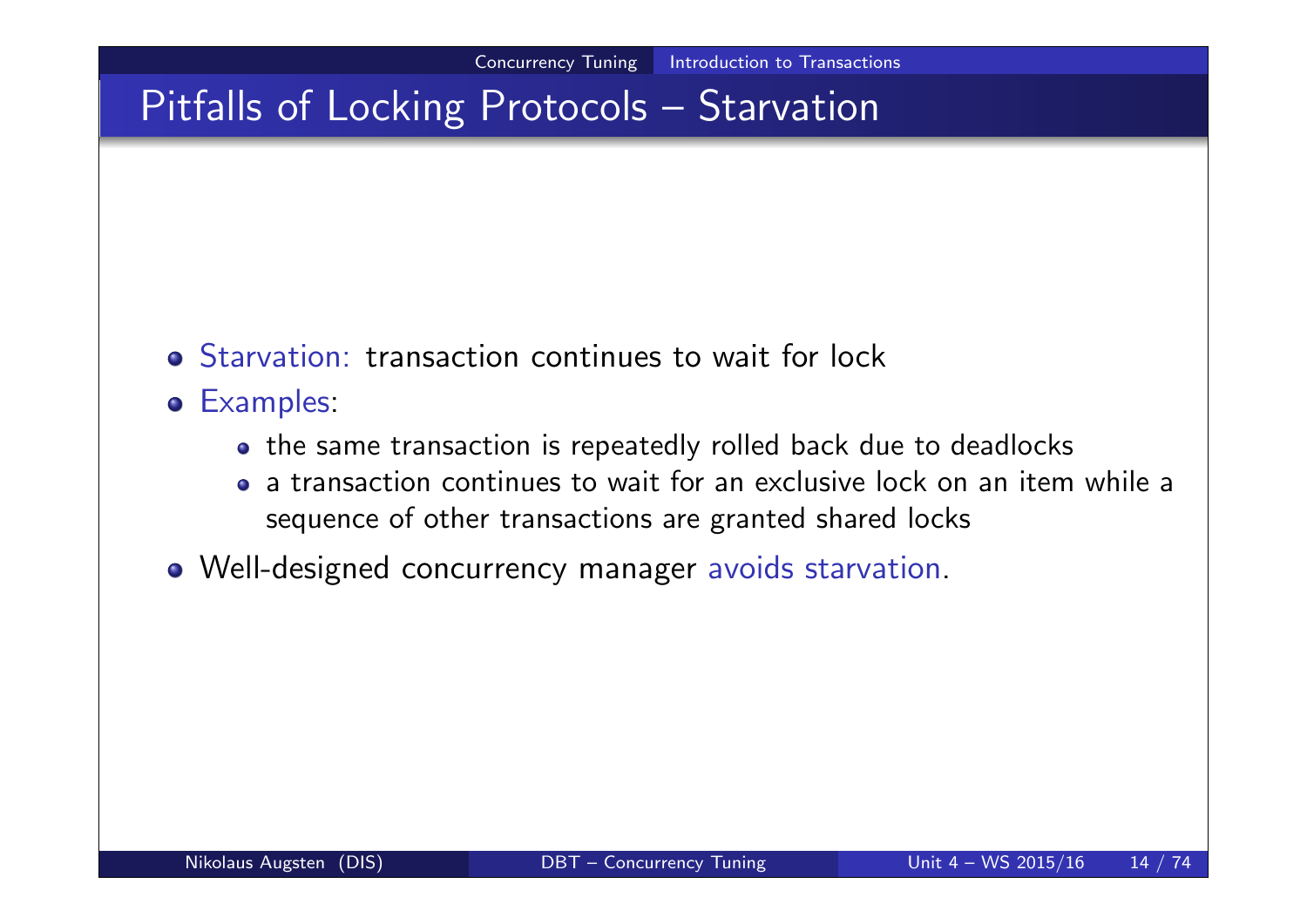### Two-Phase Locking

- **•** Protocol that guarantees serializability.
- Phase 1: growing phase
	- transaction may obtain locks
	- o transaction may not release locks
- Phase 2: shrinking phase
	- transaction may release locks
	- transaction may not obtain locks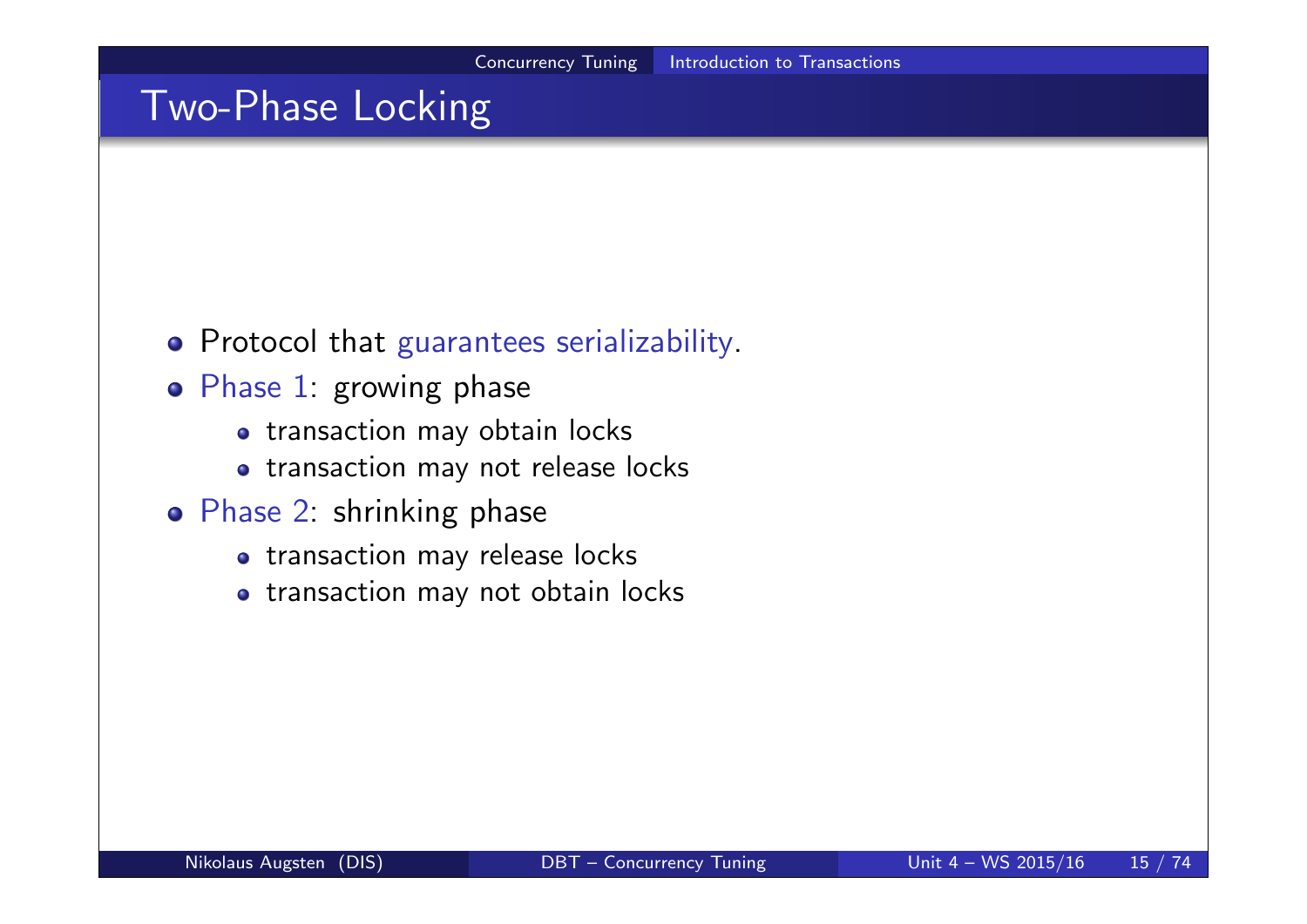### Two-Phase Locking – Example

#### Example: two concurrent money transfers

- $T_1: R(A), A \leftarrow A + 10, R(B), B \leftarrow B 10, W(A), W(B)$
- $T_2$ :  $R(A), A \leftarrow A 50, R(B), B \leftarrow B + 50, W(A), W(B)$
- Possible two-phase locking schedule:
	- 1.  $T_1$  :  $xL(A)$ ,  $xL(B)$ ,  $R(A)$ ,  $R(B)$ ,  $W(A \leftarrow A + 10)$ ,  $uL(A)$
	- 2.  $T_2 : xL(A), R(A), xL(B)$  (wait)
	- 3.  $T_1$  :  $W(B \leftarrow B 10)$ , uL(B)
	- 4.  $T_2$ :  $R(B)$ ,  $W(A \leftarrow A 50)$ ,  $W(B \leftarrow B + 50)$ ,  $uL(A)$ ,  $uL(B)$

**•** Equivalent serial schedule:  $T_1, T_2$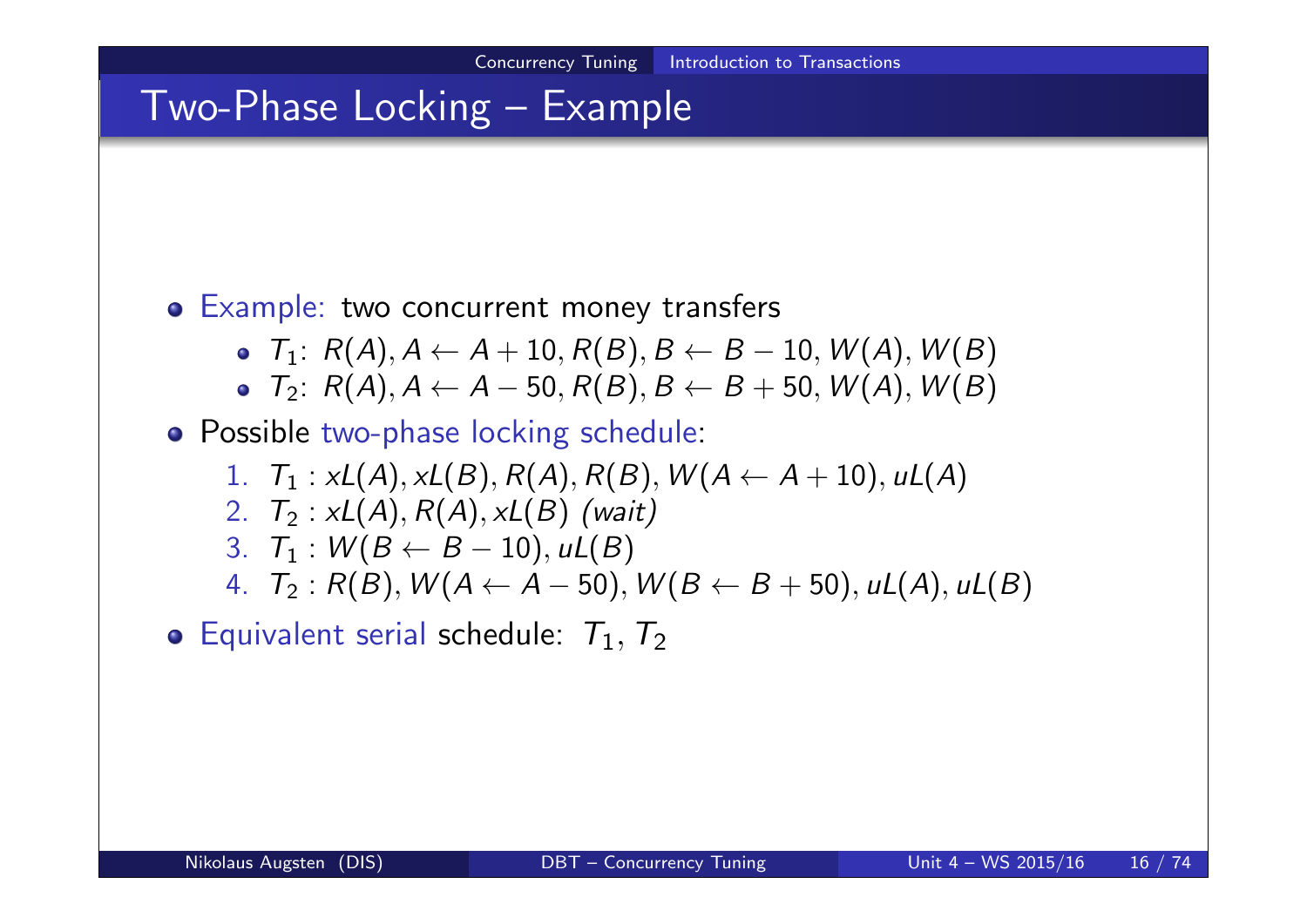## **Outline**

### 1 Concurrency Tuning

**• Introduction to Transactions** 

### **.** Lock Tuning

- Weaken Isolation Guarantees
- **Transaction Chopping**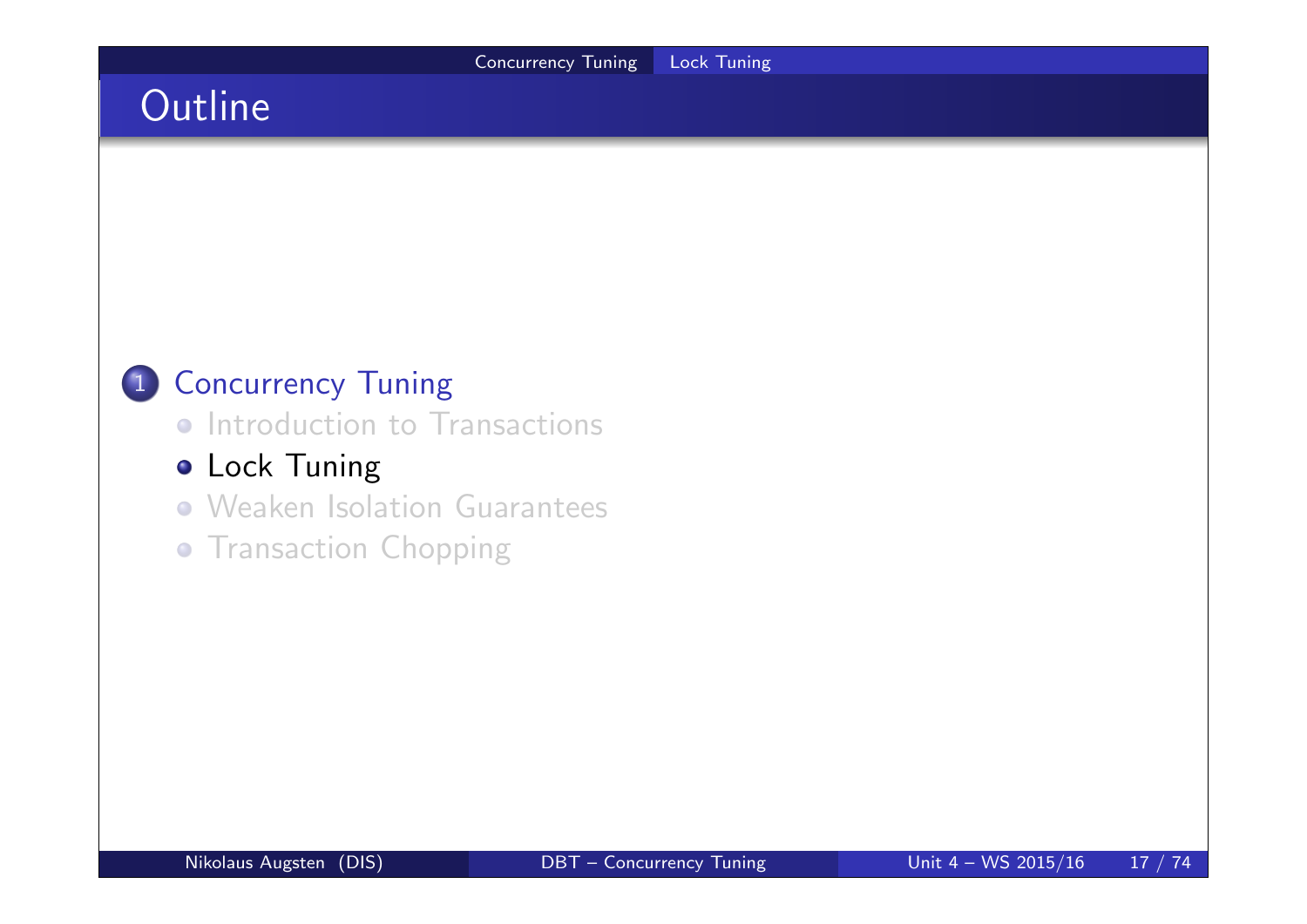## Concurrency Tuning Goals

### Performance goals:

- reduce blocking (one transaction waits for another to release its locks)
- avoid deadlocks and rollbacks

#### **o** Correctness goals:

- serializability: each transaction appears to execute in isolation
- note: correctness of serial execution must be ensured by the programmer!

### Trade-off between performance and correctness!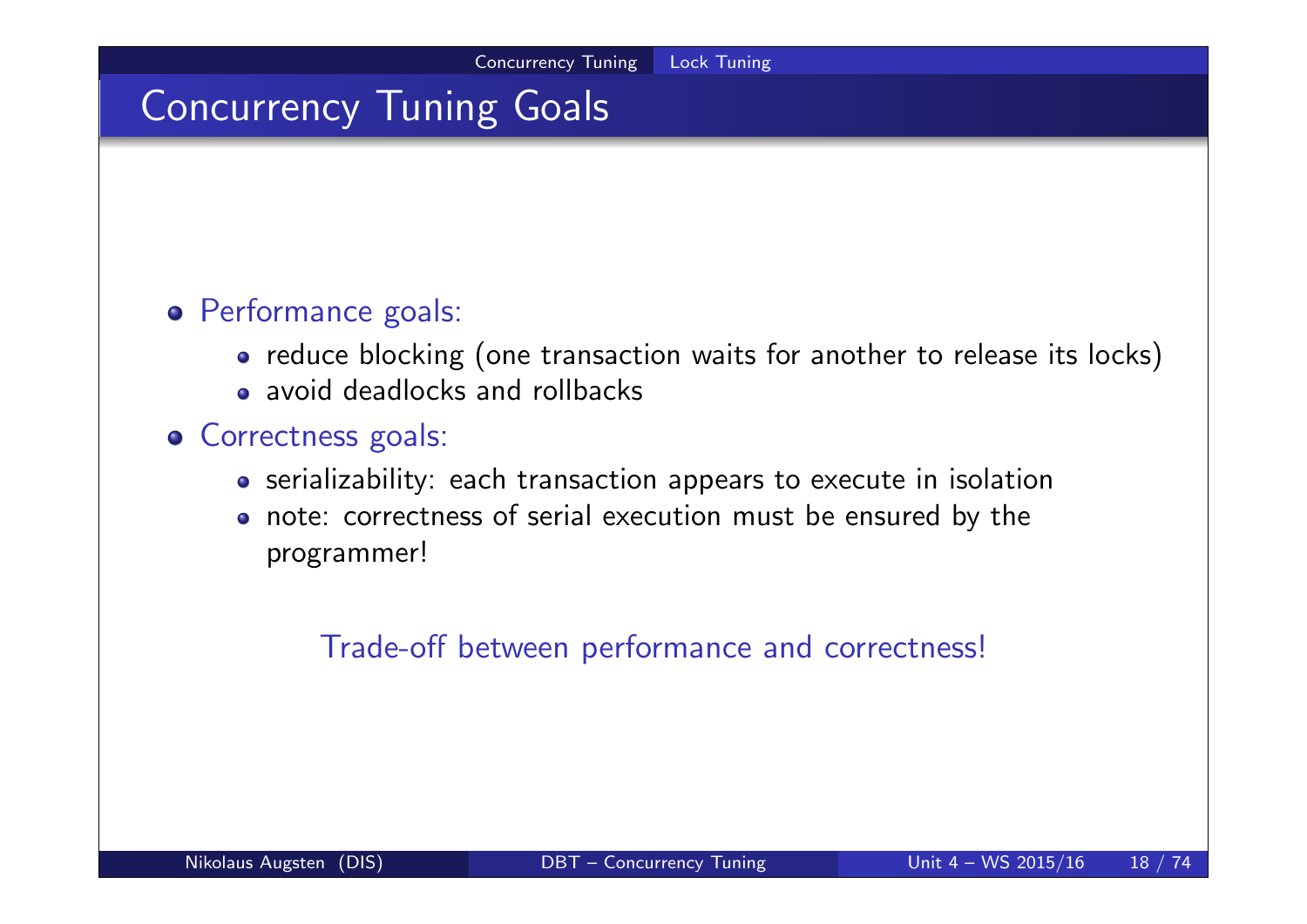### Ideal Transaction

- **•** Acquires few locks.
- Favors shared locks over exclusive locks.
	- only exclusive locks create conflicts
- Acquires locks with fine granularity.
	- granularities: table, page, row
	- reduces the scope of each conflict
- Holds locks for a short time.
	- o reduce waiting time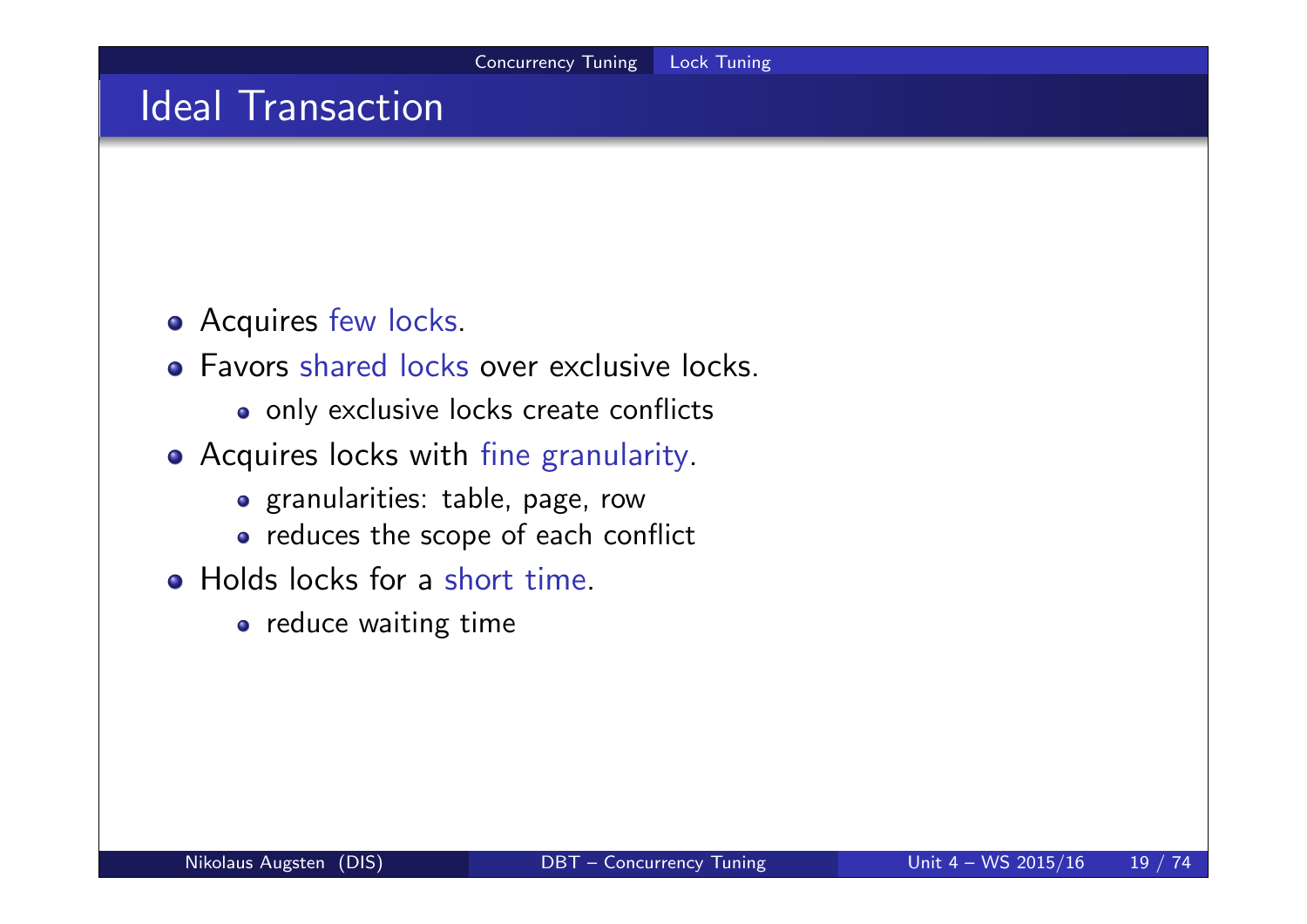## Lock Tuning

- 1. Eliminate unnecessary locks
- 2. Control granularity of locking
- 3. Circumvent hot spots
- 4. Isolation guarantees and snapshot isolation
- 5. Split long transactions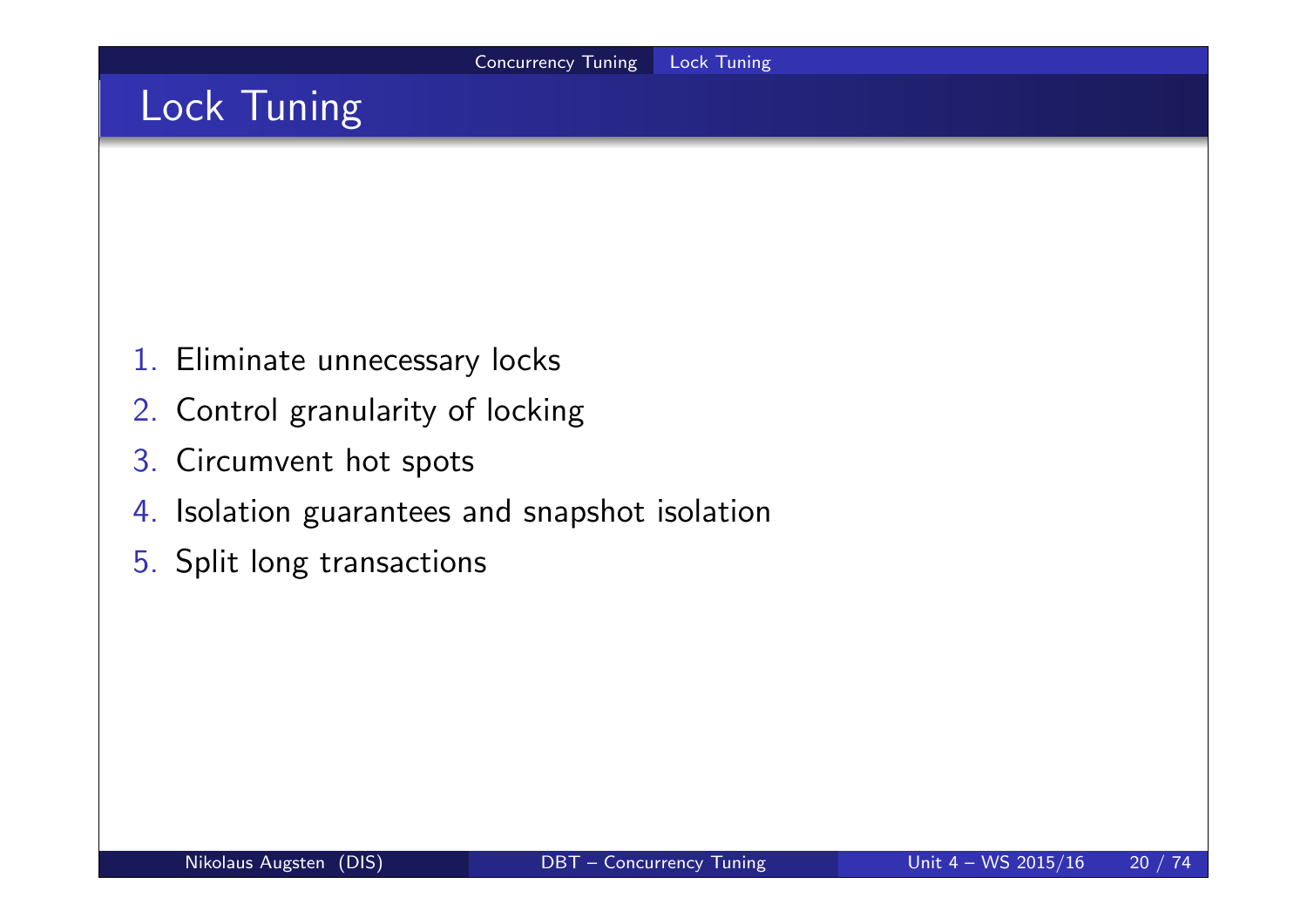## 1. Eliminate Unnecessary Locks

### o Lock overhead:

- memory: store lock control blocks
- CPU: process lock requests

#### Locks not necessary if

- o only one transaction runs at a time, e.g., while loading the database
- all transactions are read-only, e.g., decision support queries on archival data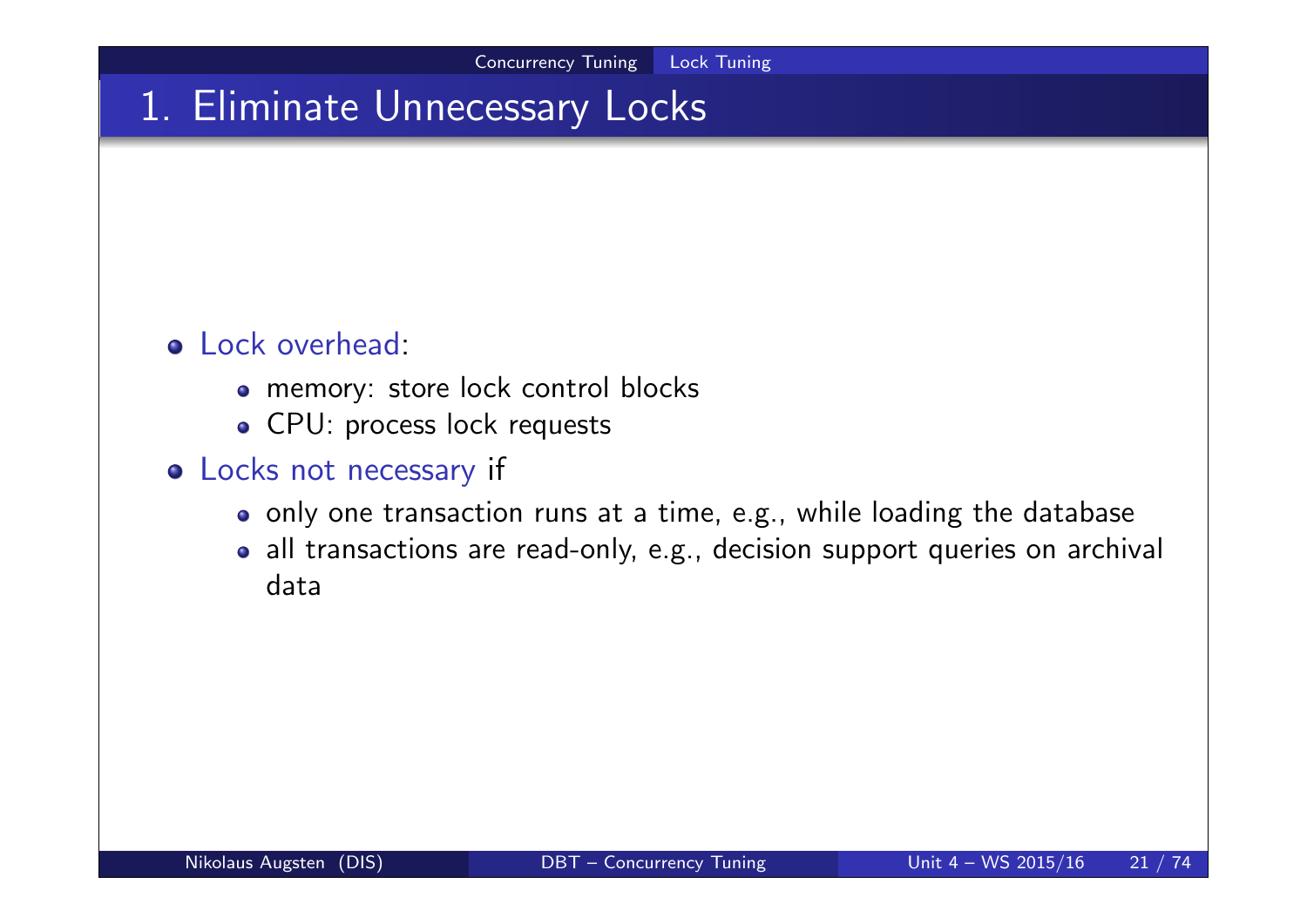## 2. Control Granularity of Locking

Locks can be defined at different granularities:

- row-level locking (also: record-level locking)
- page-level locking
- table-level locking
- Fine-grained locking (row-level):
	- good for short online-transactions
	- each transaction accesses only a few records
- Coarse-grained locking (table-level):
	- avoid blocking long transactions
	- avoid deadlocks
	- reduced locking overhead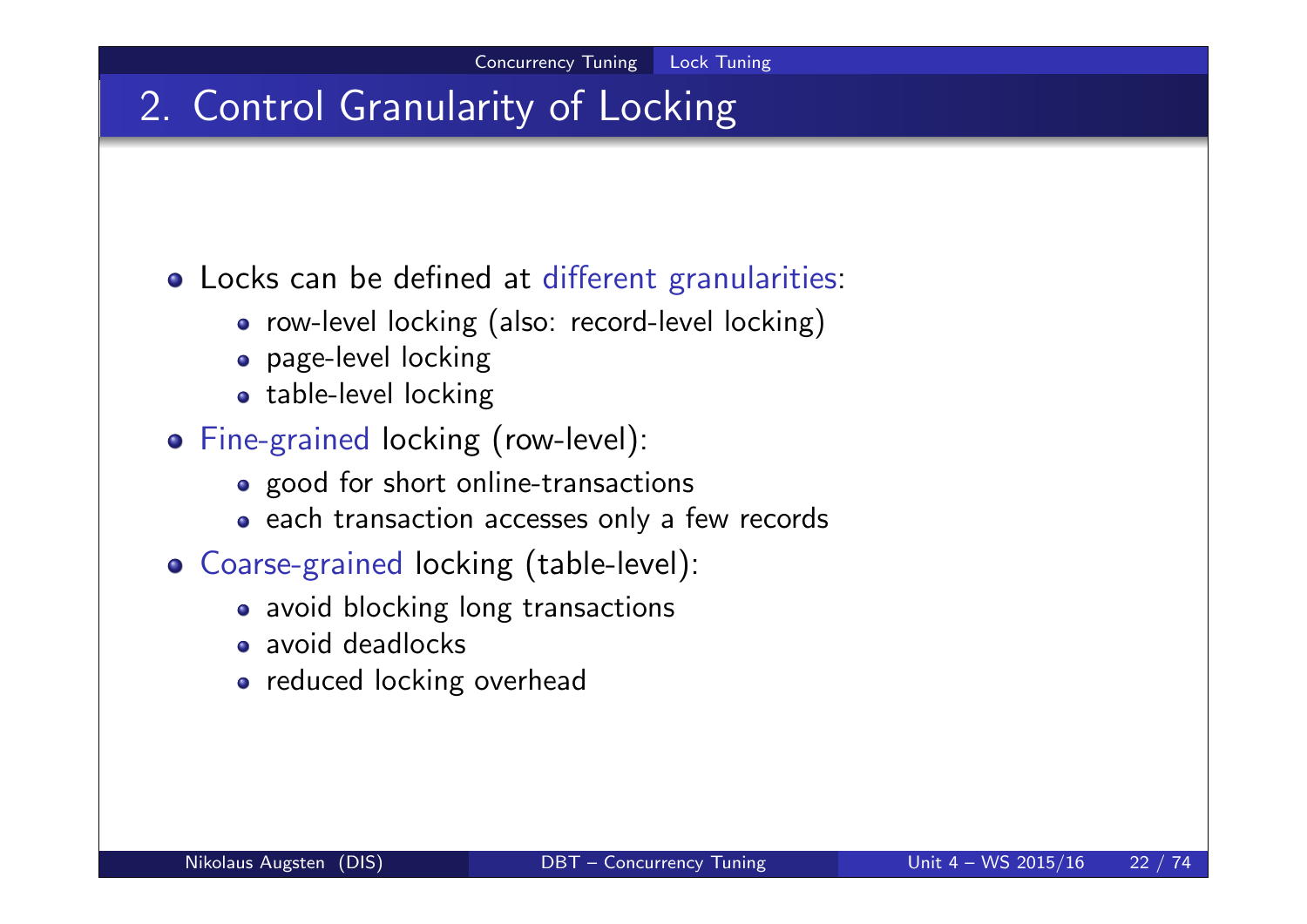### Lock Escalation

- Lock escalation: (SQL Server and DB2 UDB)
	- automatically upgrades row-level locks into table locks if number of row-level locks reaches predefined threshold
	- **.** lock escalation can lead to deadlock
- Oracle does not implement lock escalation.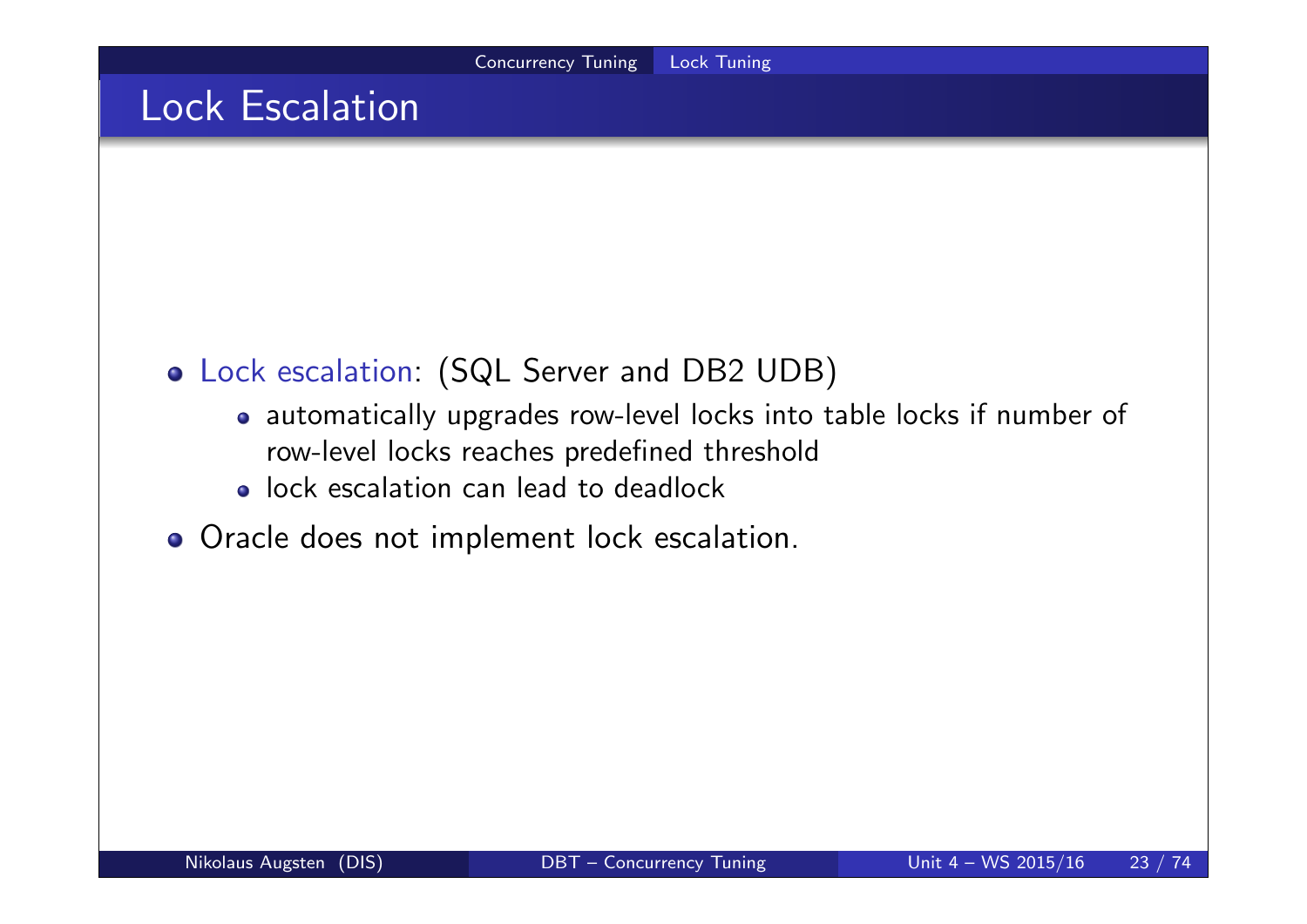## Granularity Tuning Parameters

#### 1. Explicit control of the granularity:

- within transaction: statement within transaction explicitly requests a table-level lock, shared or exclusive (Oracle, DB2)
- across transactions: lock granularity is defined for each table; all transactions accessing this table use the same granularity (SQL Server)

### 2. Escalation point setting:

- lock is escalated if number of row-level locks exceeds threshold (escalation point)
- escalation point can be set by database administrator
- rule of thumb: high enough to prevent escalation for short online transactions

#### 3. Lock table size:

- maximum overall number of locks can be limited
- if the lock table is full, system will be forced to escalate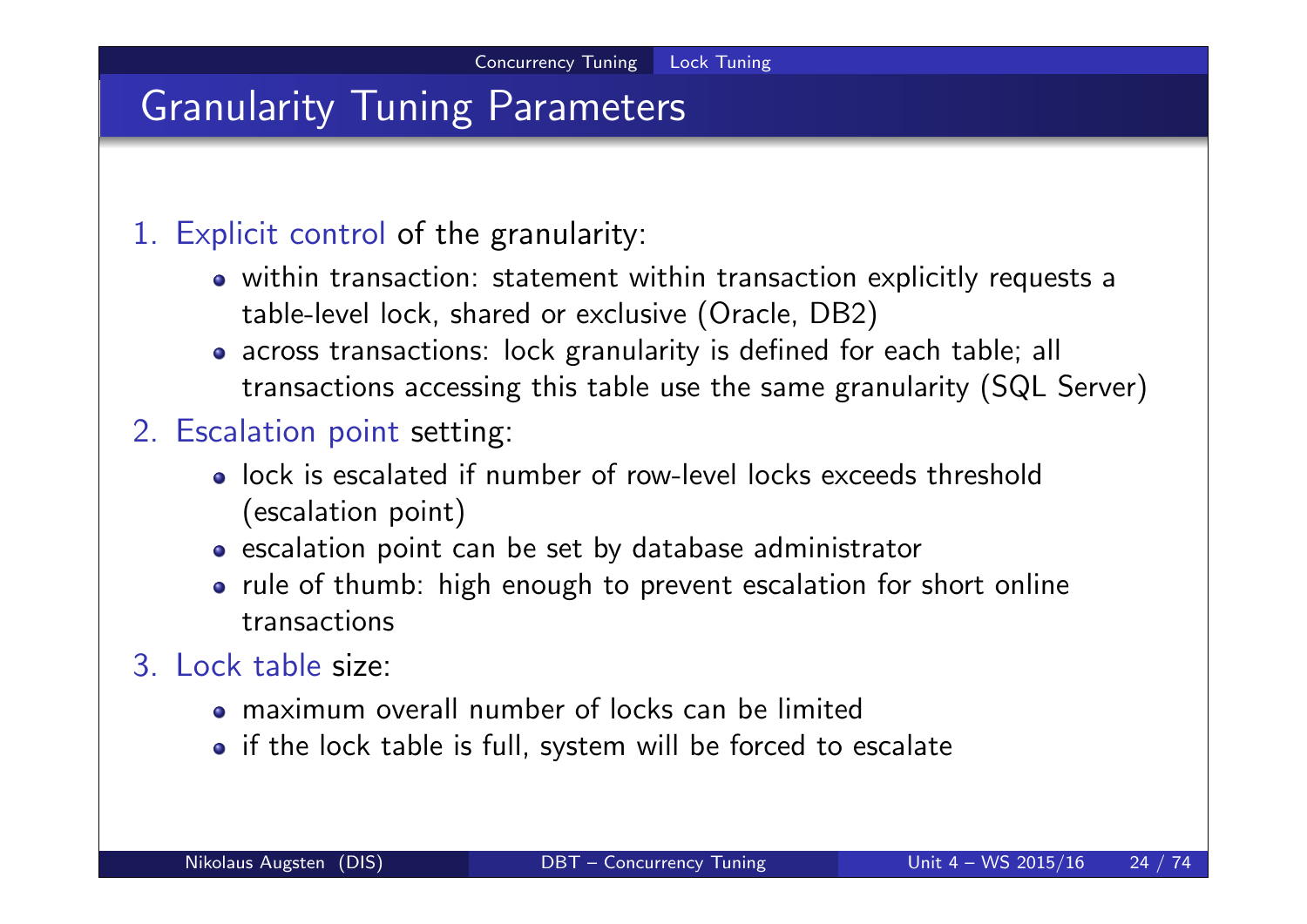## Overhead of Table vs. Row Locking

### Experimental setting:

- accounts(number, branchnum, balance)
- clustered index on account number
- 100,000 rows
- SQL Server 7, DB2 v7.1 and Oracle 8i on Windows 2000
- lock escalation switched off
- Queries: (no concurrent transactions!)
	- $\bullet$  100,000 updates (1 query)
		- example: update accounts set balance=balance\*1.05
	- 100,000 inserts (100,000 queries) example: insert into accounts values(713,15,2296.12)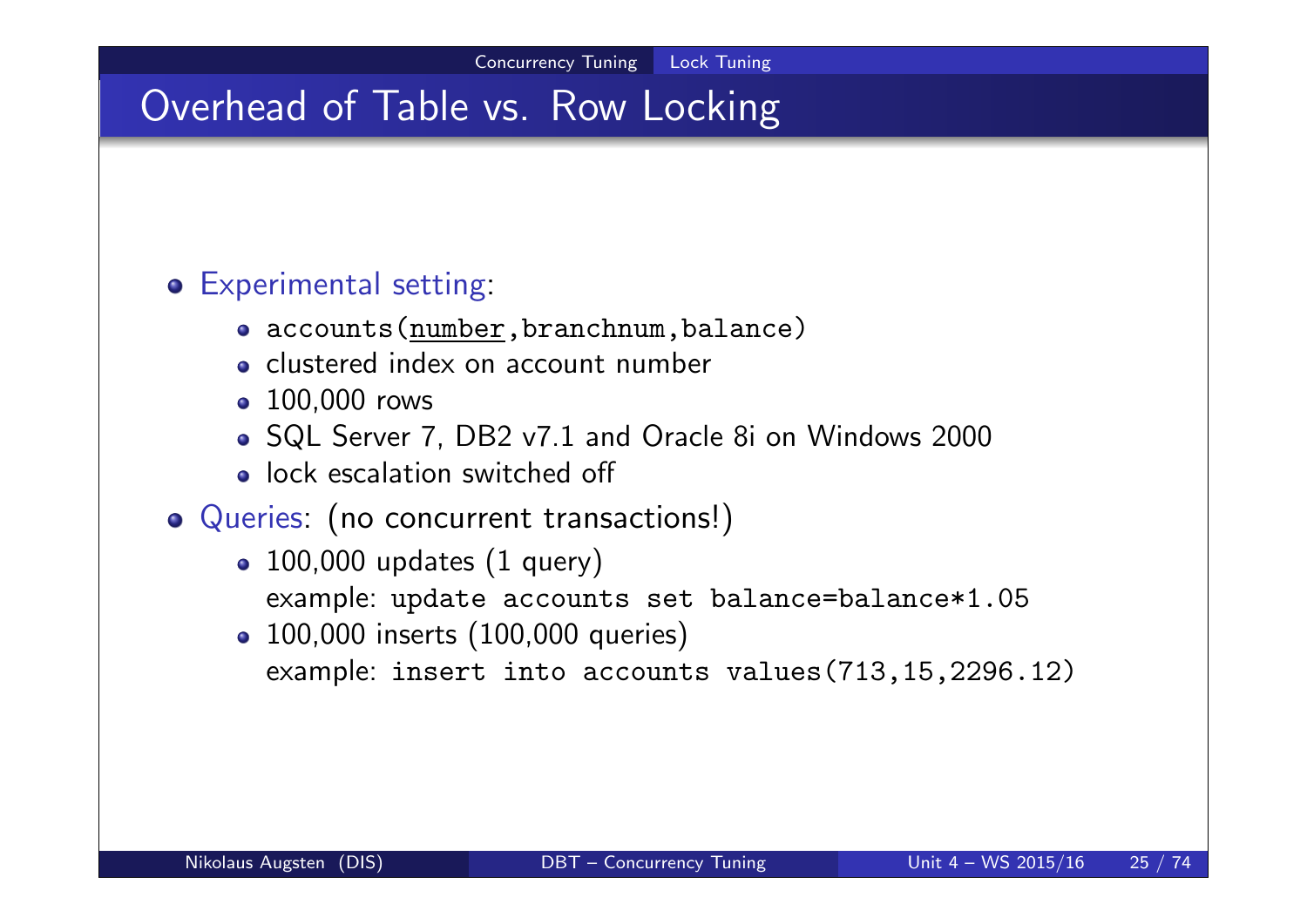

- Row locking (100k rows must be locked) should be more expensive than table locking (1 table must be locked).
- o SQL Server, Oracle: recovery overhead (logging changes) hides difference in locking overhead
- DB2: low overhead due to logical logging of updates, difference in locking overhead visible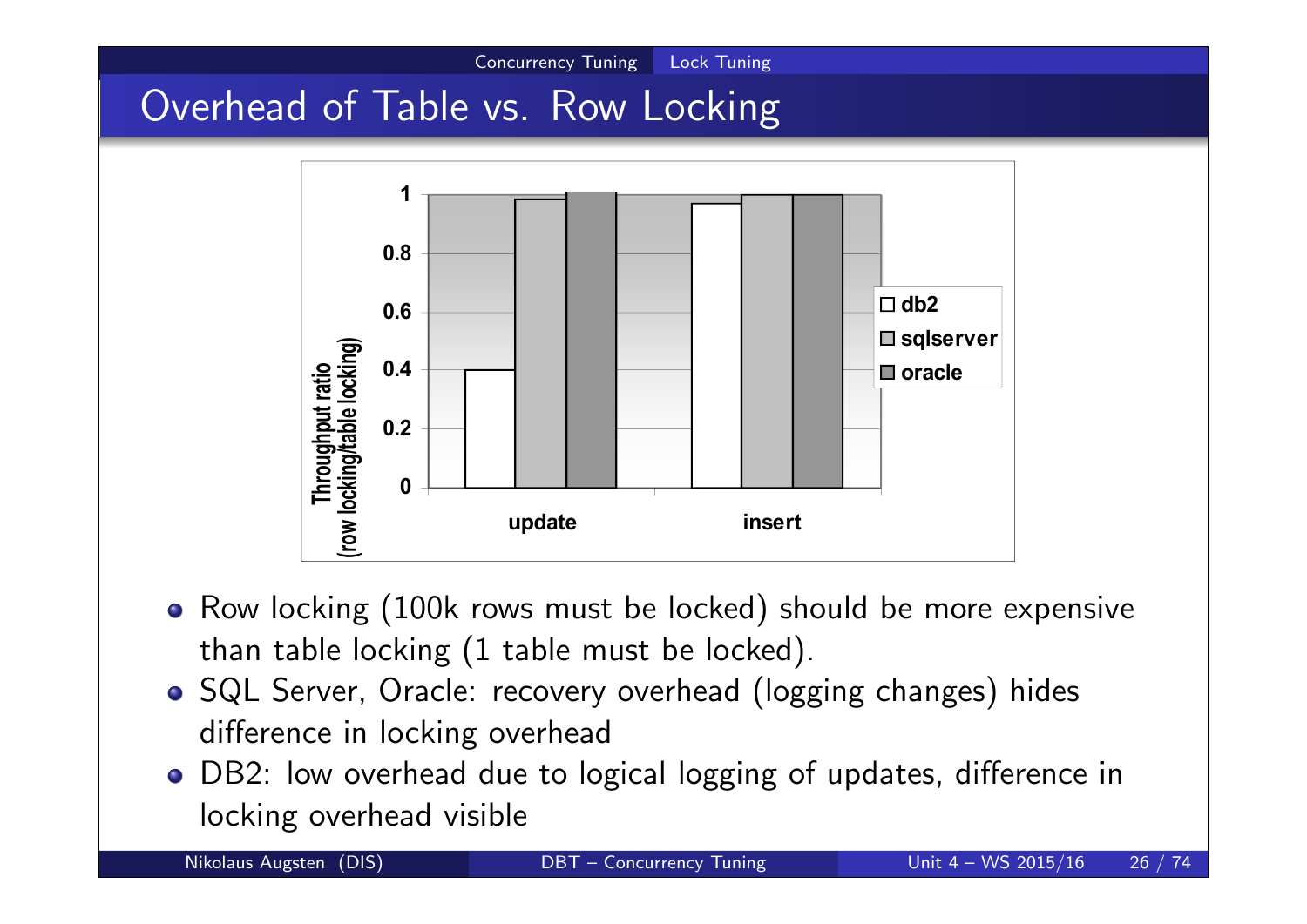## Experiment: Fine-Grained Locking

### Experimental setting:

- table with bank accounts
- clustered index on account number
- long transaction (summation of account balances)
- multiple short transactions (debit/credit transfers)
- parameter: number of concurrent transactions
- SQL Server 7, DB2 v7.1 and Oracle 8i on Windows 2000
- lock escalation switched off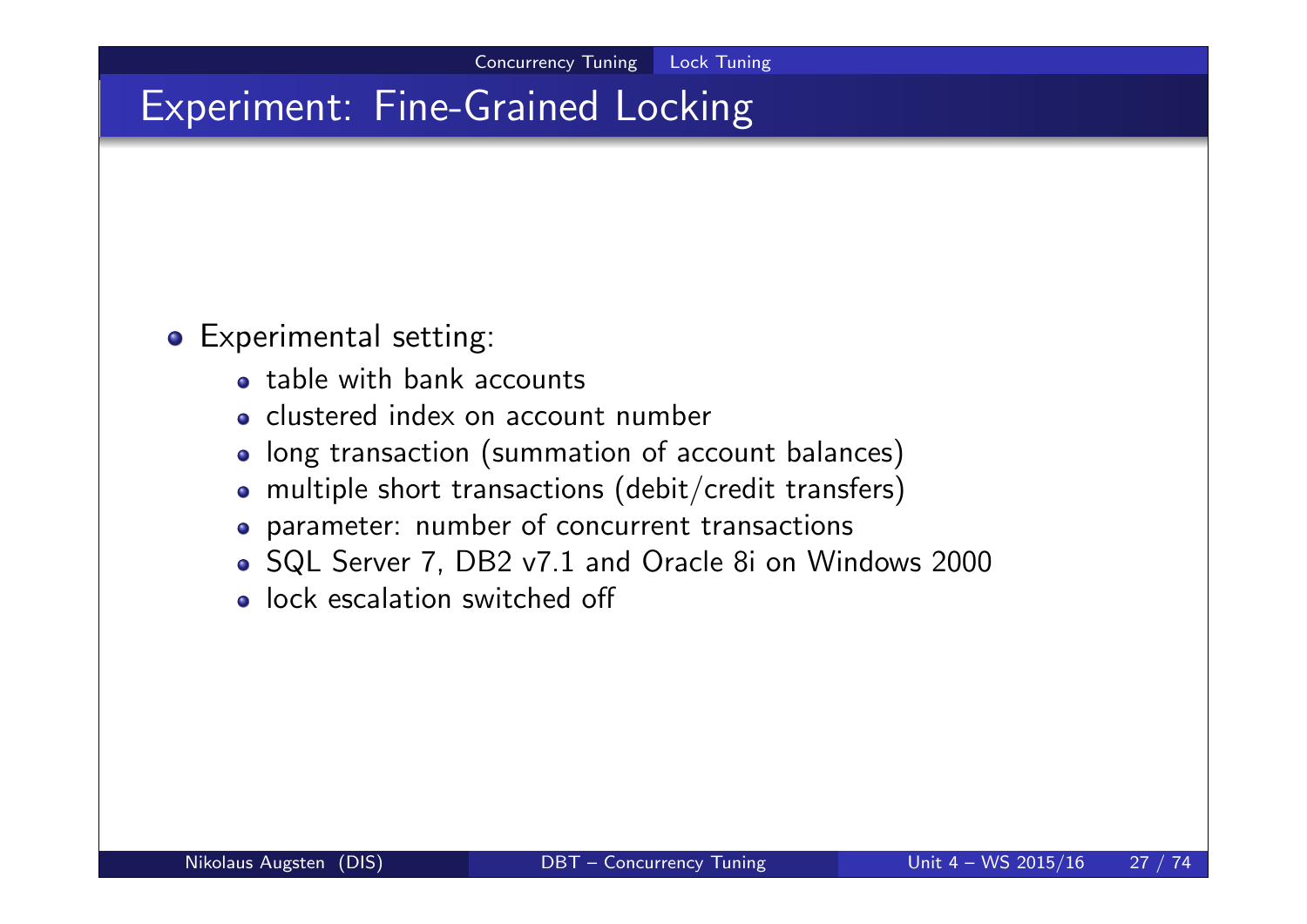

- o Serializability with row locking forces key range locks.
- Key range locks are performed in clustered index.
- SQL Server: Clustered index is sparse, thus whole pages are locked.
- Row-level locking only slightly increases concurrency.
- Table-locking prevents rollback for summation query.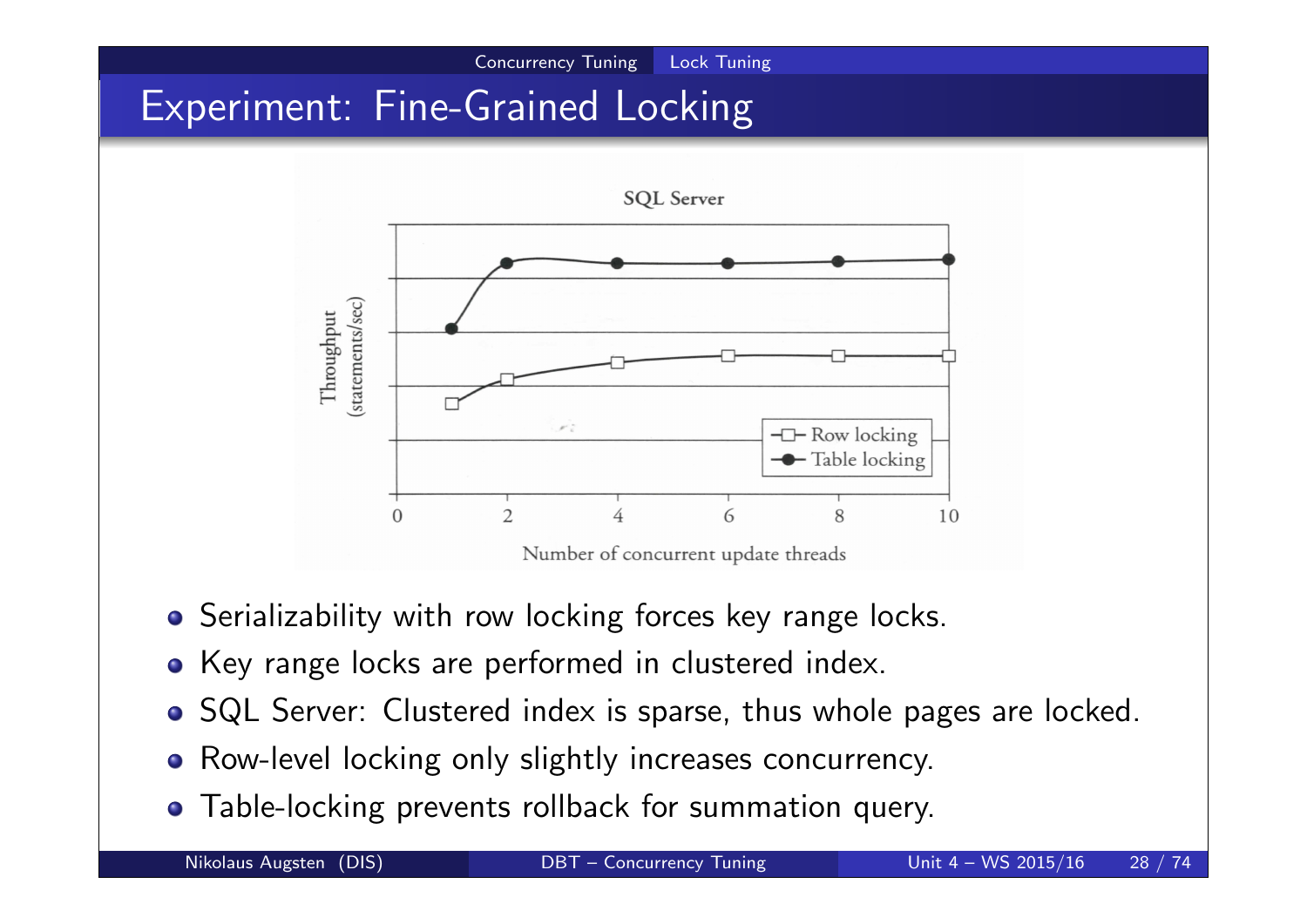

- Row locking slightly better than table locking.
- DB2 automatically selects locking granularity if not forced manually.
	- index scan in this experiment leads to row-level locking
	- table scan would lead to table-level locking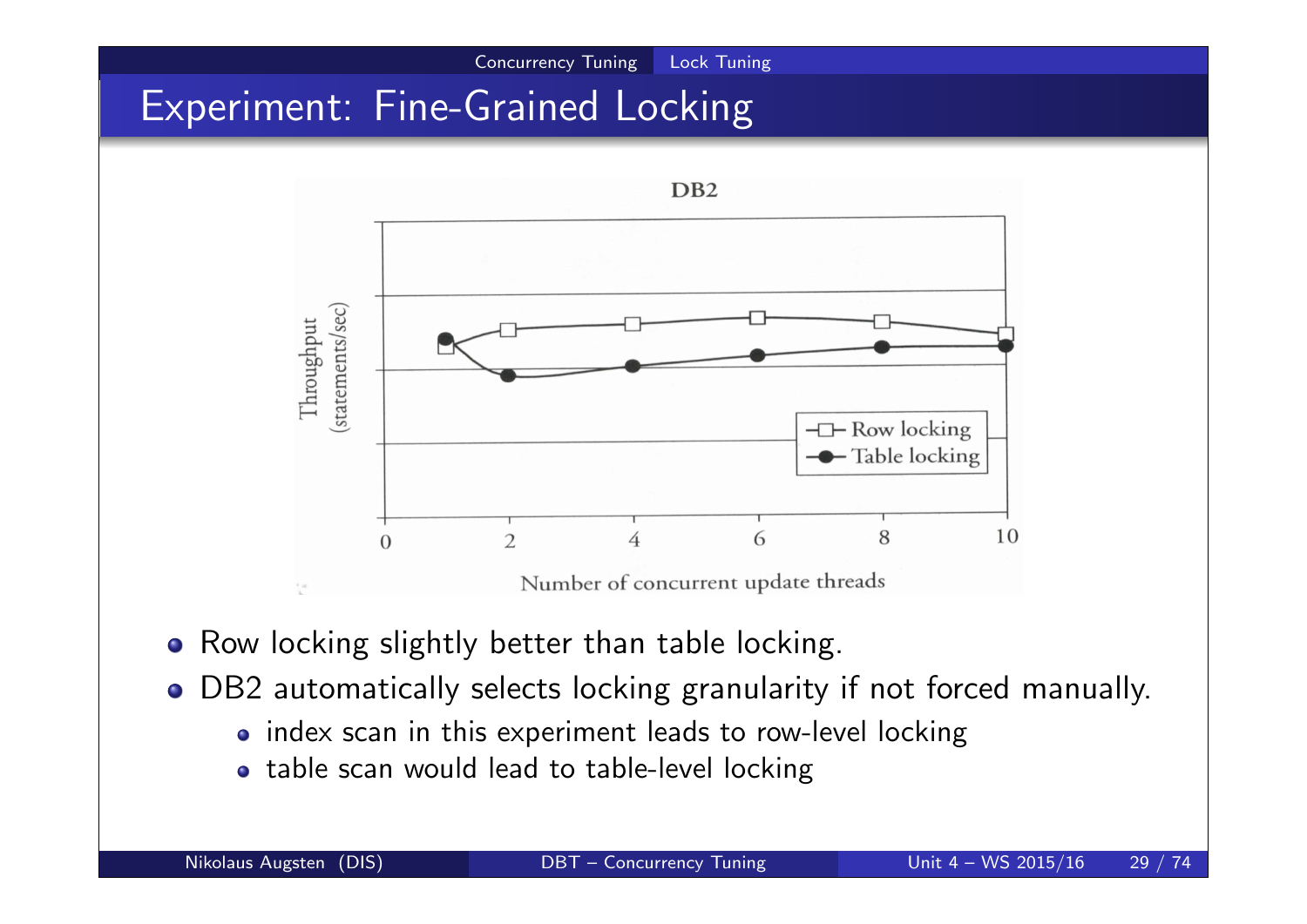

short transactions.

• Table locking: short transactions must wait.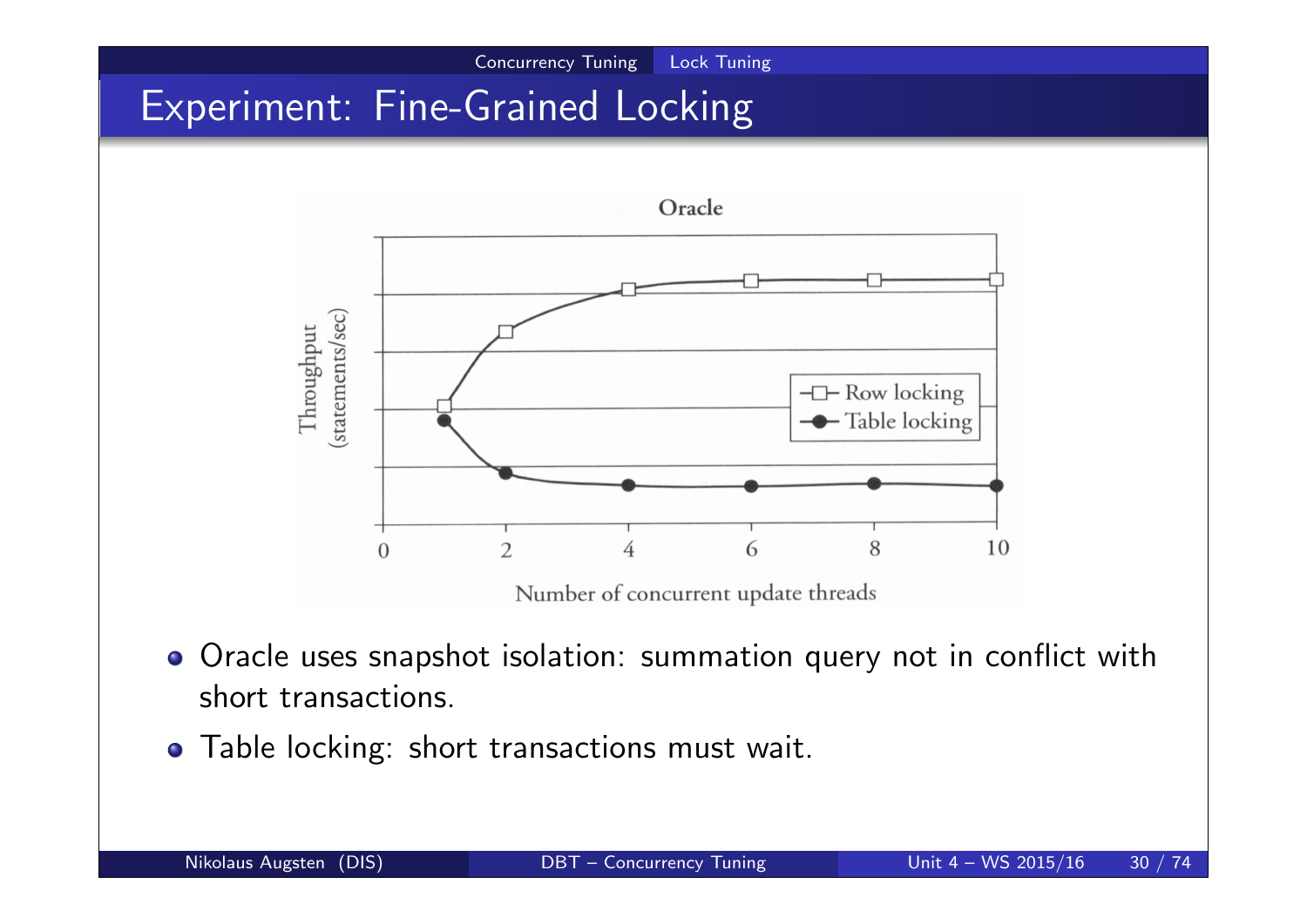## 3. Circumvent Hot Spots

#### Hot spot: items that are

- accessed by many transactions
- updated at least by some transactions
- **o** Circumventing hot spots:
	- access hot spot as late as possible in transaction (reduces waiting time for other transactions since locks are kept to the end of a transaction $^1)$
	- use partitioning, e.g., multiple free lists
	- use special database facilities, e.g., latch on counter

 $^1$ In 2-phase locking, the locks need only be held till the end of the growing phase; if the locks are held till the end of the transaction, the resulting schedule is *cascadeless* (in addition to serializable), which is desirable.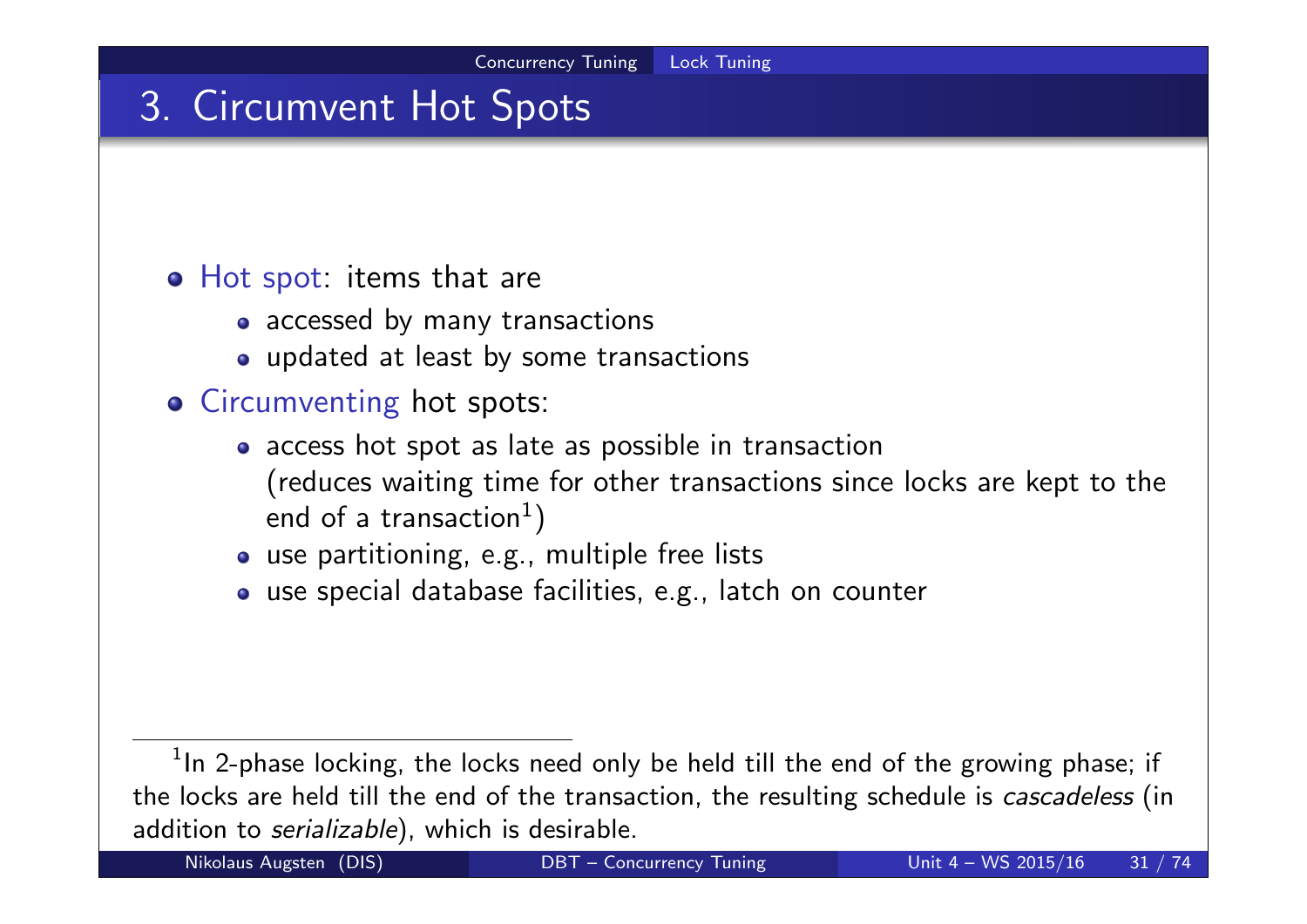## Partitioning Example: Distributed Insertions

### o Insert contention: last table page is bottleneck

- appending data to heap file (e.g., log files)
- insert records with sequential keys into table with  $B^+$ -tree

### **o** Solutions

- use clustered hash index
- if only  $B^+$  tree available: use hashed insertion time as key
- use row locking instead of page locking
- if reads are always table scans: define many insertion points (composite index on random integer  $(1..k)$  and key attribute)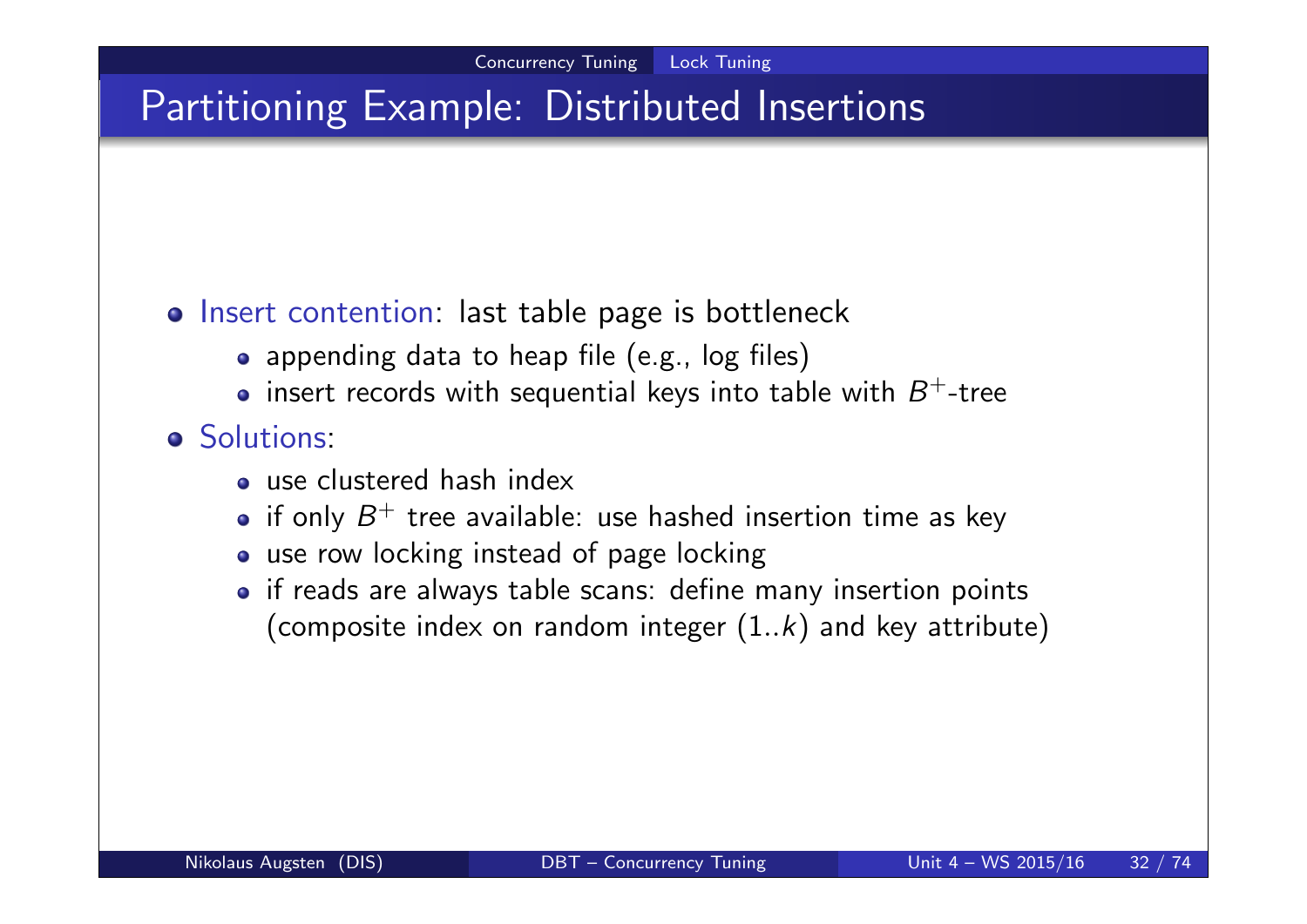# Experiment: Multiple Insertion Points and Page Locking

Concurrency Tuning Lock Tuning



- Sequential: clustered  $B^+$ -tree index and key in insert order
- Non-sequential: clustered  $B^+$ -tree, key independent of insert order
- Hashing: composite index on random integer  $(1..k)$  and key attribute
- Page locking and sequential keys: insert contention!

SQL Server 7 on Windows 2000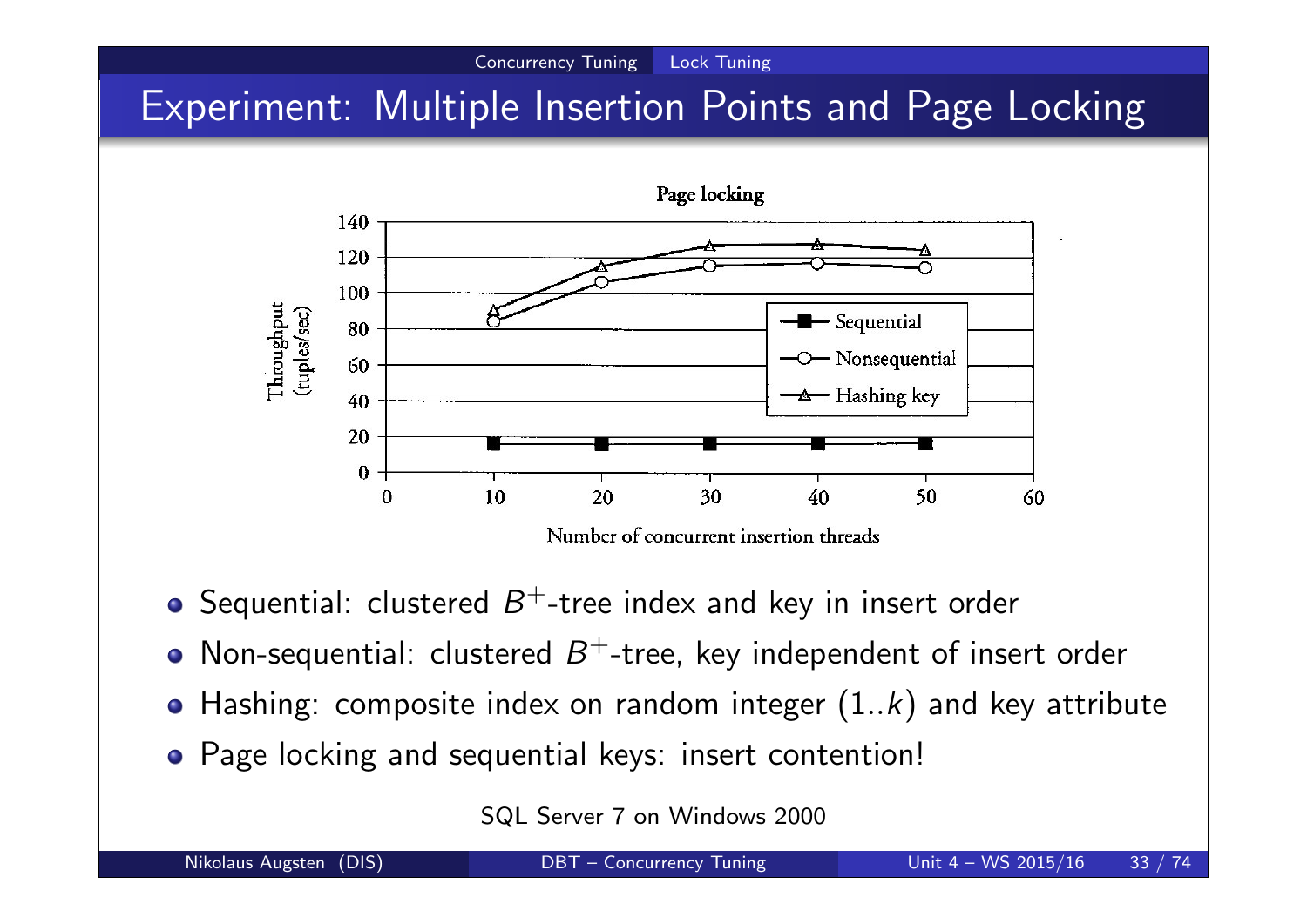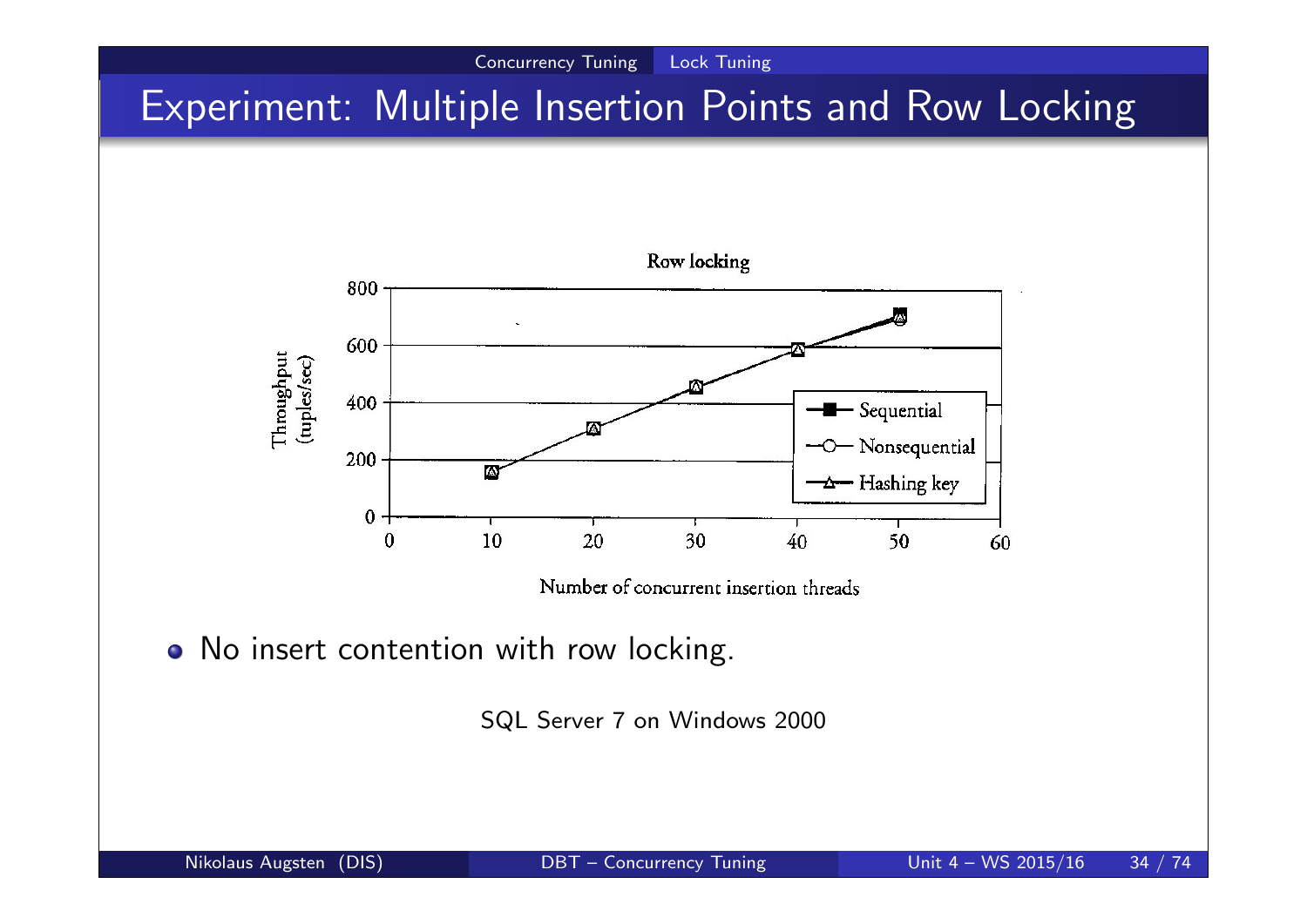## Partitioning Example: DDL Statements and Catalog

- Catalog: information about tables, e.g., names, column widths
- Data definition language (DDL) statements must access catalog
- Catalog can become hot spot
- Partition in time: avoid DDL statements during heavy system activity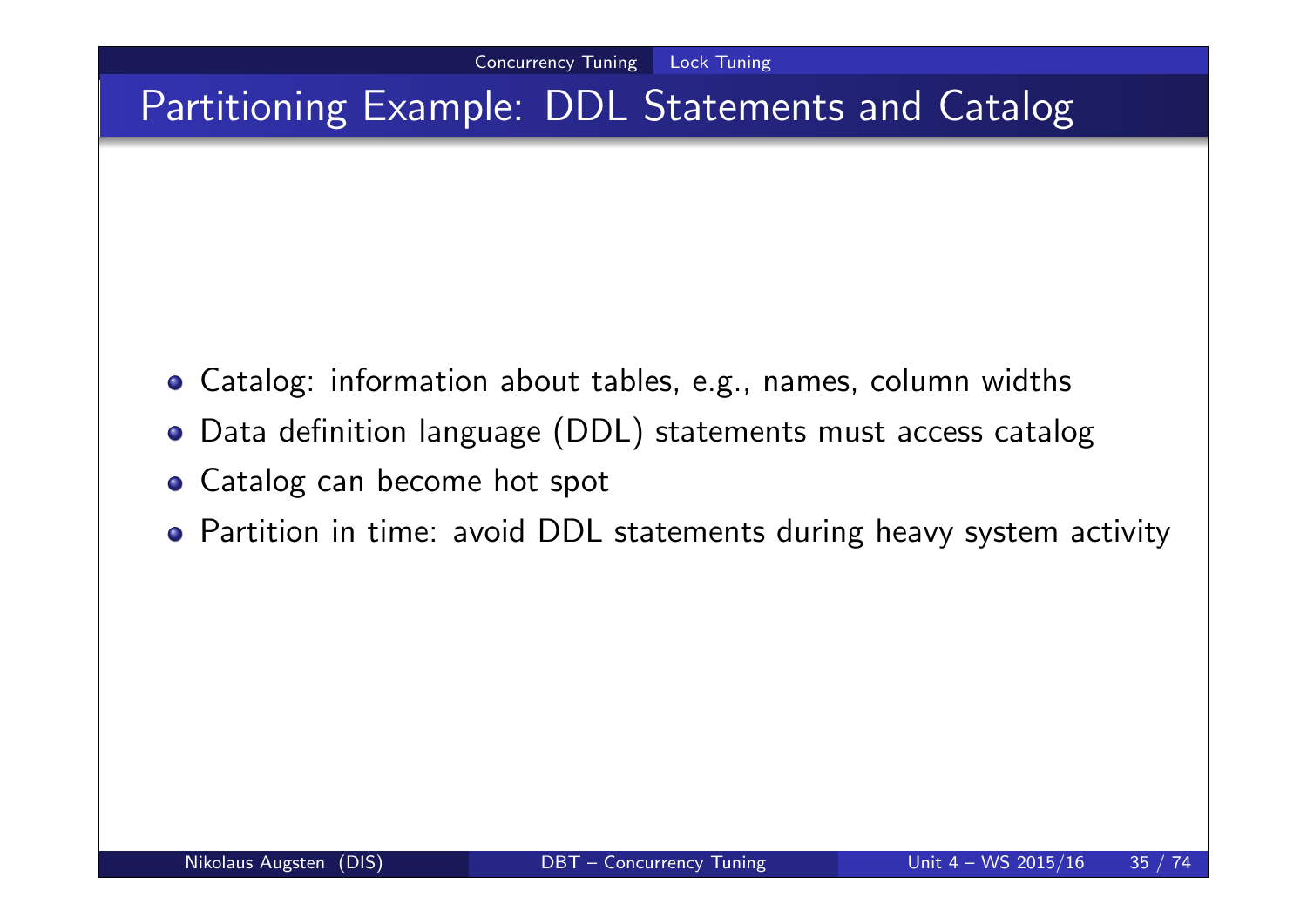## Partitioning Example: Free Lists

#### **o** Lock contention on free list:

- free list: list of unused database buffer pages
- a thread that needs a free page locks the free list
- during the lock no other thread can get a free page
- **o** Solution: Logical partitioning
	- create several free lists
	- each free list contains pointers to a portion of free pages
	- a thread that needs a free page randomly selects a list
	- with *n* free list the load per list is reduced by factor  $1/n$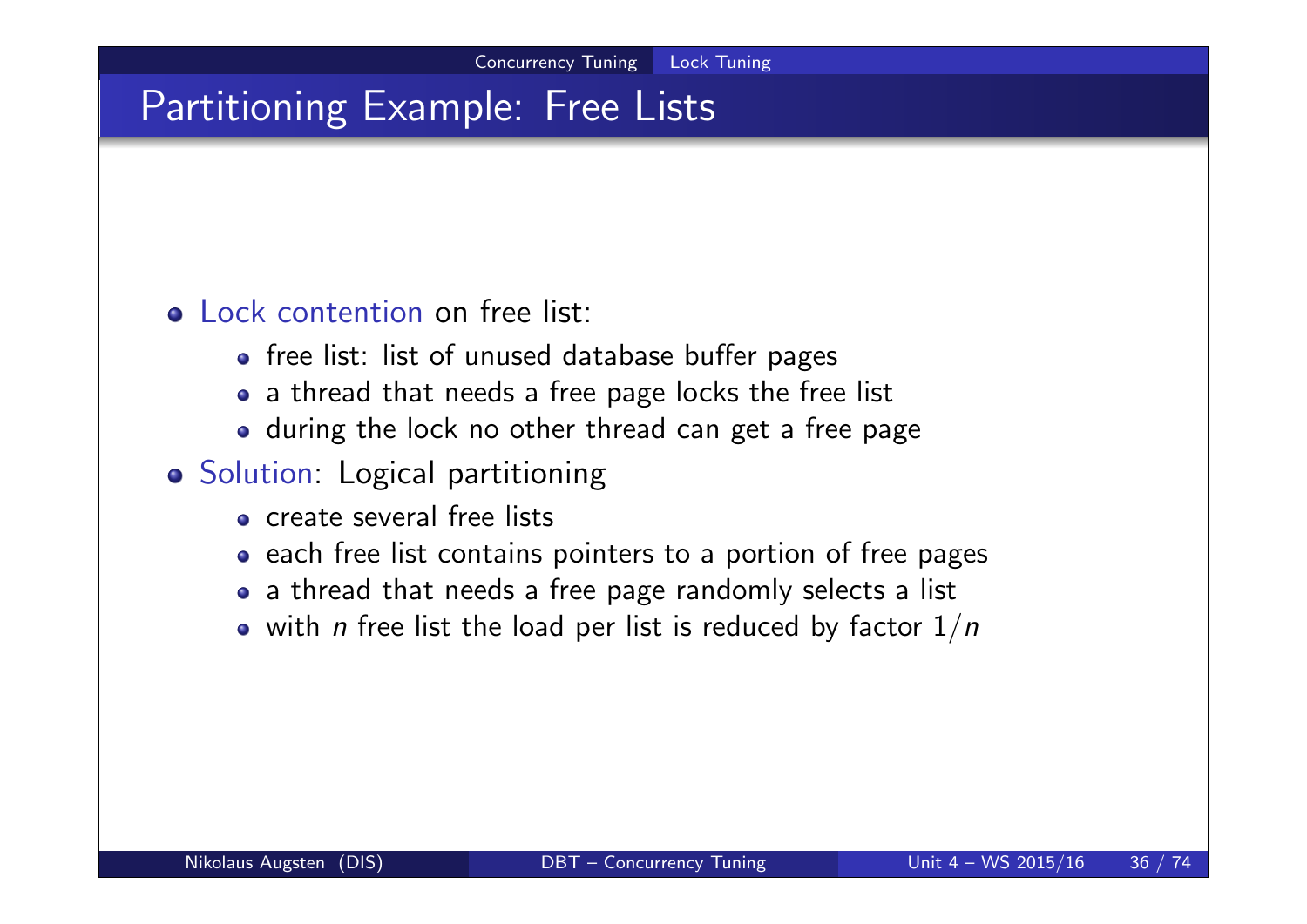## System Facilities: Latch on Counter

#### Example: concurrent inserts with unique identifier

- identifier is created by a counter
- 2-phase locking: lock on counter is held until transaction ends
- counter becomes hot spot
- Databases allow to hold a latch on the counter.
	- latch: exclusive lock that is held only during access
	- eliminates bottleneck but may introduce gaps in counter values
- **o** Counter gaps with latches:
	- transaction  $T_1$  increments counter to i
	- transaction  $T_2$  increments counter to  $i+1$
	- if  $\mathcal{T}_1$  aborts now, then no data item has identifier  $i$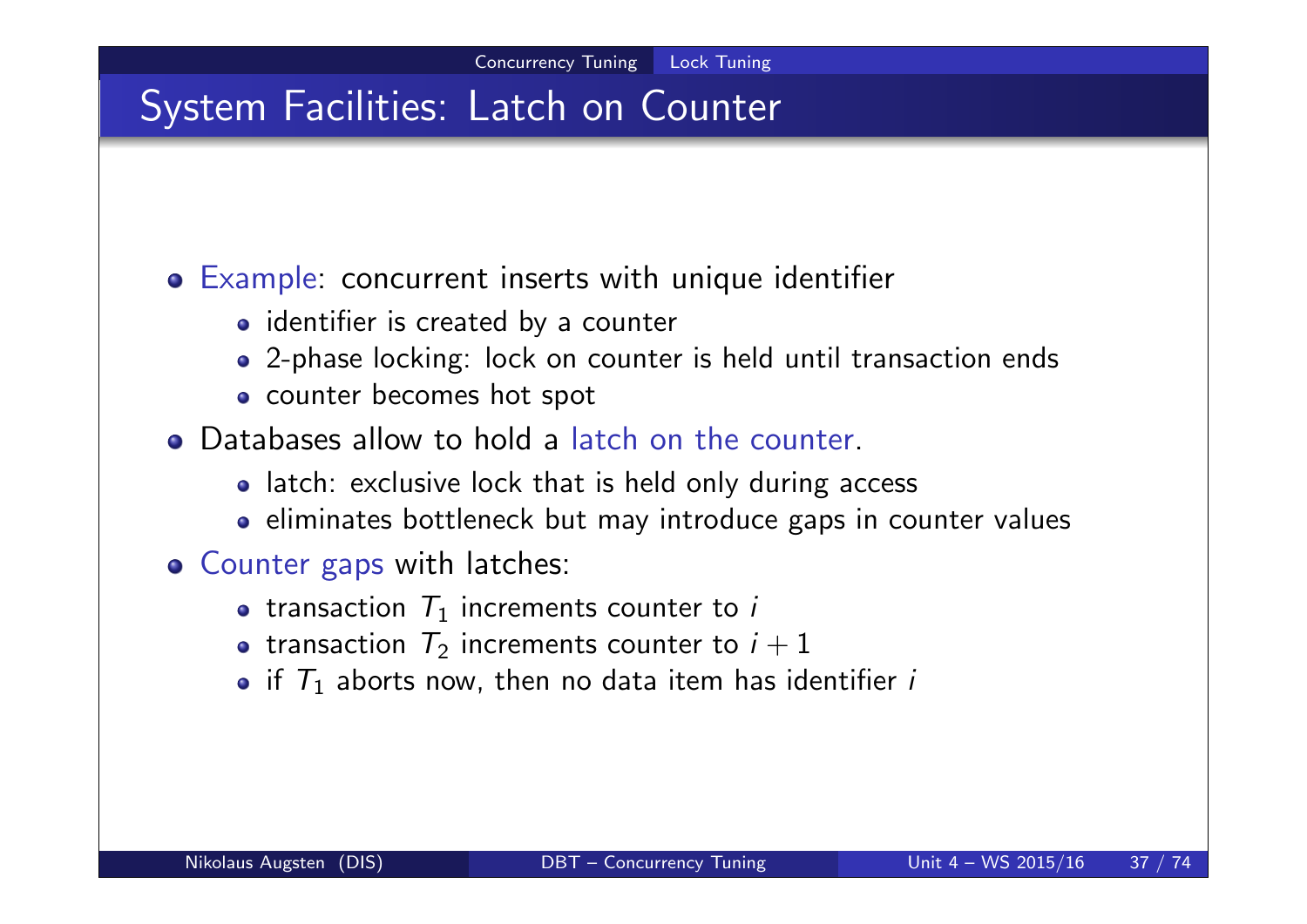



Concurrency Tuning Lock Tuning

- $\bullet$  System (=latch): use system facility for generating counter values ("identity" in SQL Server)
- $\bullet$  Ad hoc (=lock): increment a counter value in an ancillary table

SQL Server 7 on Windows 2000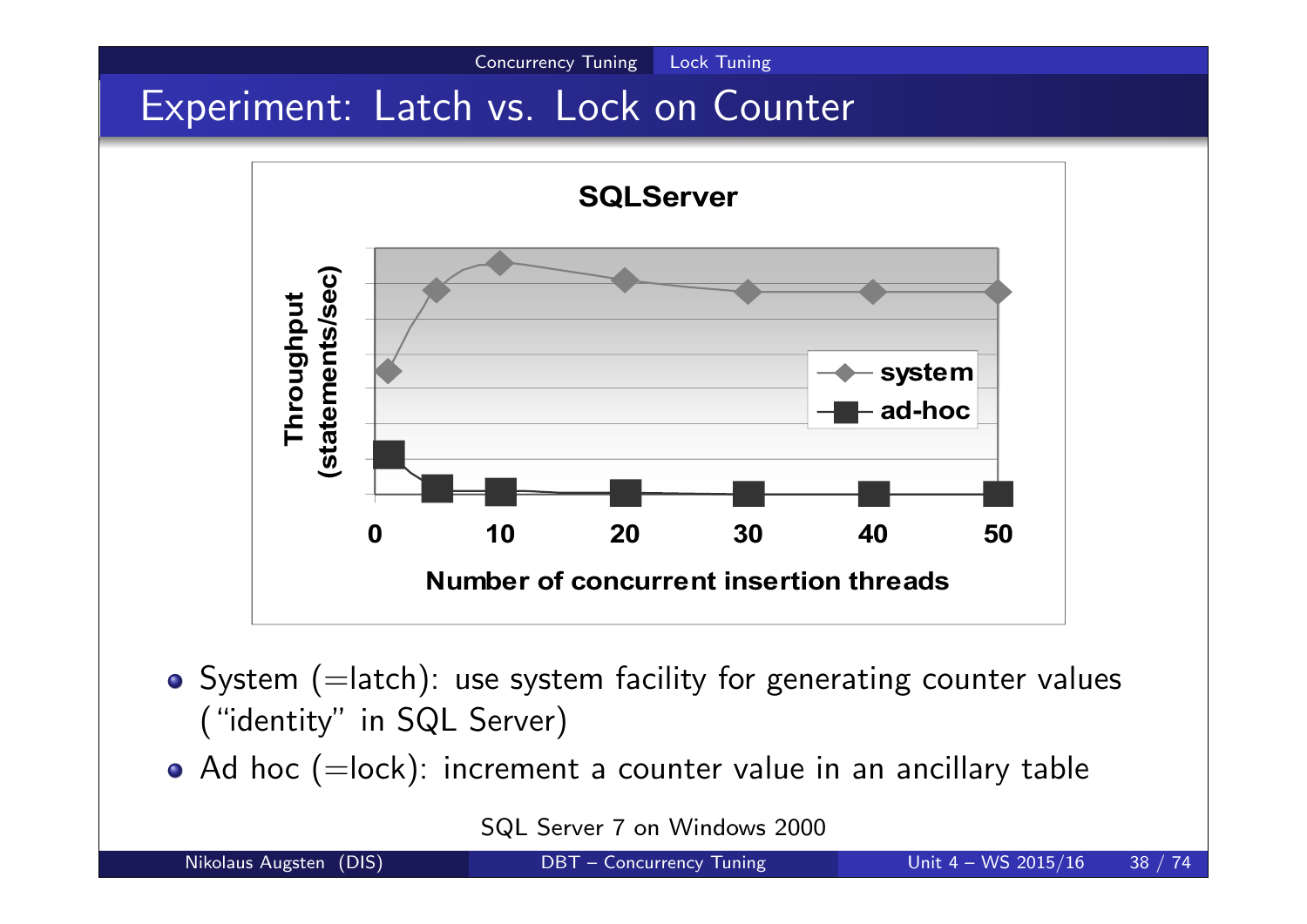# Experiment: Latch vs. Lock on Counter



Concurrency Tuning Lock Tuning

- System (=latch): use system facility for generating counter values ("sequence" in Oracle)
- $\bullet$  Ad hoc (=lock): increment a counter value in an ancillary table

Oracle 8i EE on Windows 2000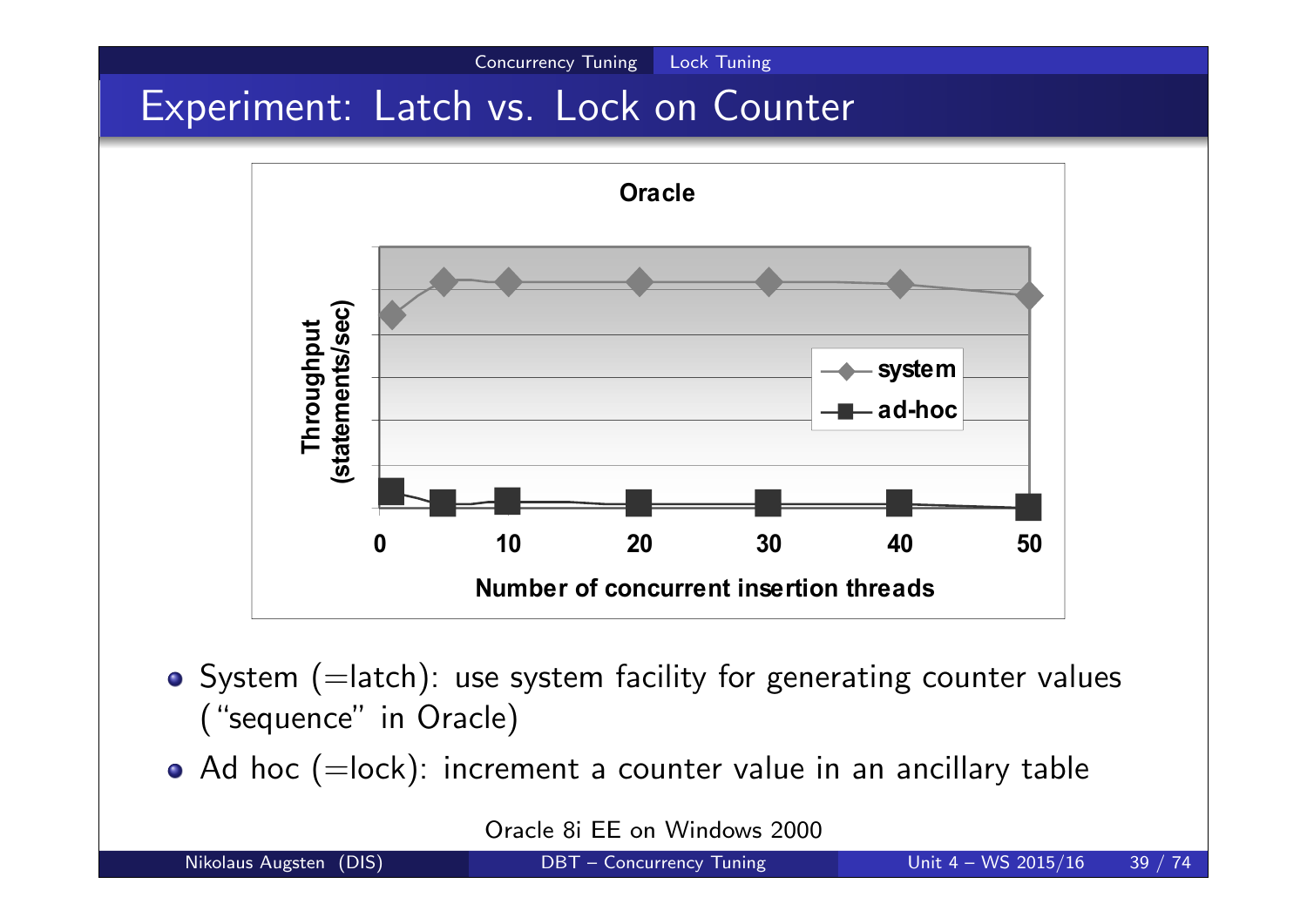# **Outline**

### 1 Concurrency Tuning

- **Introduction to Transactions**
- **.** Lock Tuning

### Weaken Isolation Guarantees

**• Transaction Chopping**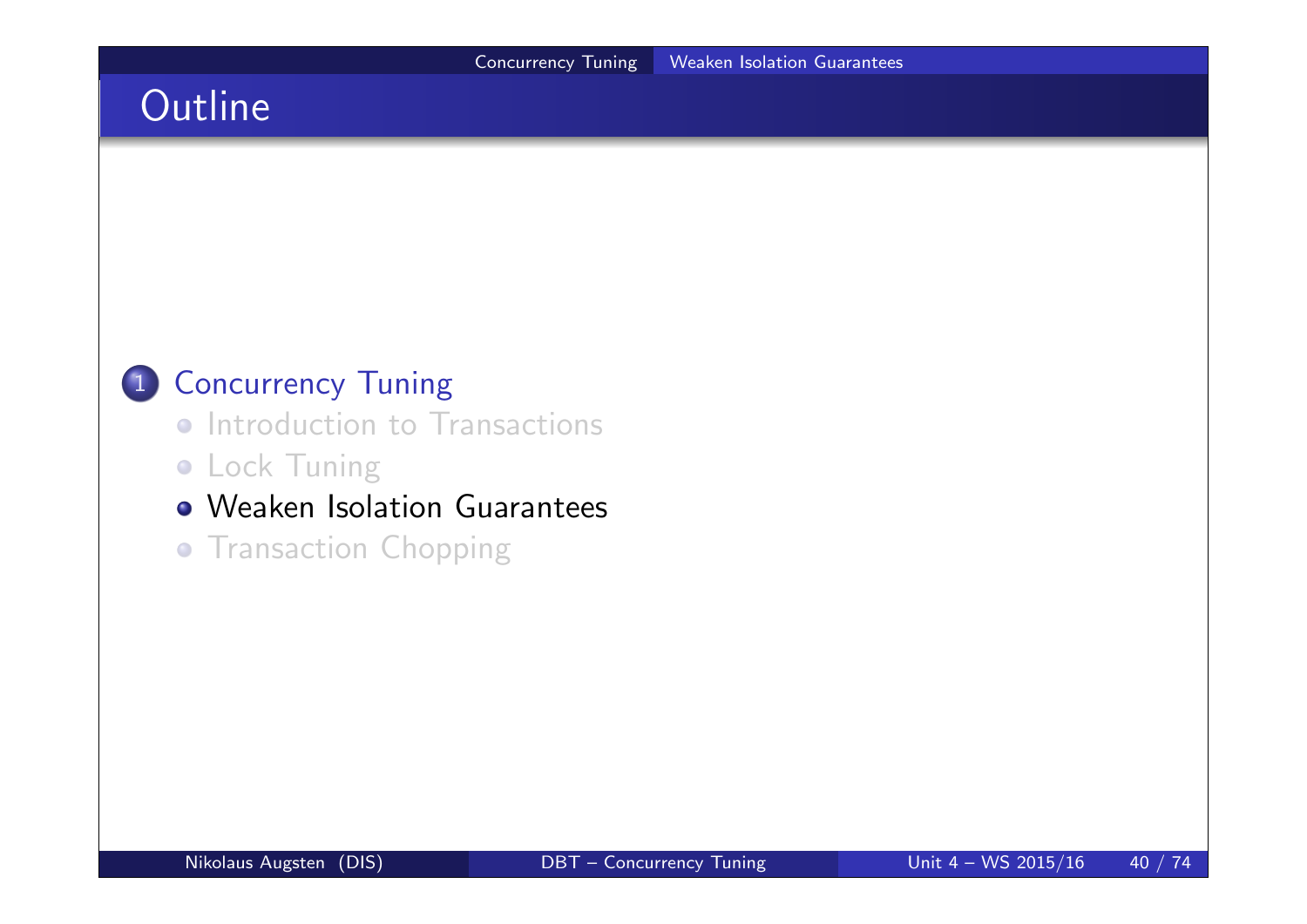# Undesirable Phenomena of Concurrent Transactions

### **o** Dirty read

- transaction reads data written by concurrent uncommitted transaction
- problem: read may return a value that was never in the database because the writing transaction aborted

### Non-repeatable read

- different reads on the same item within a single transaction give different results (caused by other transactions)
- e.g., concurrent transactions  $T_1: x = R(A)$ ,  $y = R(A)$ ,  $z = y x$  and  $T_2$ :  $W(A = 2*A)$ , then z can be either zero or the initial value of A (should be zero!)

### **•** Phantom read

- repeating the same query later in the transaction gives a different set of result tuples
- other transactions can insert new tuples during a scan
- e.g., "Q: get accounts with *balance*  $> 1000$ " gives two tuples the first time, then a new account with  $balance > 1000$  is inserted by an other transaction; the second time  $Q$  gives three tuples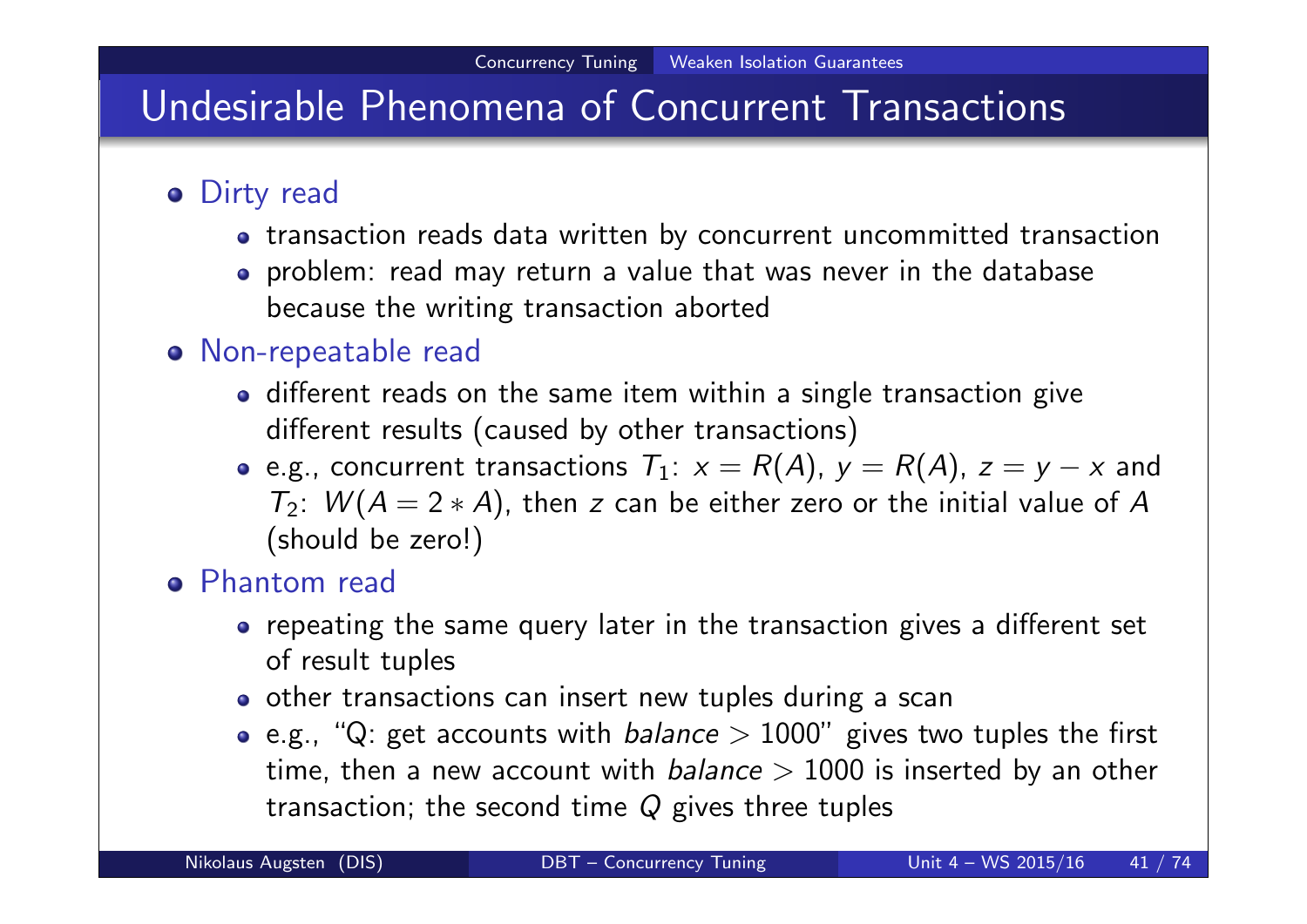# Isolation Guarantees (SQL Standard)

- o Read uncommitted: dirty, non-repeatable, phantom
	- read locks released after read; write locks downgraded to read locks after write, downgraded locks released according to 2-phase locking
	- reads may access uncommitted data
	- writes do not overwrite uncommitted data
- Read committed: non-repeatable, phantom
	- read locks released after read, write locks according to 2-phase locking
	- reads can access only committed data
	- cursor stability: in addition, read is repeatable within single SELECT
- Repeatable read: phantom
	- 2-phase locking, but no range locks
	- phantom reads possible
- **o** Serializable
	- none of the undesired phenomenas can happen
	- enforced by 2-phase locking with range locks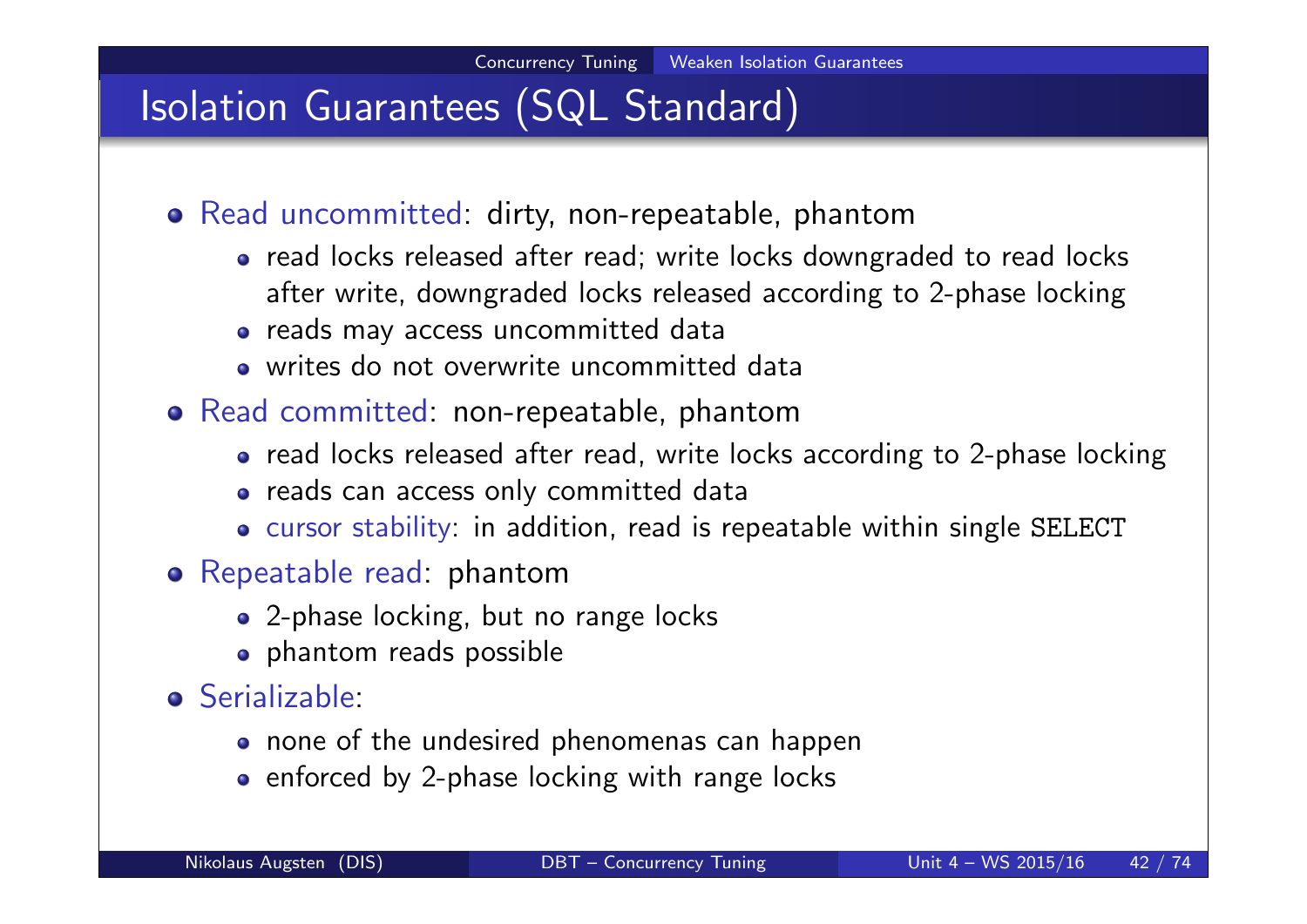#### Experimental setup:

- T1: summation query: SELECT SUM(balance) FROM Accounts
- T2: money transfers between accounts
- row level locking
- Parameter: number of concurrent threads

#### Measure:

- percentage of correct answers (over multiple tries)
- measure throughput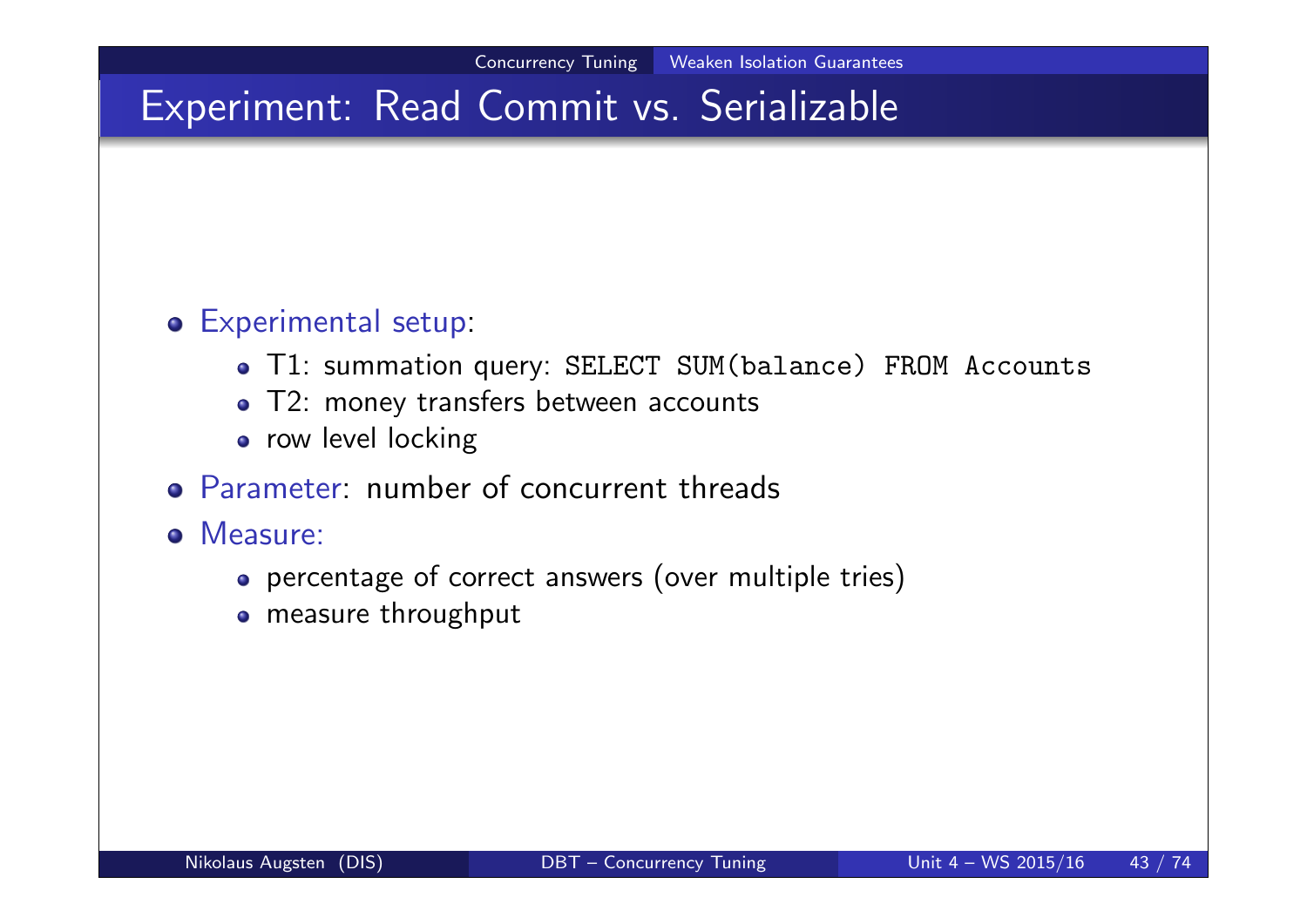

Concurrency Tuning Weaken Isolation Guarantees

Read committed allows sum of account balances after debit operation has taken place but before corresponding credit operation is performed – incorrect sum!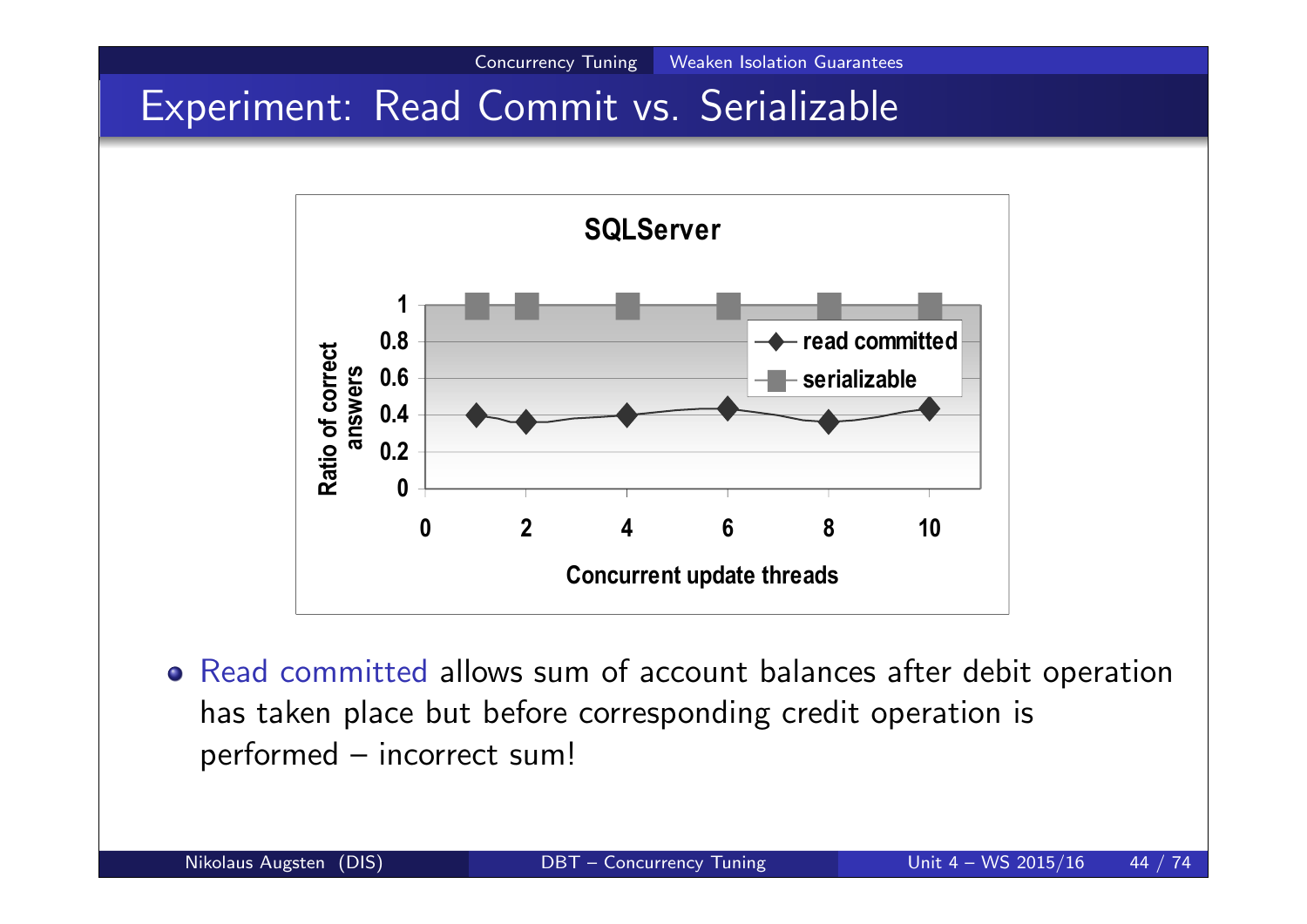

Concurrency Tuning Weaken Isolation Guarantees

- Read committed: faster, but incorrect answers
- Serializable: always correct, but lower throughput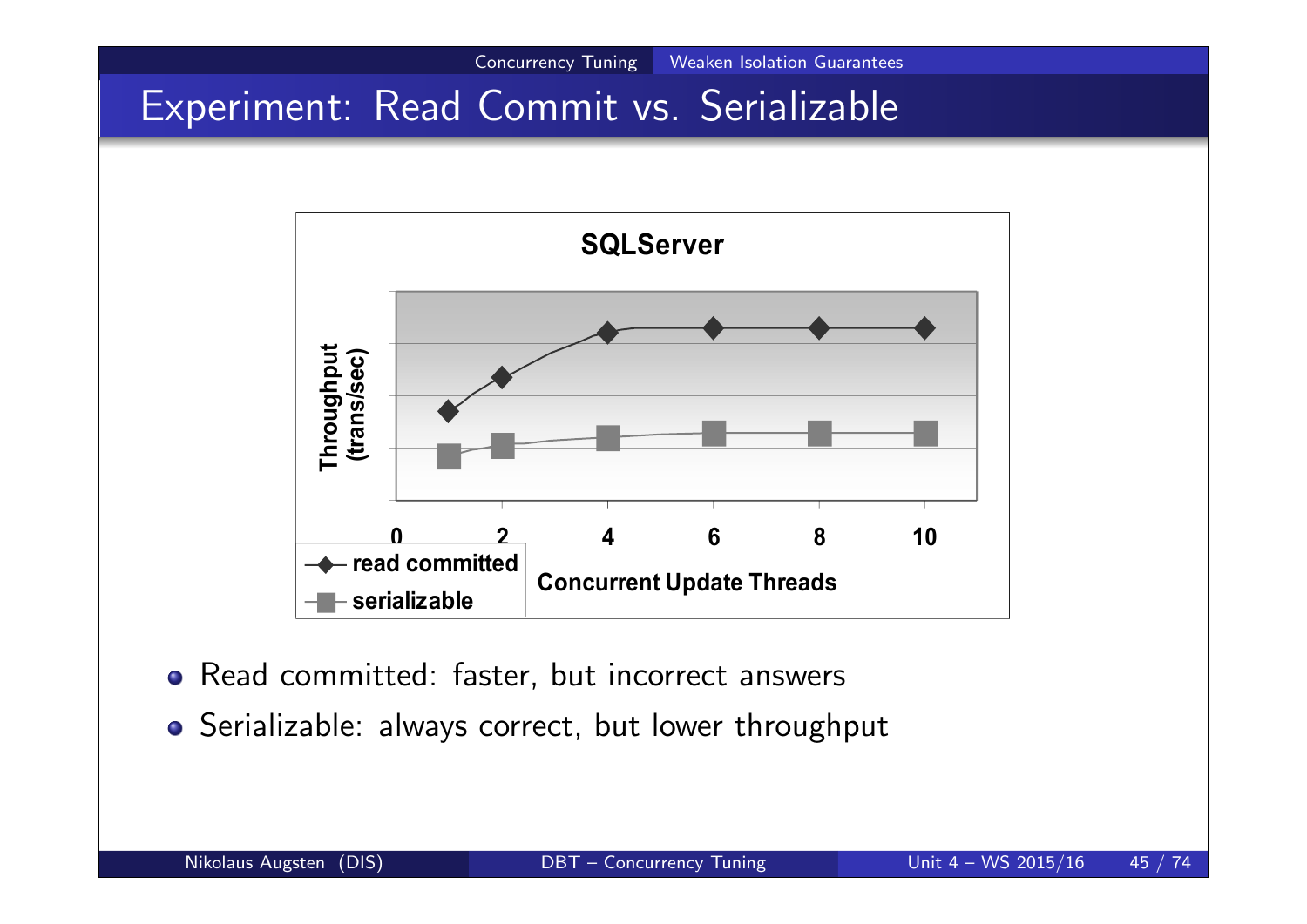# When To Weaken Isolation Guarantees?

- Query does not need exact answer (e.g., statistical queries)
	- $\bullet$  example: count all accounts with balance > \$1000.
	- o read committed is enough!
- **Transactions with human interaction** 
	- example: flight reservation system
	- price for serializability too high!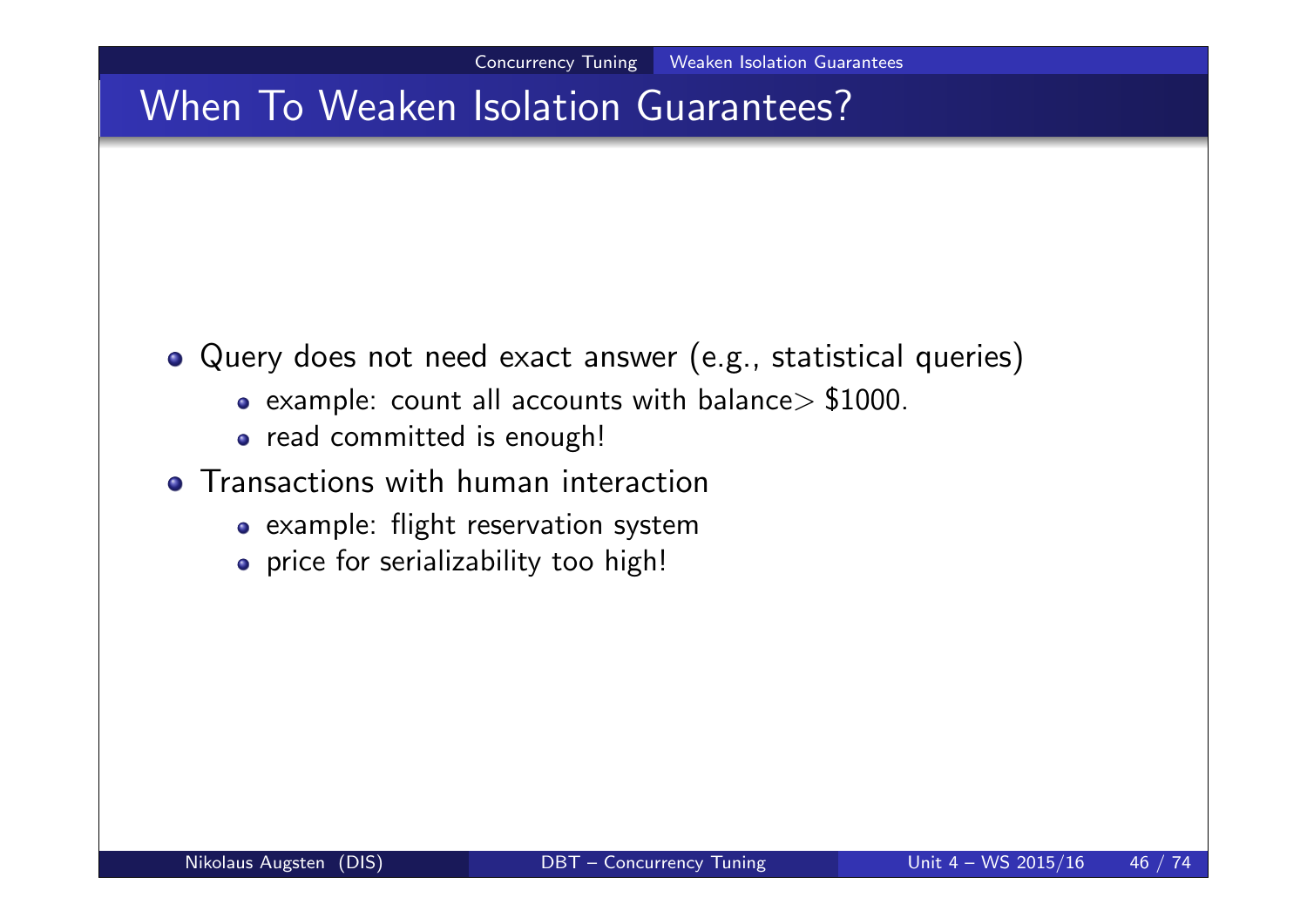## Example: Flight Reservation System

#### o Reservation involves three steps:

- 1. retrieve list of available seats
- 2. let customer decide
- 3. secure seat

#### o Single transaction:

- seats are locked while customer decides
- all other customers are blocked!
- Two transactions: (1) retrieve list, (2) secure seat
	- seat might already be taken when customer wants to secure it
	- more tolerable than blocking all other customers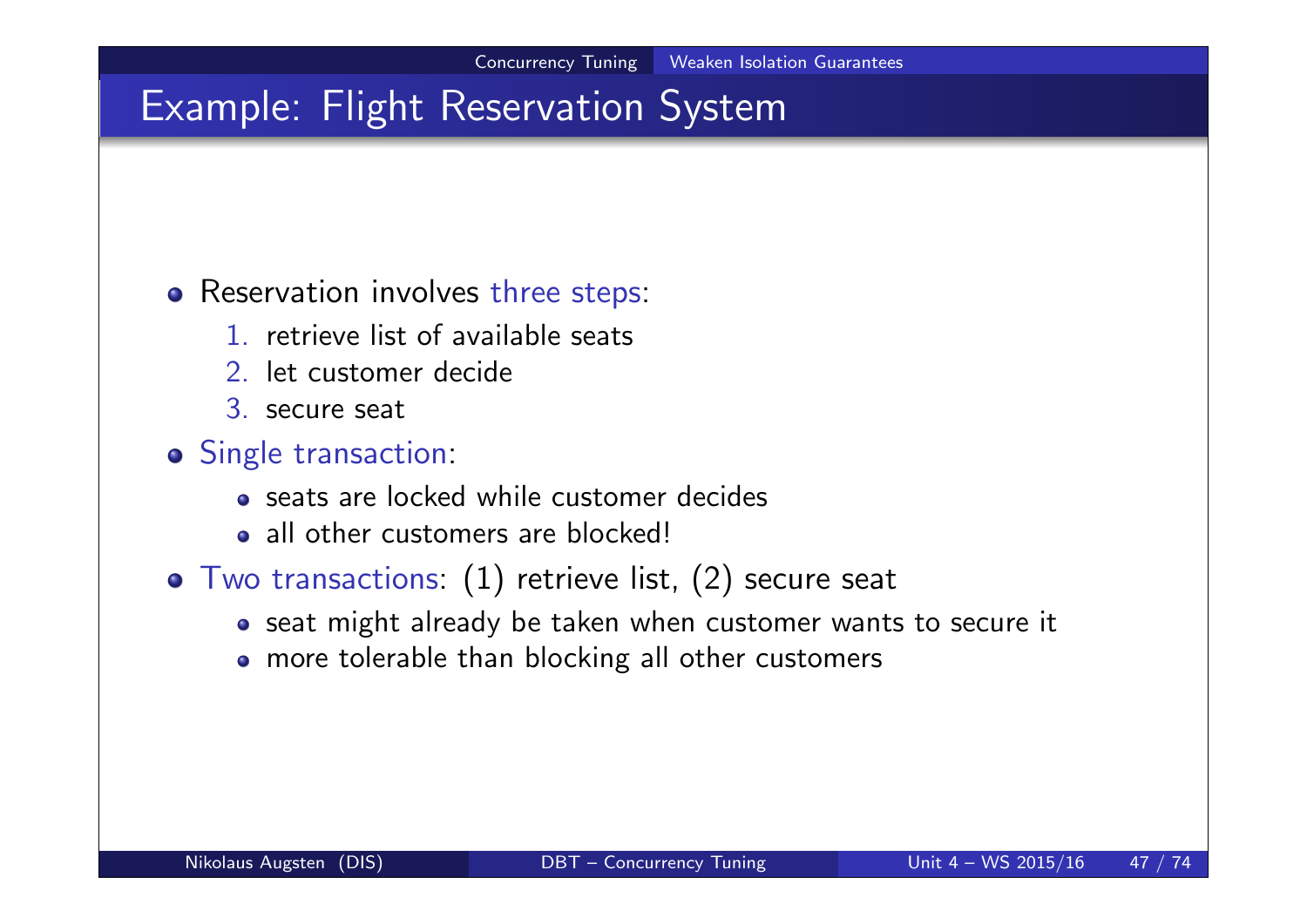# Snapshot Isolation for Long Reads – The Problem

- **Consider the following scenario in a bank:** 
	- $\bullet$  read-only query  $Q$ : SELECT SUM(deposit) FROM Accounts
	- update transaction  $T$ : money transfer between customers  $A$  and  $B$
- 2-Phase locking inefficient for long read-only queries:
	- read-only queries hold lock on all read items
	- in our example, T must wait for Q to finish (Q blocks  $T$ )
	- deadlocks might occur:

 $T.xL(A), Q.sL(B), Q.sL(A)$  - wait,  $T.xL(B)$  - wait

- Read-committed may lead to incorrect results:
	- Before transactions:  $A = 50, B = 30$
	- $Q : SL(A), R(A) = 50, uL(A)$
	- $\bullet$   $\mathcal{T}: xL(A), xL(B), W(A \leftarrow A + 20), W(B \leftarrow B 20), uL(A), uL(B)$
	- $Q : SL(B), R(B) = 10, uL(B)$
	- sum computed by Q for  $A + B$  is 60 (instead of 80)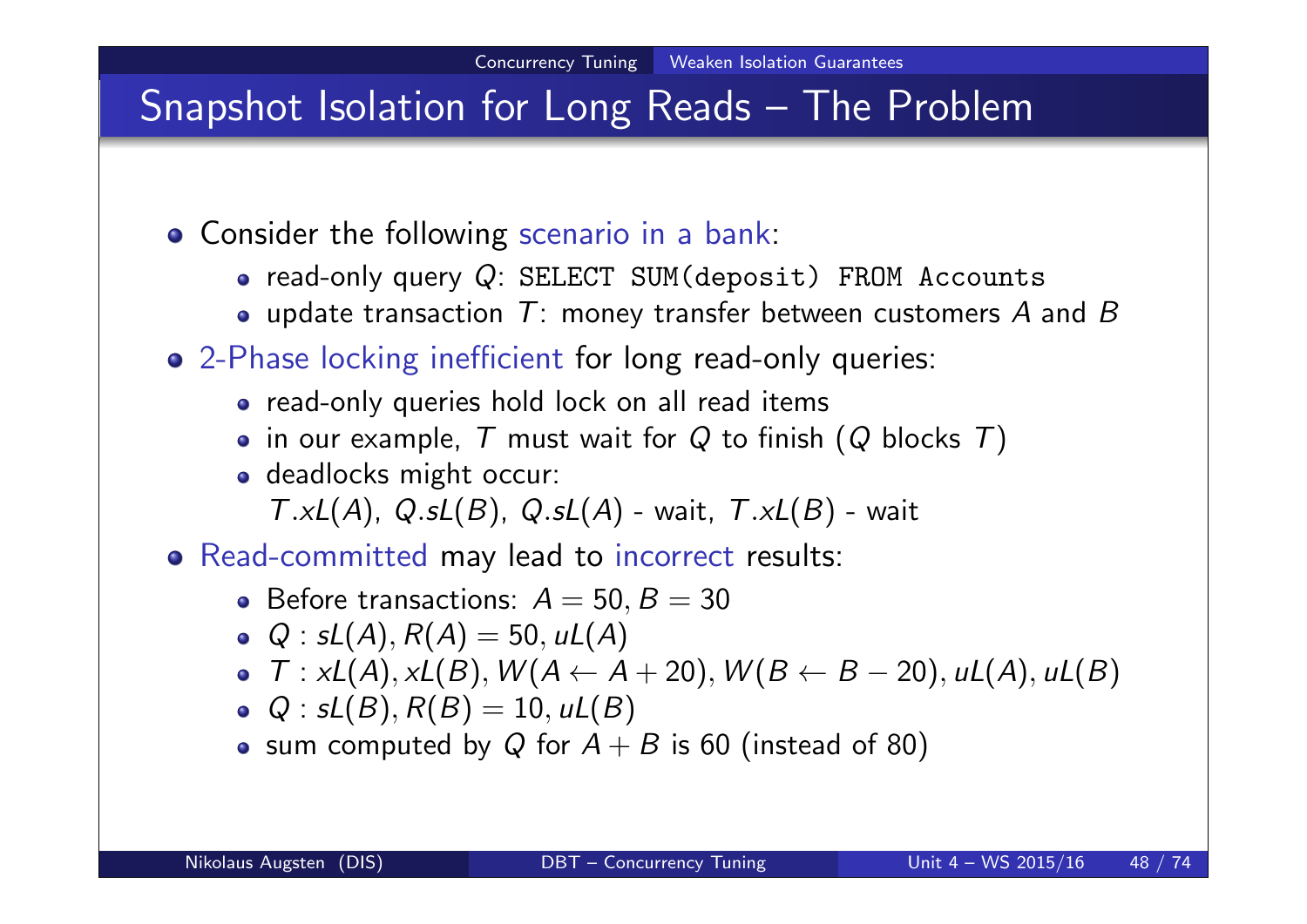# Snapshot Isolation for Long Reads

Snapshot isolation: correct read-only queries without locking

- read-only query  $Q$  with snapshot isolation
- remember old values of all data items that change after  $Q$  starts
- $\bullet$  Q sees the values of the data items when Q started
- Example: bank scenario with snapshot isolation
	- Before transactions:  $A = 50, B = 30$
	- $Q : R(A) = 50$
	- $\bullet$   $\mathcal{T}: xL(A), xL(B), W(A \leftarrow A + 20), W(B \leftarrow B 20), uL(A), uL(B)$
	- $Q: R(B) = 30$  (read old value)
	- sum computed by Q for  $A + B$  is 80 as it should be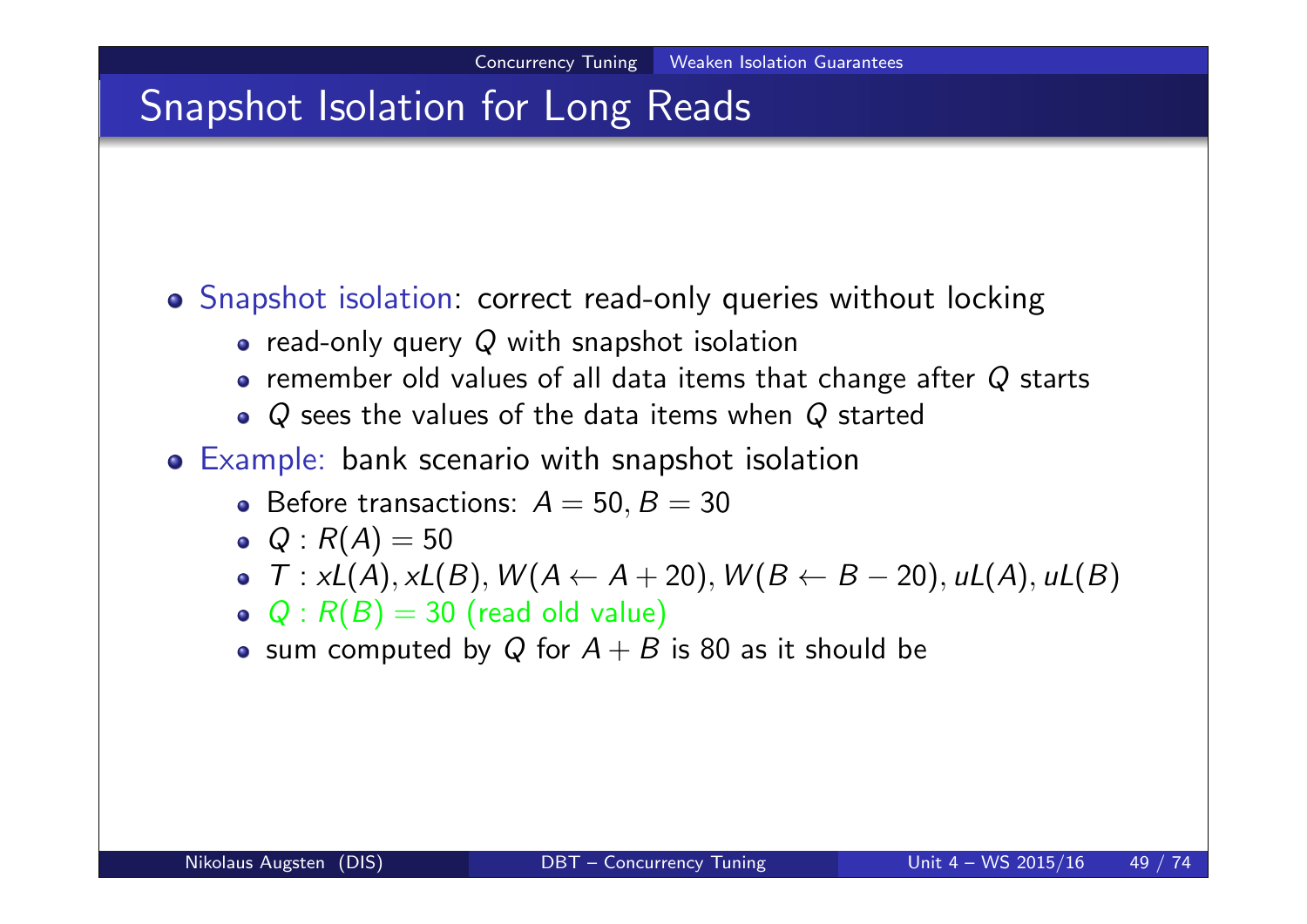# Concurrency in Oracle

- "Read committed" in Oracle means:
	- non-repeatable and phantom reads are possible at the transaction level, but not within a single SQL statement
	- update conflict: if row is already updated, wait for updating transaction to commit, then update new row version (or ignore row if deleted) – no rollback!
	- possibly inconsistent state: transaction sees updates of other transaction only on the rows that itself updates
- "Serializable" in Oracle means:
	- phenomena: none of the three undesired phenomena can happen
	- update conflict: if two transactions update the same item, the transaction that updates it later must abort – rollback!
	- not serializable: snapshot isolation does not guarantee full serializability (skew writes)
- **o** Similar in PostgreSQL.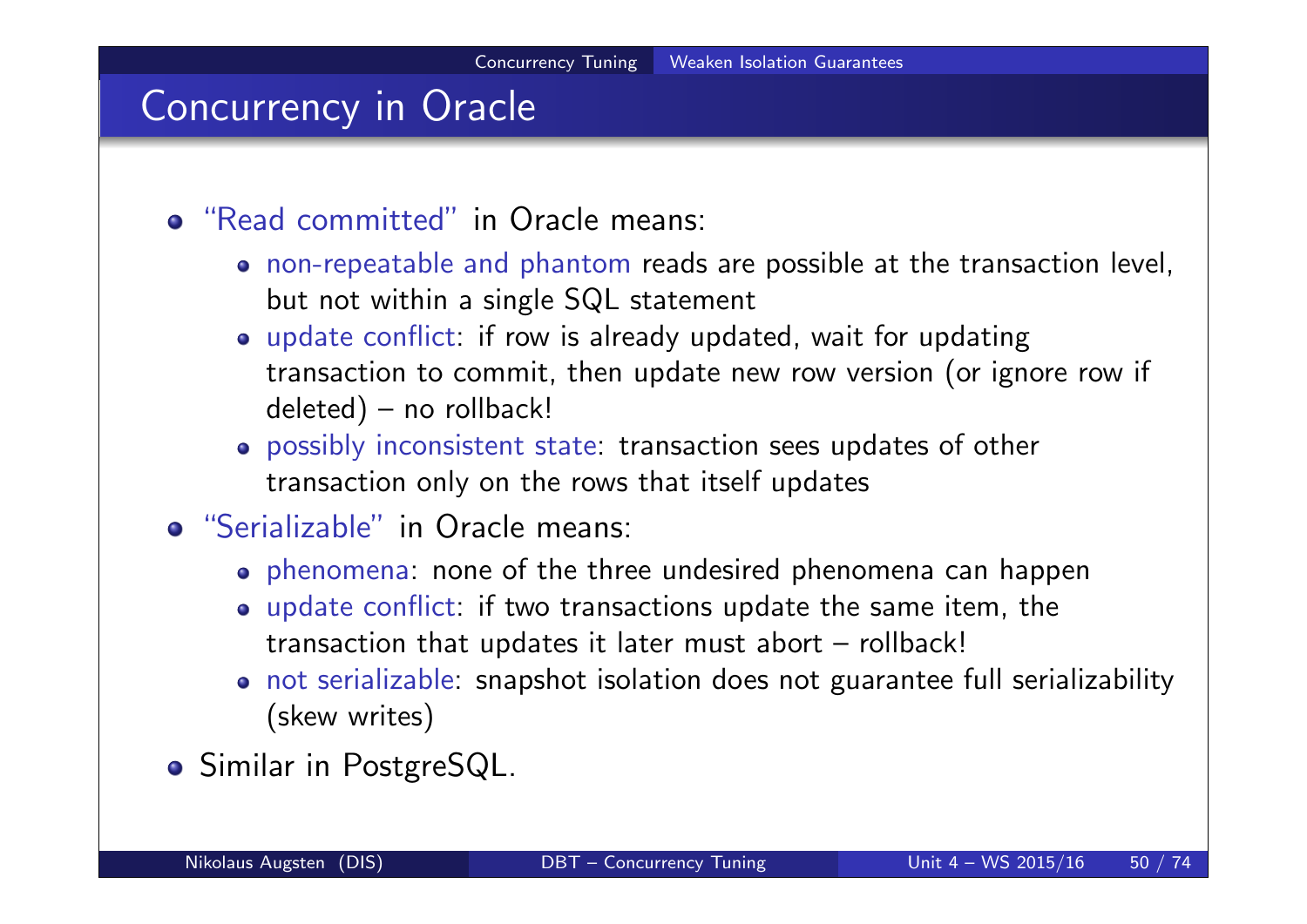## Skew Writes: Snapshot Isolation Not Serializable

• Example: 
$$
A = 3, B = 17
$$

- $\bullet$   $T1 \cdot A \leftarrow B$
- $\bullet$   $T2: B \leftarrow A$

### **•** Serial execution:

- order  $T1, T2$ :  $A = B = 17$
- order  $T2, T1: A = B = 3$

#### Snapshot isolation:

$$
\bullet \ \ \mathcal{T}1:R(B)=17
$$

$$
\bullet \ \mathsf{T2} : R(A) = 3
$$

- $\bullet$   $T1 : W(A \leftarrow 17)$
- $\bullet$   $T2 : W(B \leftarrow 3)$
- result:  $A = 17, B = 3$  (different from serial execution)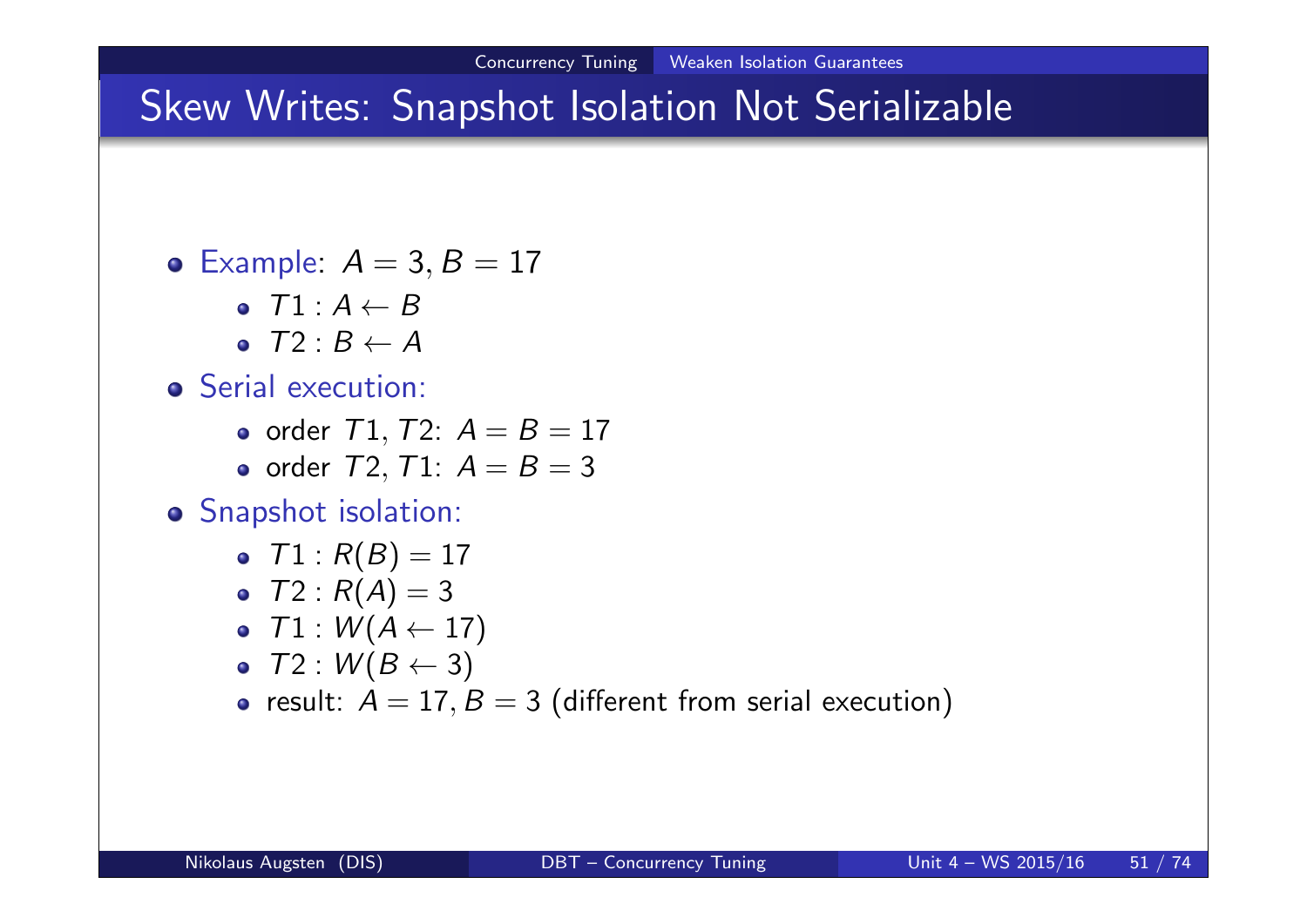### Snapshot Isolation

- Advantages: (assuming "serializable" of Oracle)
	- readers do not block writers (as with locking)
	- writers do not block readers (as with locking)
	- writers block writers only if they update the same row
	- performance similar to read committed
	- no dirty, non-repeatable, or phantom reads
- **•** Disadvantages:
	- system must write and hold old versions of modified data (only date modified between start and end of read-only transaction)
	- does not guarantee serializability for read/write transactions
- o Implementation example: Oracle 9i
	- no overhead: leverages before-image in rollback segment
	- expiration time of before-images configurable, "snapshot too old" failure if this value is too small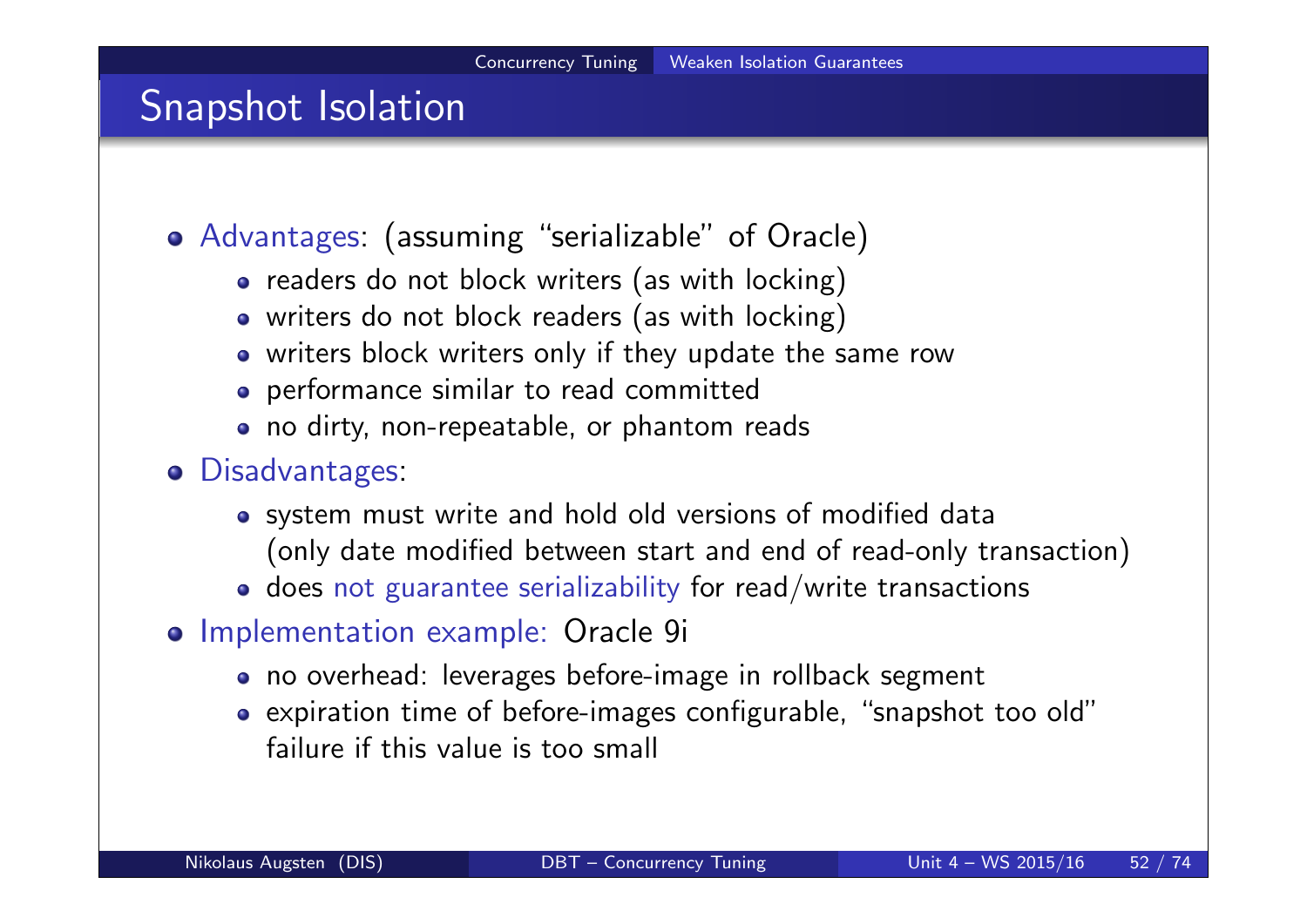# Serializable Snapshot Isolation – Workaround and Solution

- Workarounds to get true serializability with snapshot isolation:
	- create additional data item that is updated by conflicting transactions (e.g., maintain sum of A and B in our skew write example)
	- use exclusive locks for dangerous reads (e.g., use exclusive lock for reading  $A$  and  $B$  in our skew write example)
- Problem: requires static analysis of all involved transactions
- o Solution: serializable snapshot isolation<sup>2</sup>
	- conflicts are detected by the system
	- conflicting transactions are aborted
	- leads to more aborts, but keeps other advantages of snapshot isolation
- PostgreSQL (starting with version 9.1)
	- REPEATABLE READ is snapshot isolation
	- SERIALIZABLE is serializable snapshot isolation

 $^2$ Michael J. Cahill, Uwe Rhm, Alan David Fekete: Serializable isolation for snapshot databases. SIGMOD Conference 2008: 729-738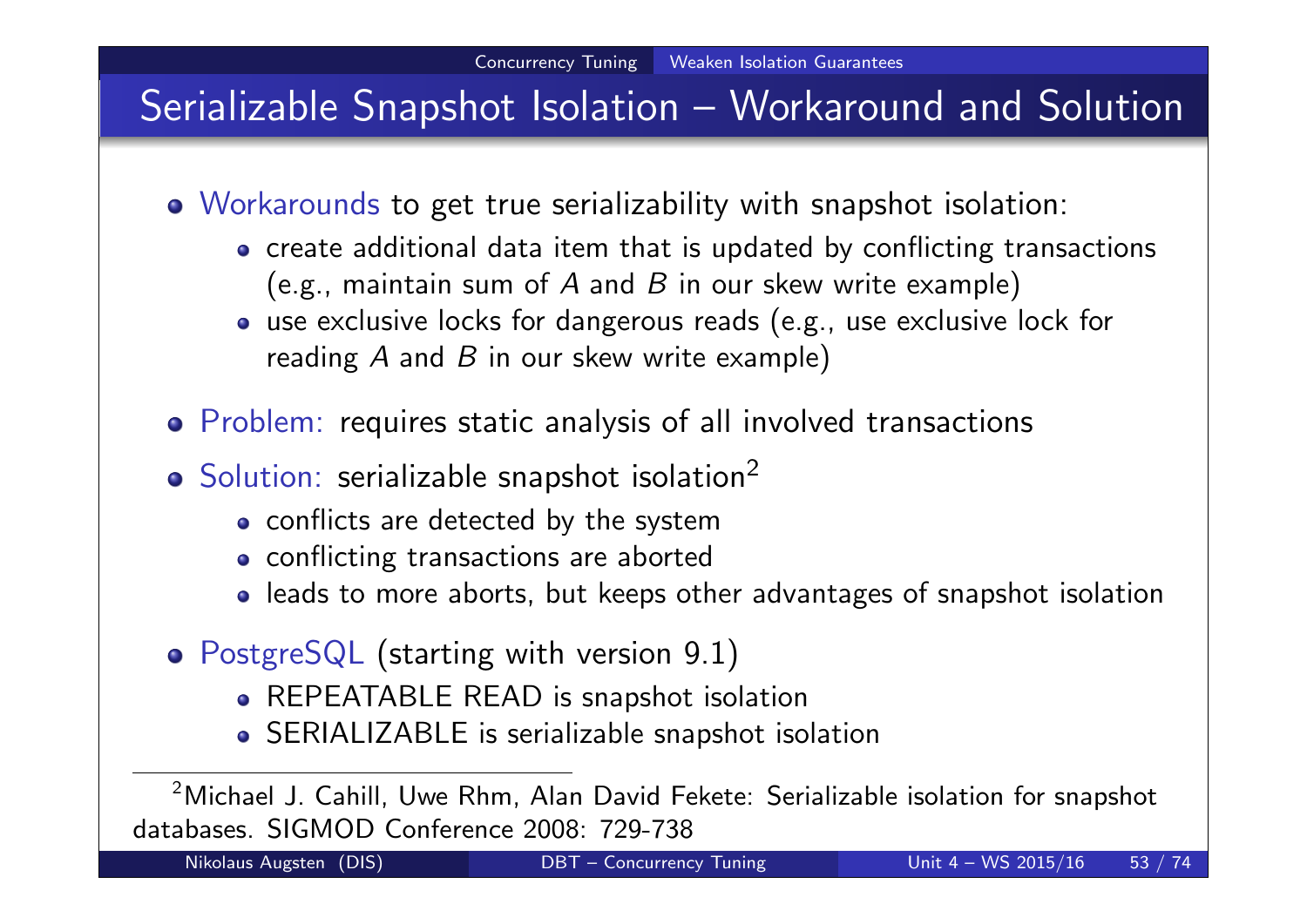## Snapshot Isolation – Summary

- Considerable performance advantages since reads are never blocked and do not block other transactions.
- Not fully serializable, although no dirty, non-repeatable, or phantom reads.
- Serializable snapshot isolation: fully serializable at the cost of more aborted transactions.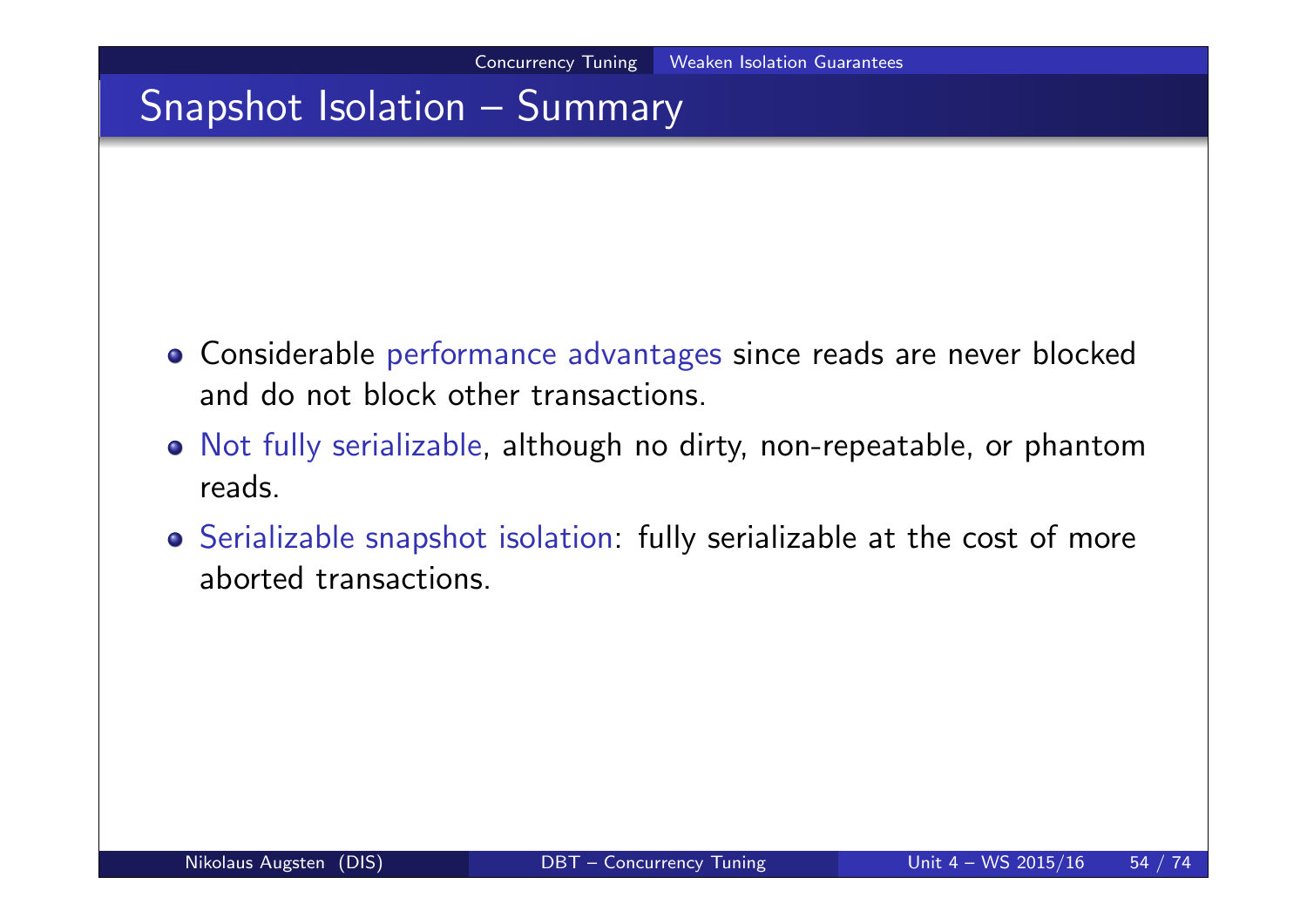

Concurrency Tuning Weaken Isolation Guarantees

- Summation query with concurrent transfers between bank accounts.
- Oracle snapshot isolation: read-only summation query is not disturbed by concurrent transfer queries
- Summation (read-only) queries always give exact answer.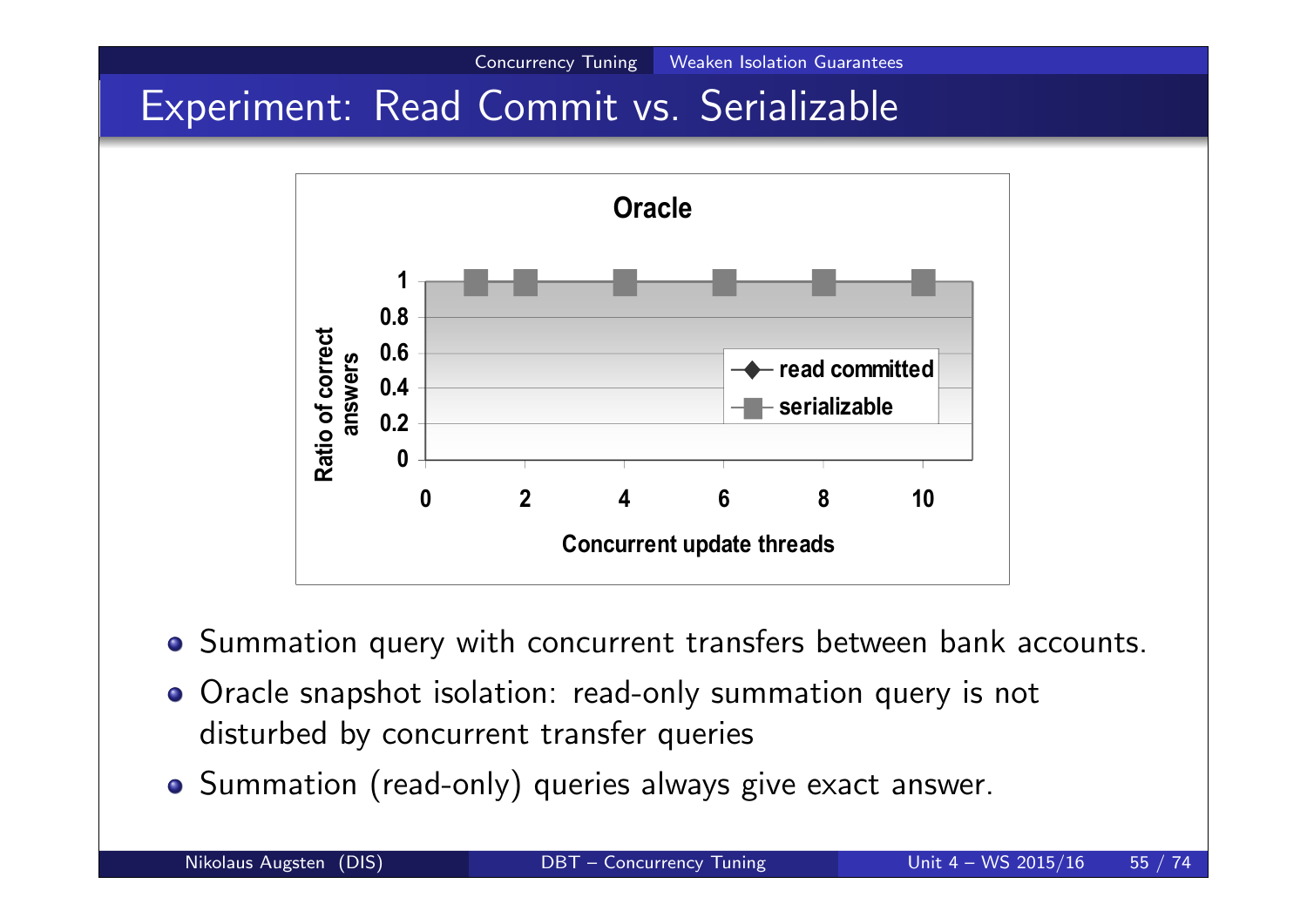

Concurrency Tuning Weaken Isolation Guarantees

- Both "read commit" and "serializable" use snapshot isolation.
- "Serializable" rolls back transactions in case of write conflict.
- Summation queries always give exact answer.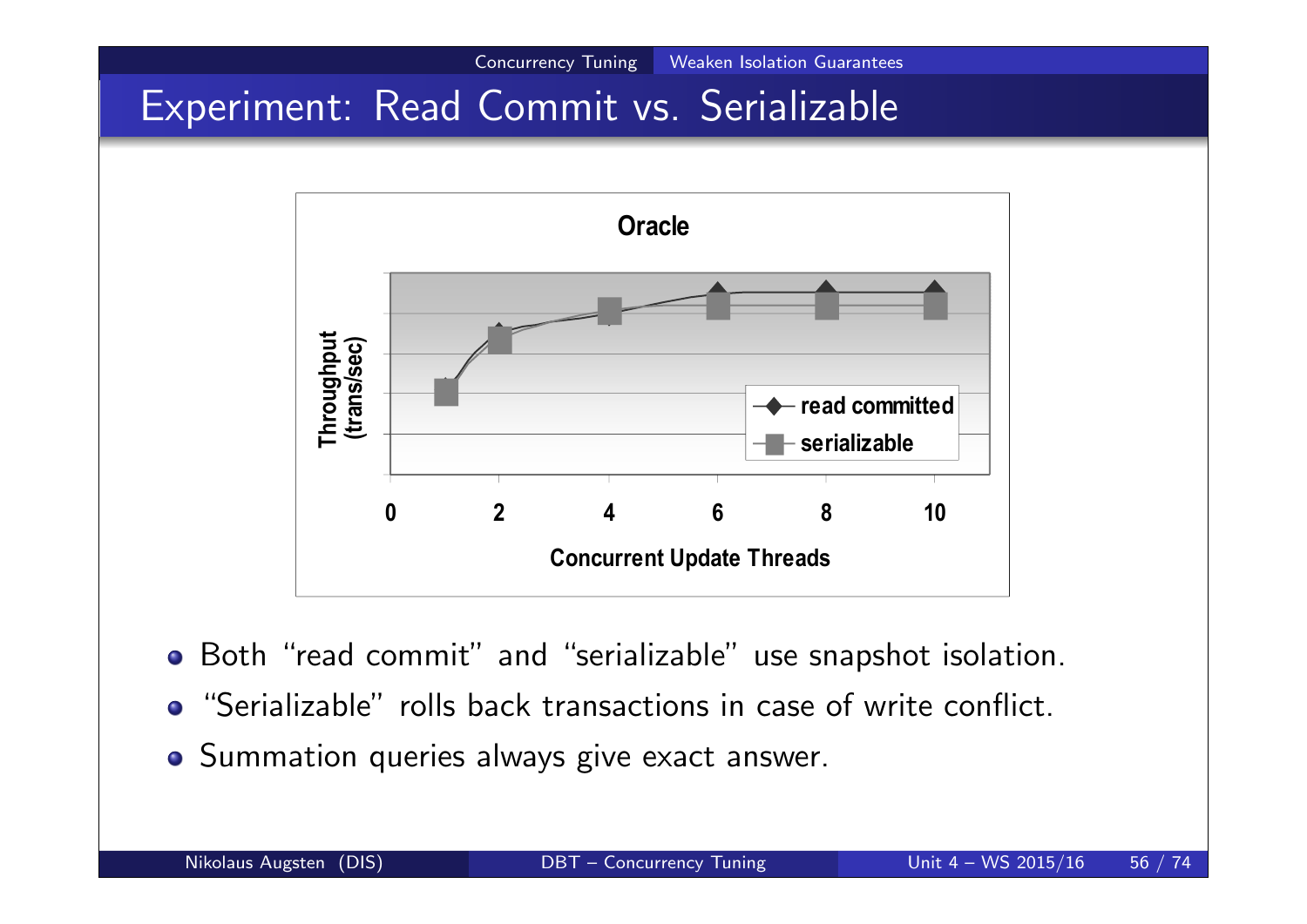# **Outline**

### 1 Concurrency Tuning

- **Introduction to Transactions**
- **.** Lock Tuning
- Weaken Isolation Guarantees
- **Transaction Chopping**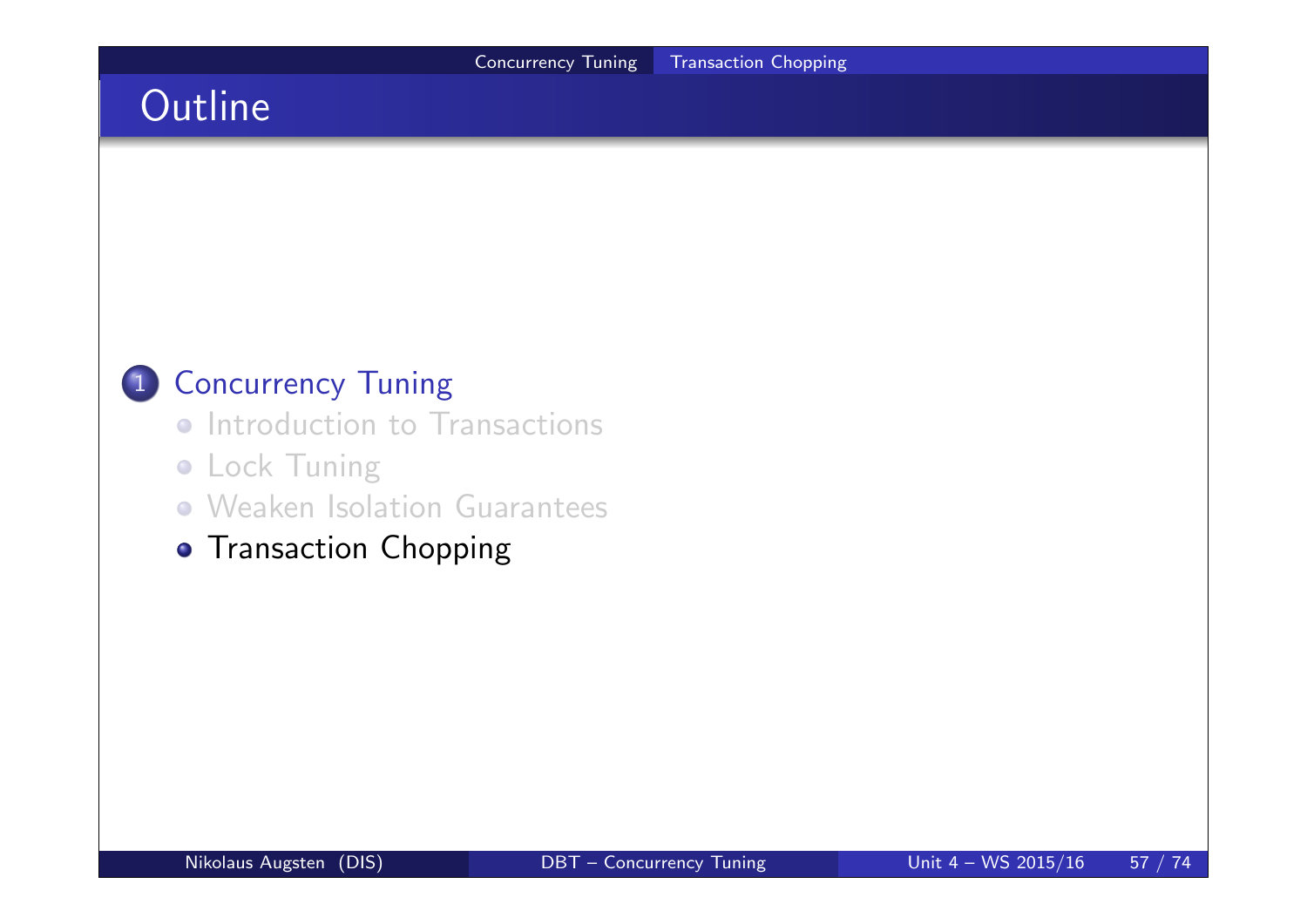### Chopping Long Transactions

#### **•** Shorter transactions

- request less locks (thus they are less likely to be blocked or block an other transaction)
- require other transactions to wait less for a lock
- are better for logging

#### **o** Transaction chopping:

- o split long transactions into short ones
- o don't scarify correctness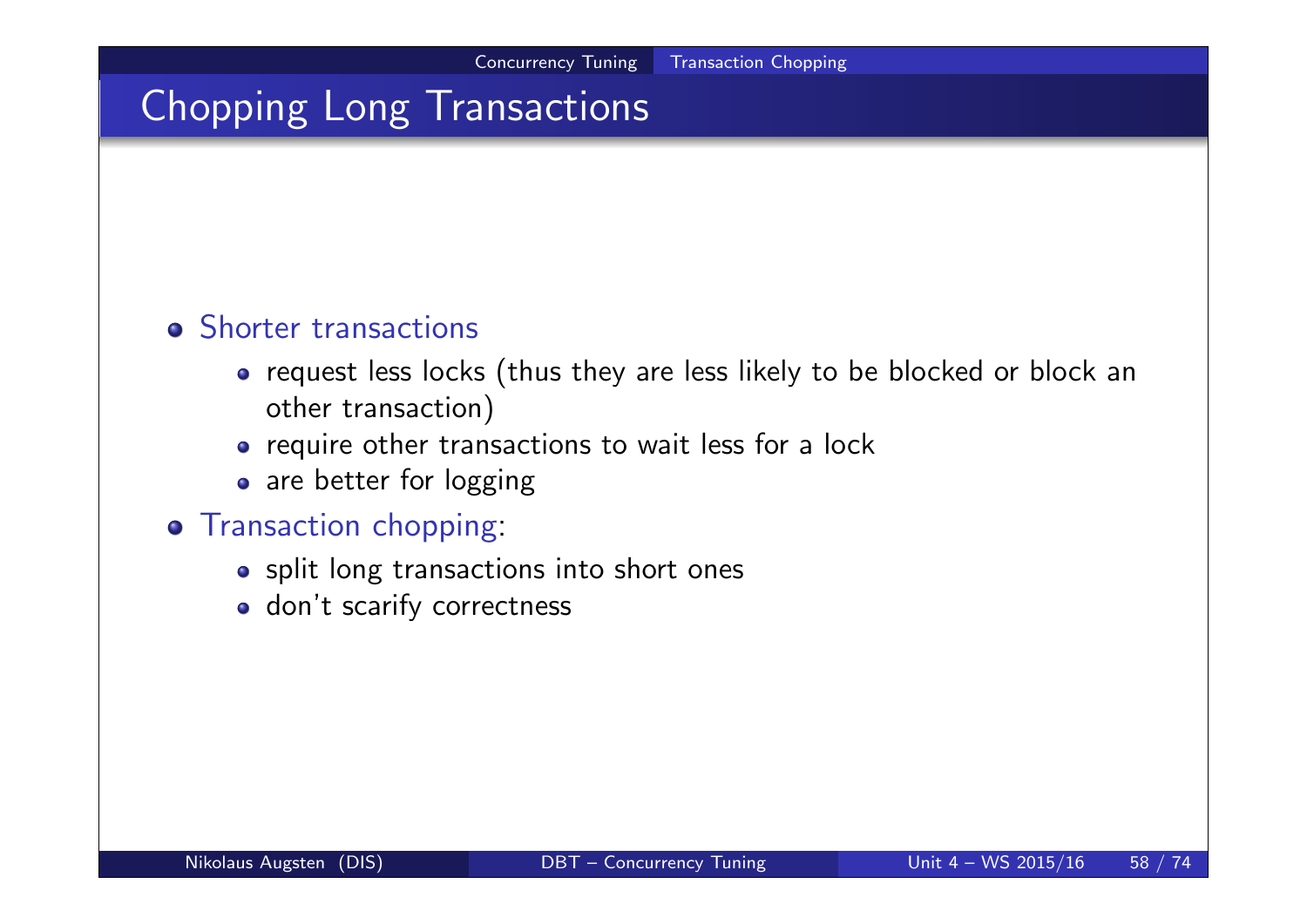# **Terminology**

- Transaction: sequence of disc accesses (read/write)
- Piece of transaction: consecutive subsequence of database access.
	- example transaction  $T : R(A), R(B), W(A)$
	- $R(A)$  and  $R(A), R(B)$  are pieces of T
	- $R(A)$ ,  $W(A)$  is not a piece of T (not consecutive)
- Chopping: partitioning transaction it into pieces.
	- example transaction  $T : R(A), R(B), W(A)$
	- $T_1$ :  $R(A)$ ,  $R(B)$  and  $T_2$ :  $W(A)$  is a chopping of T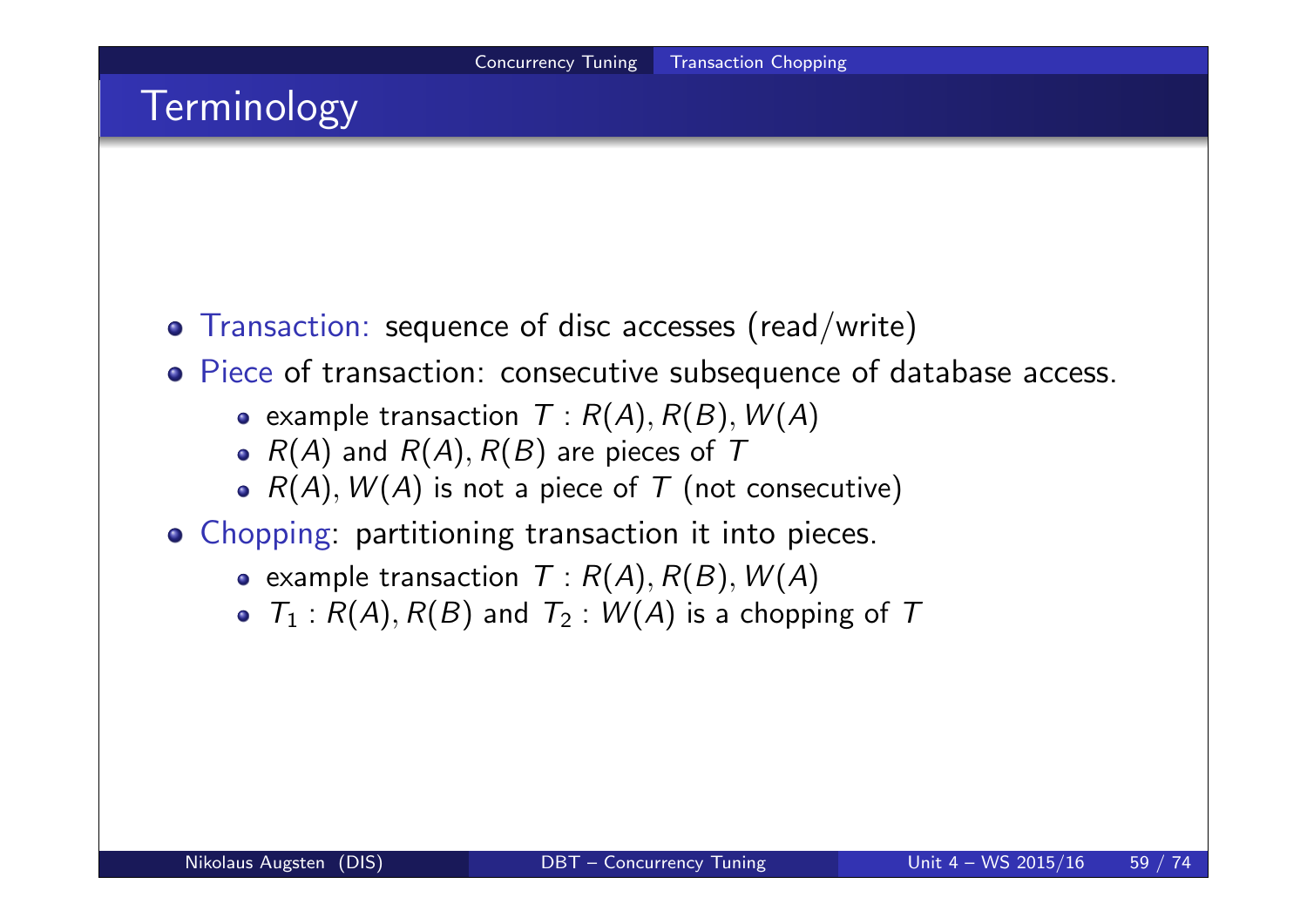## Split Long Transactions – Example 1

• Bank with accounts and branches:

- each account is assigned to exactly one branch
- branch balance is sum of accounts in that branch
- customers can take out cash during day
- o Transactions over night:
	- update transaction: reflect daily withdrawals in database
	- balance checks: customers ask for account balance (read-only)
- $\bullet$  Update transaction  $T_{\text{blob}}$ 
	- updates all account balances to reflect daily withdrawals
	- updates the respective branch balances
- Problem: balance checks are blocked by  $T_{blob}$  and take too long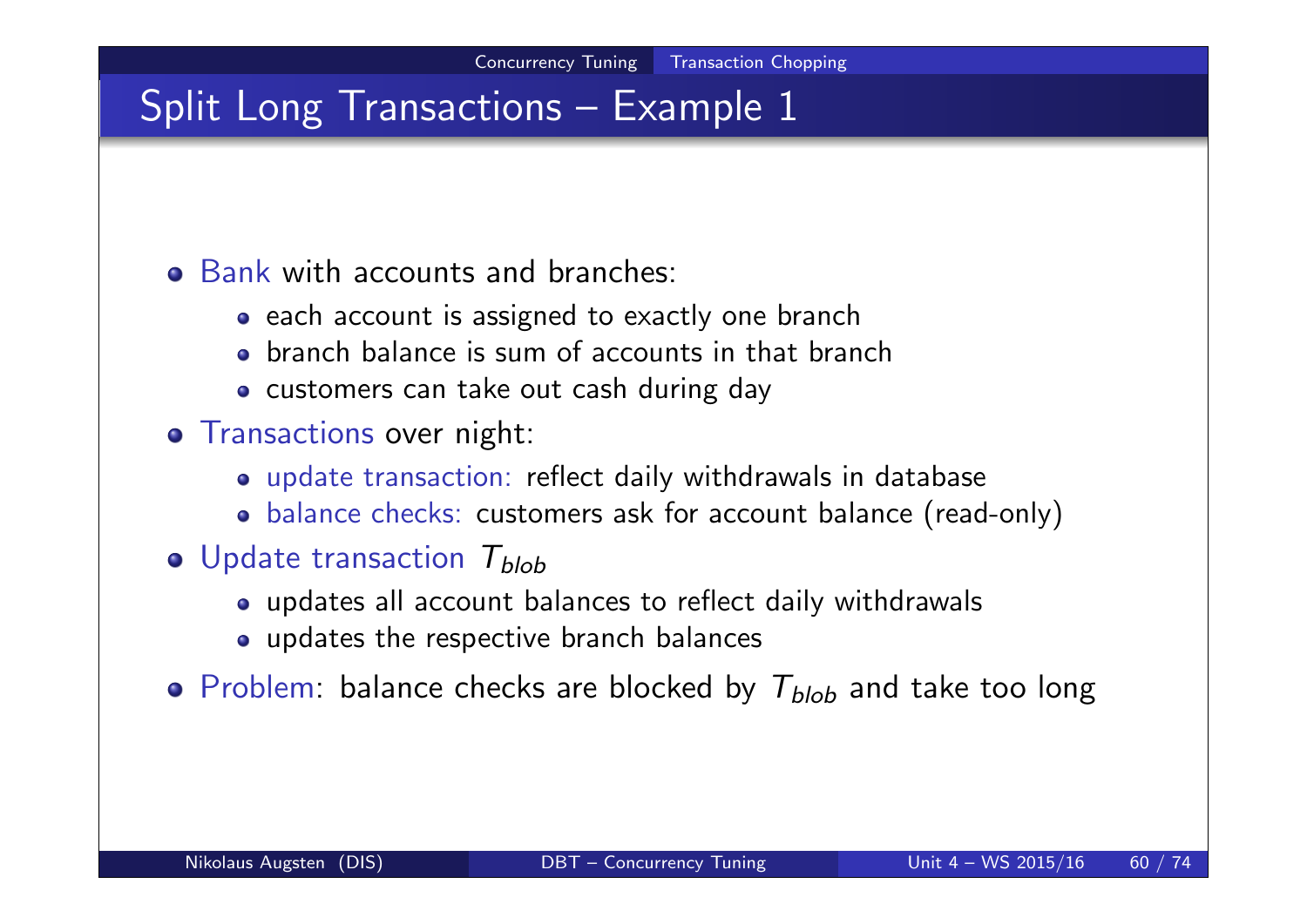# Split Long Transactions – Example 1

- $\bullet$  Solution: split update transactions  $T_{blob}$  into many small transactions
- Variant 1: each account update is one transaction which
	- updates one account
	- updates the respective branch balance
- Variant 2: each account update consists of two transactions
	- $\bullet$   $\tau_1$  : update account
	- $\bullet$   $\tau_2$  : update branch balance
- o Note: isolation does not imply consistency
	- both variants maintain serializability (isolation)
	- variant 2: consistency (sum of accounts equal branch balance) compromised if only one of  $\,_1$  or  $\,_2$  commits.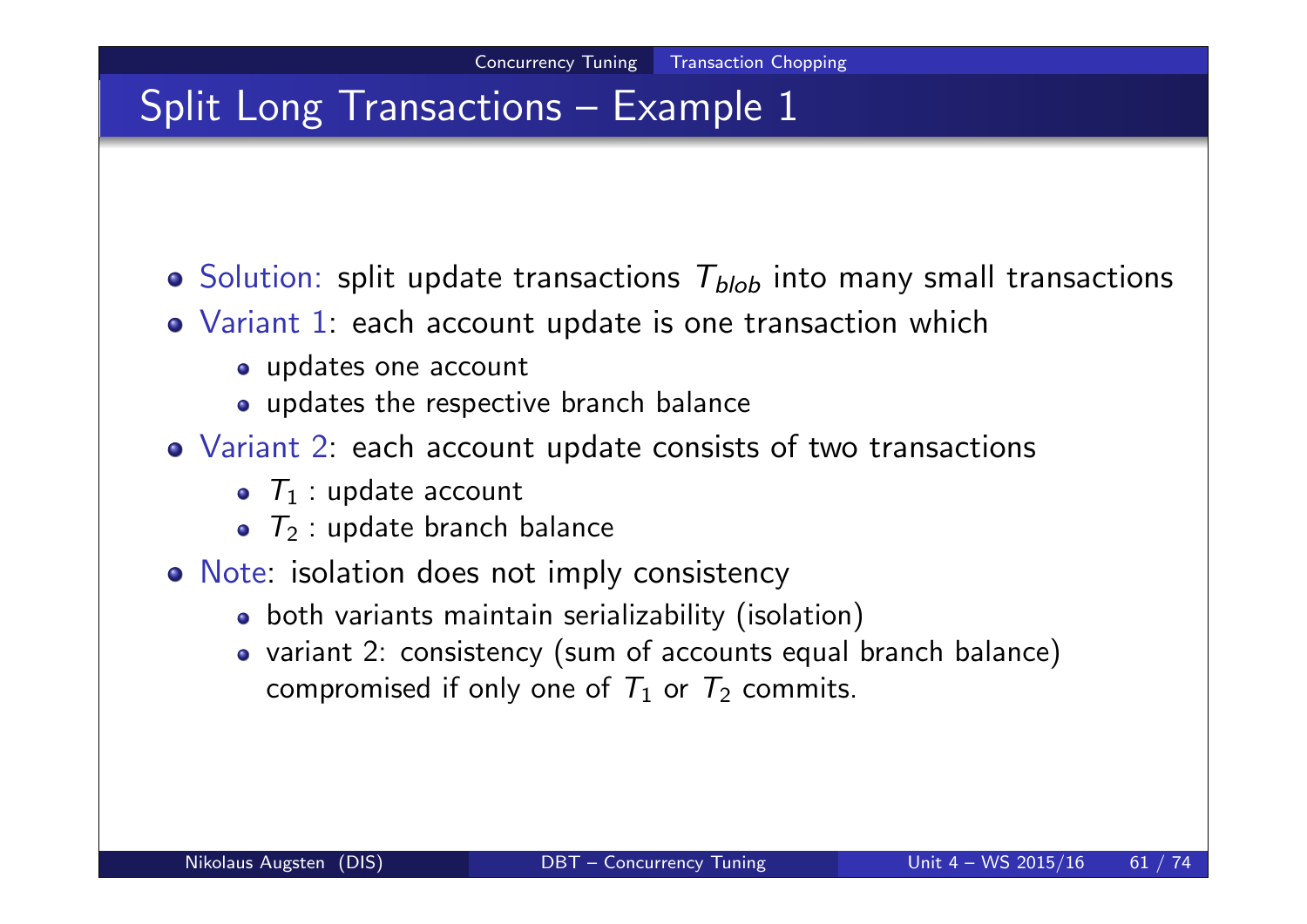### Split Long Transactions – Example 2

- Bank scenario as in Example 1.
- **•** Transactions:
	- update transaction: each transaction updates one account and the respective branch balance (variant 1 in Example 1)
	- balance checks: customers ask for account balance (read-only)
	- consistency  $(\mathcal{T}')$ : compute account sum for each branch and compare to branch balance
- Splitting:  $\mathcal{T}'$  can be split into transactions for each individual branch
- Serializability maintained:
	- consistency checks on different branches share no data item
	- updates leave database in consistent state for  $\mathcal{T}'$
- Note: update transaction can not be further split (variant 2)!
- o Lessons learned:
	- sometimes transactions can be split without sacrificing serializability
	- adding new transaction to setting may invalidate all previous chopping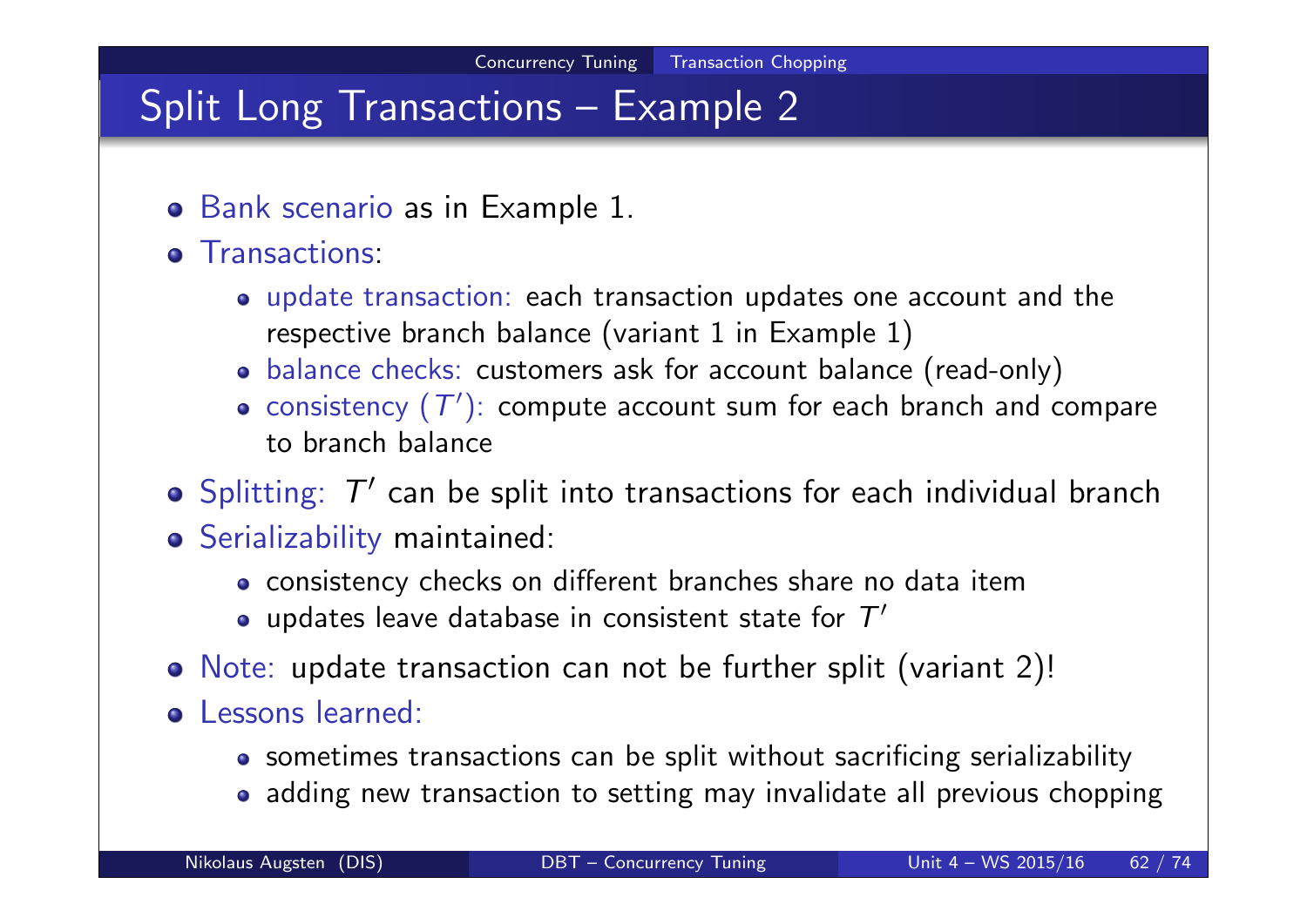# Formal Chopping Approach

- Assumptions: when can the chopping be applied?
- Execution rules: how must chopped transactions be executed?
- Chopping graph: which chopping is correct?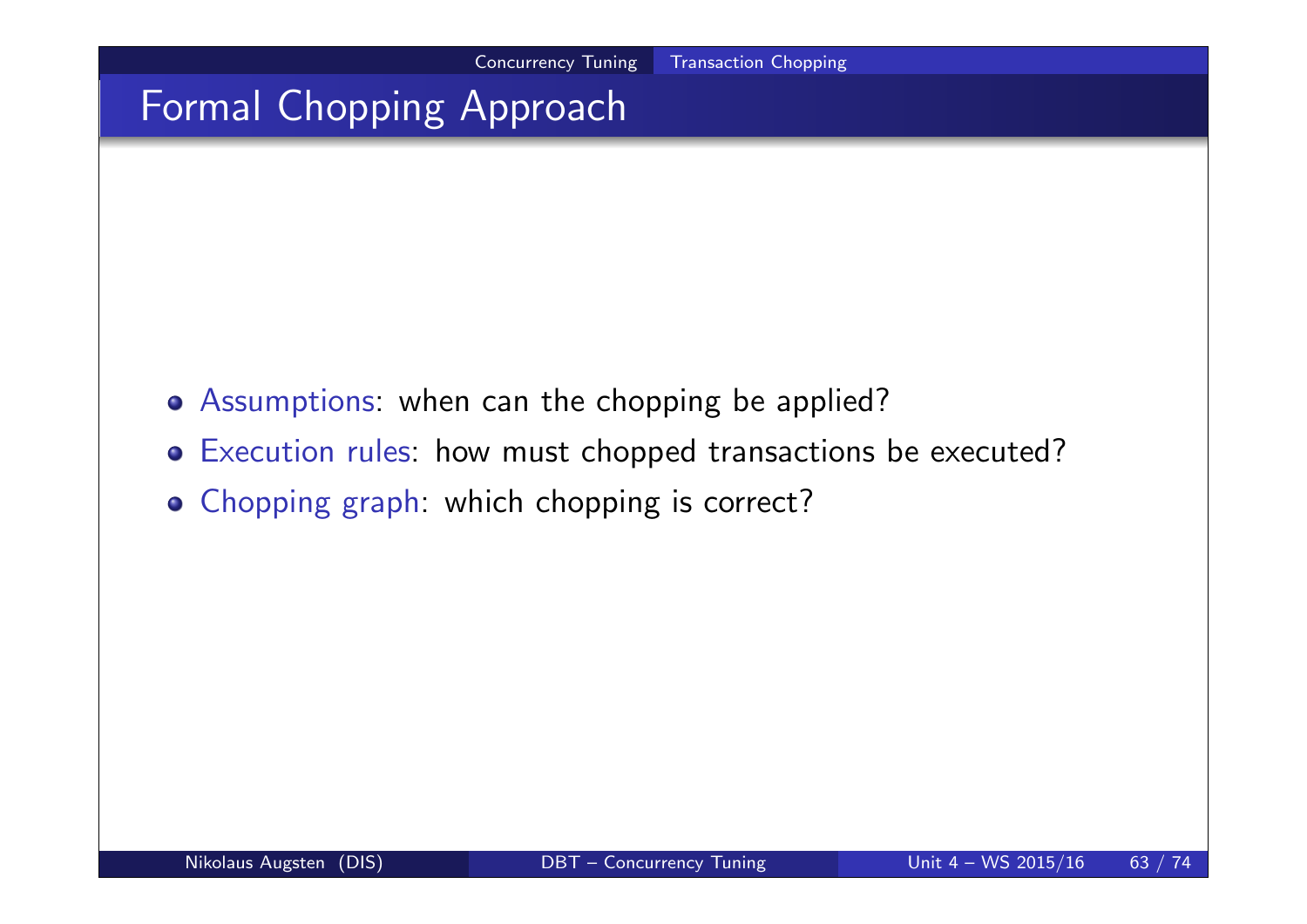## Assumptions for Transaction Chopping

- 1. Transactions: All transactions that run in an interval are known.
- 2. Rollbacks: It is known where in the transaction rollbacks are called.
- 3. Failure: In case of failure it is possible to determine which transactions completed and which did not.
- 4. Variables: The transaction code that modifies a program variable  $x$ must be reentrant, i.e., if the transaction aborts due to a concurrency conflict and then executes properly,  $x$  is left in a consistent state.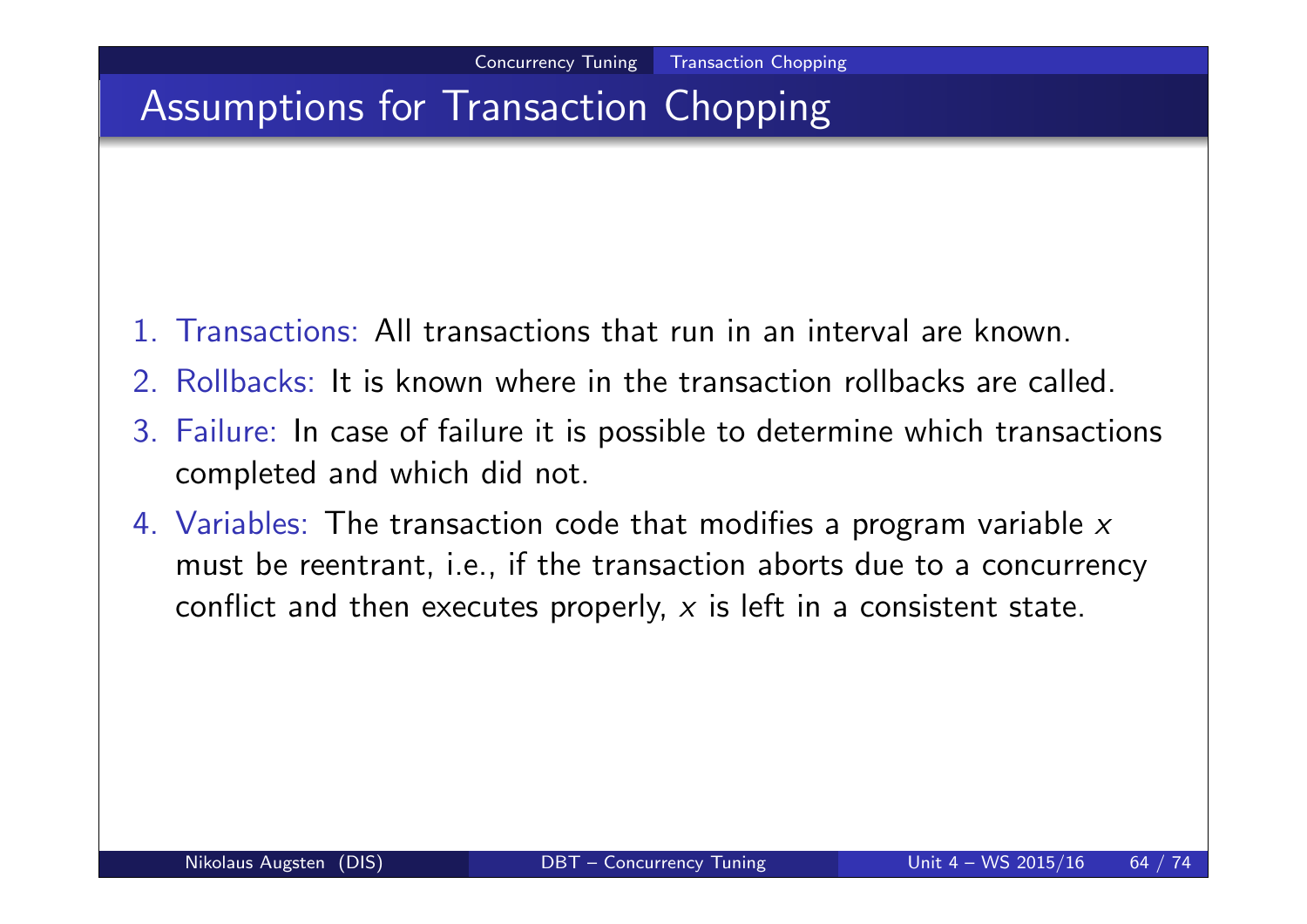### Execution Rules

- 1. Execution order: The execution of pieces obeys the order given by the transaction.
- 2. Lock conflict: If a piece is aborted due to a lock conflict, then it will be resubmitted until it commits.
- 3. Rollback: If a piece is aborted due to a rollback, then no other piece for that transaction will be executed.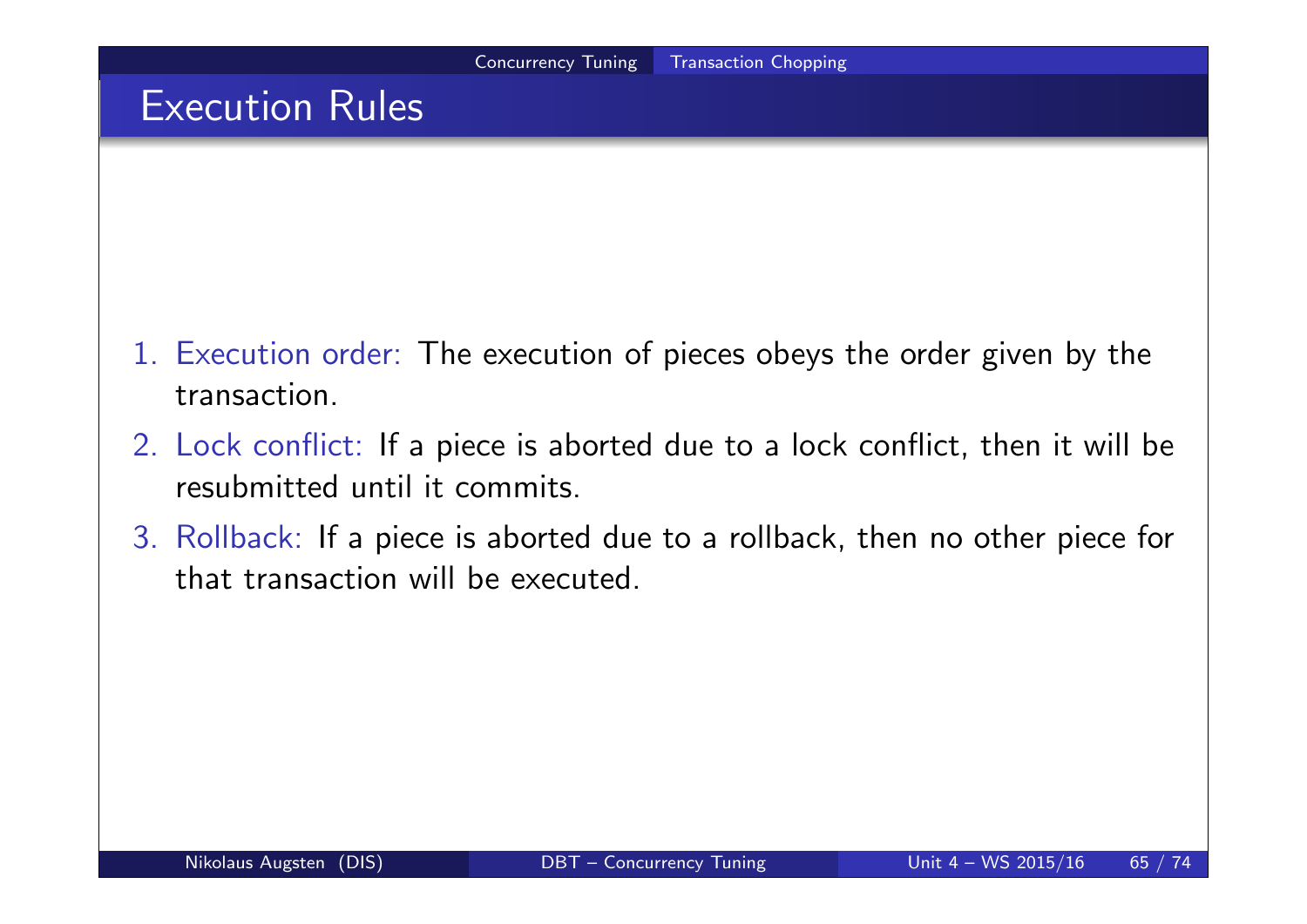# The Transaction Chopping Problem

- Given: Set  $A = \{T_1, T_2, \ldots, T_n\}$  of (possibly) concurrent transactions.
- $\bullet$  Goal: Find a chopping B of the transactions in A such that any serializable execution of the transactions in  $B$  (following the execution rules) is equivalent so some serial execution of the transaction in A. Such a chopping is said to be correct.
- Note: The "serializable" execution of  $B$  may be concurrent, following a protocol for serializability.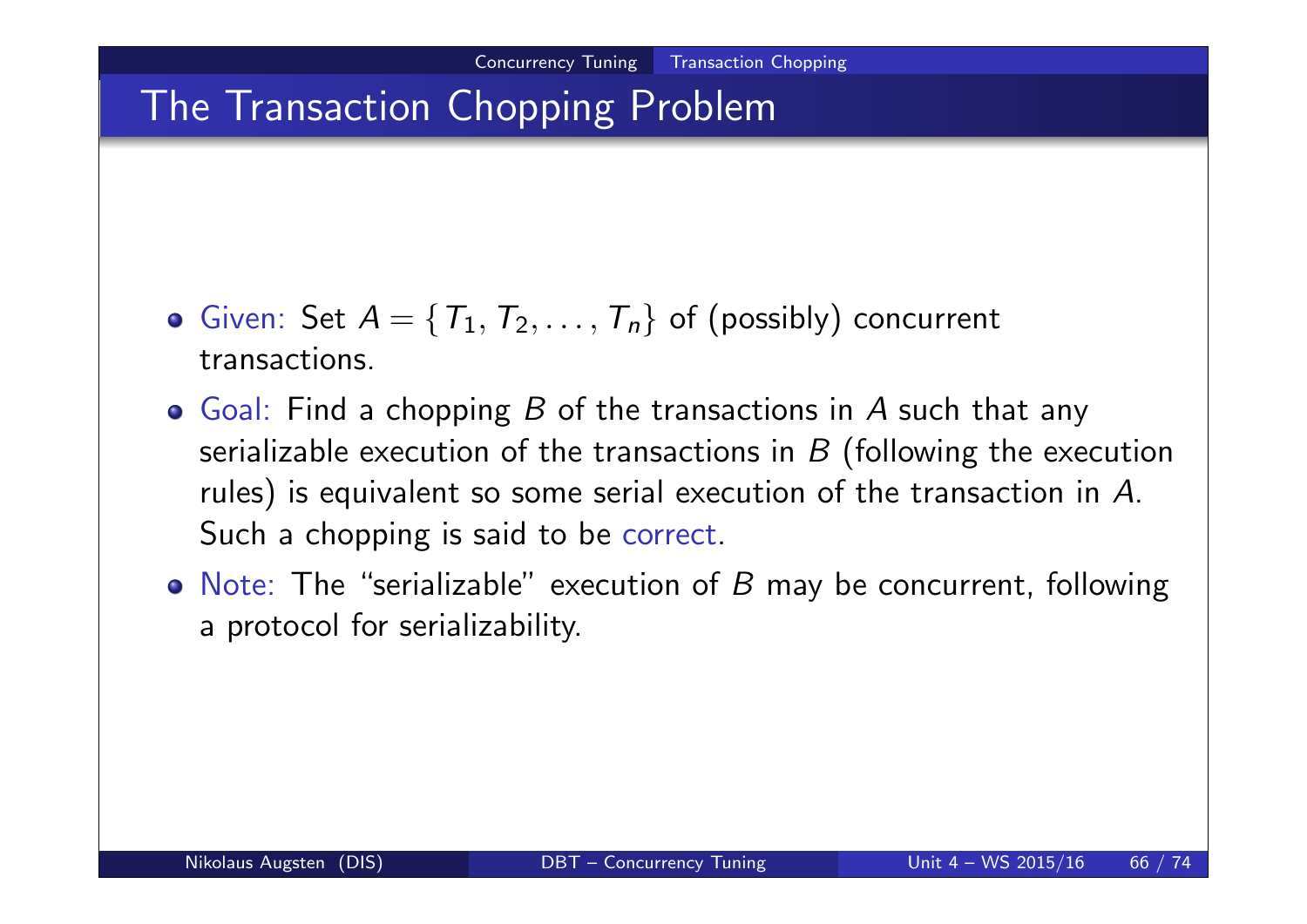## Chopping Graph

- We represent a specific chopping of transactions as a graph.
- Chopping graph: undirected graph with two types of edges.
	- nodes: each piece in the chopping is a node
	- C-edges: edge between any two conflicting pieces
	- S-edges: edge between any two sibling pieces
- Conflicting pieces: two pieces  $p$  and  $p'$  conflict iff
	- $\rho$  and  $\rho'$  are pieces of different original transactions
	- both  $\rho$  and  $\rho'$  access a data item  $x$  and at least one modifies it
- Sibling pieces: two pieces  $p$  and  $p'$  are siblings iff
	- $\bm{\rho}$  and  $\bm{\rho}'$  are neighboring pieces of the same original transactions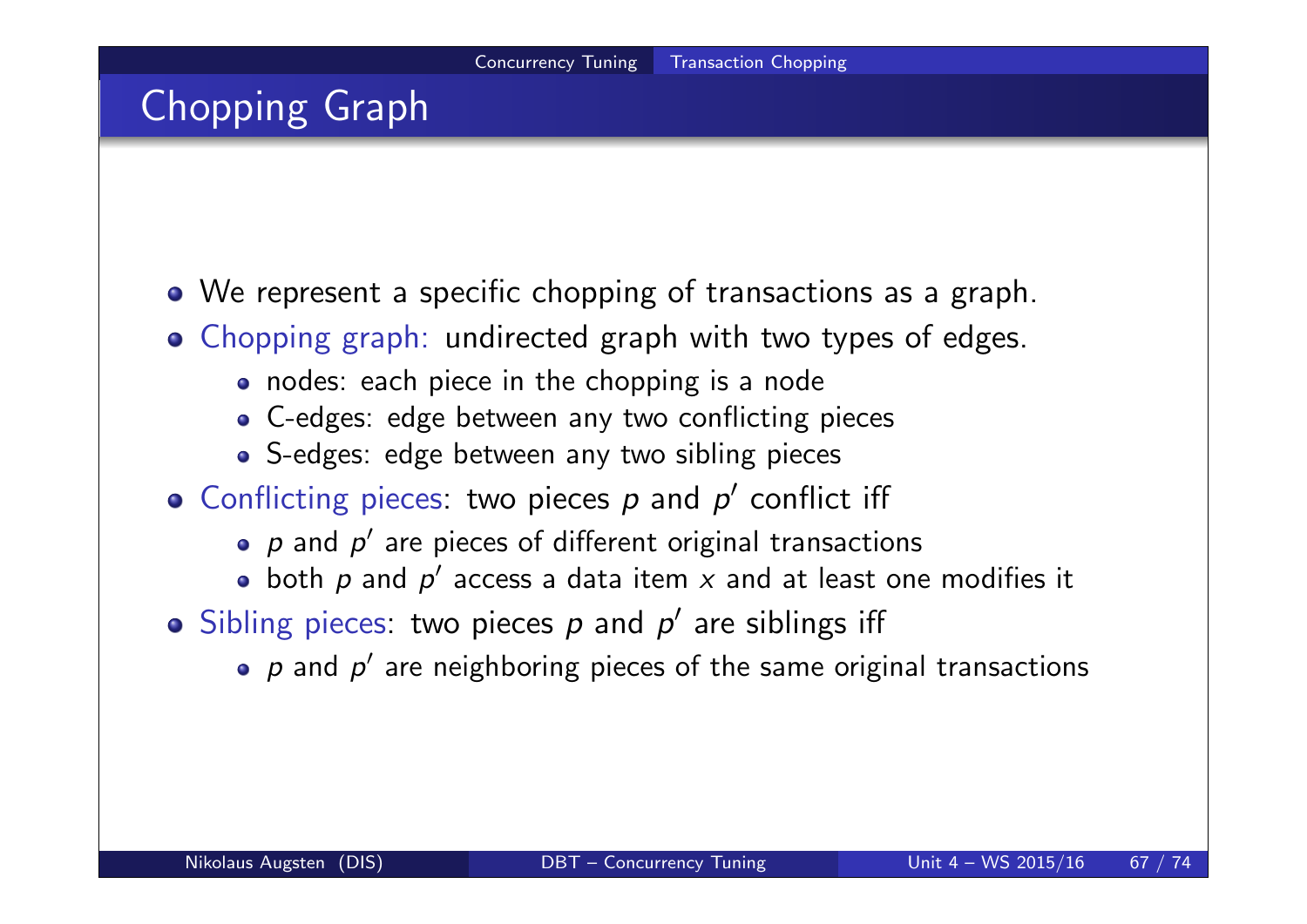# Chopping Graph – Example

Notation: chopping of possibly concurrent transactions.

- $\bullet$  original transactions are denoted as  $T_1, T_2, \ldots$
- chopping  $\mathcal{T}_i$  results in pieces  $\mathcal{T}_{i1},\mathcal{T}_{i2},\ldots$

• Example transactions:  $(T_1 : R(x), R(y), W(y)$  is split into  $T_{11}, T_{12})$ 

- $T_{11}$  :  $R(x)$
- $T_{12}$  :  $R(y)$ ,  $W(y)$
- $\bullet$   $T_2$ :  $R(x)$ ,  $W(x)$
- $\bullet$   $T_3$  :  $R(y)$ ,  $W(y)$
- **o** Conflict edge between nodes
	- $T_{11}$  and  $T_2$  (conflict on x)
	- $T_{12}$  and  $T_3$  (conflict on y)
- Sibling edge between nodes
	- $T_{11}$  and  $T_{22}$  (same original transaction  $T_1)$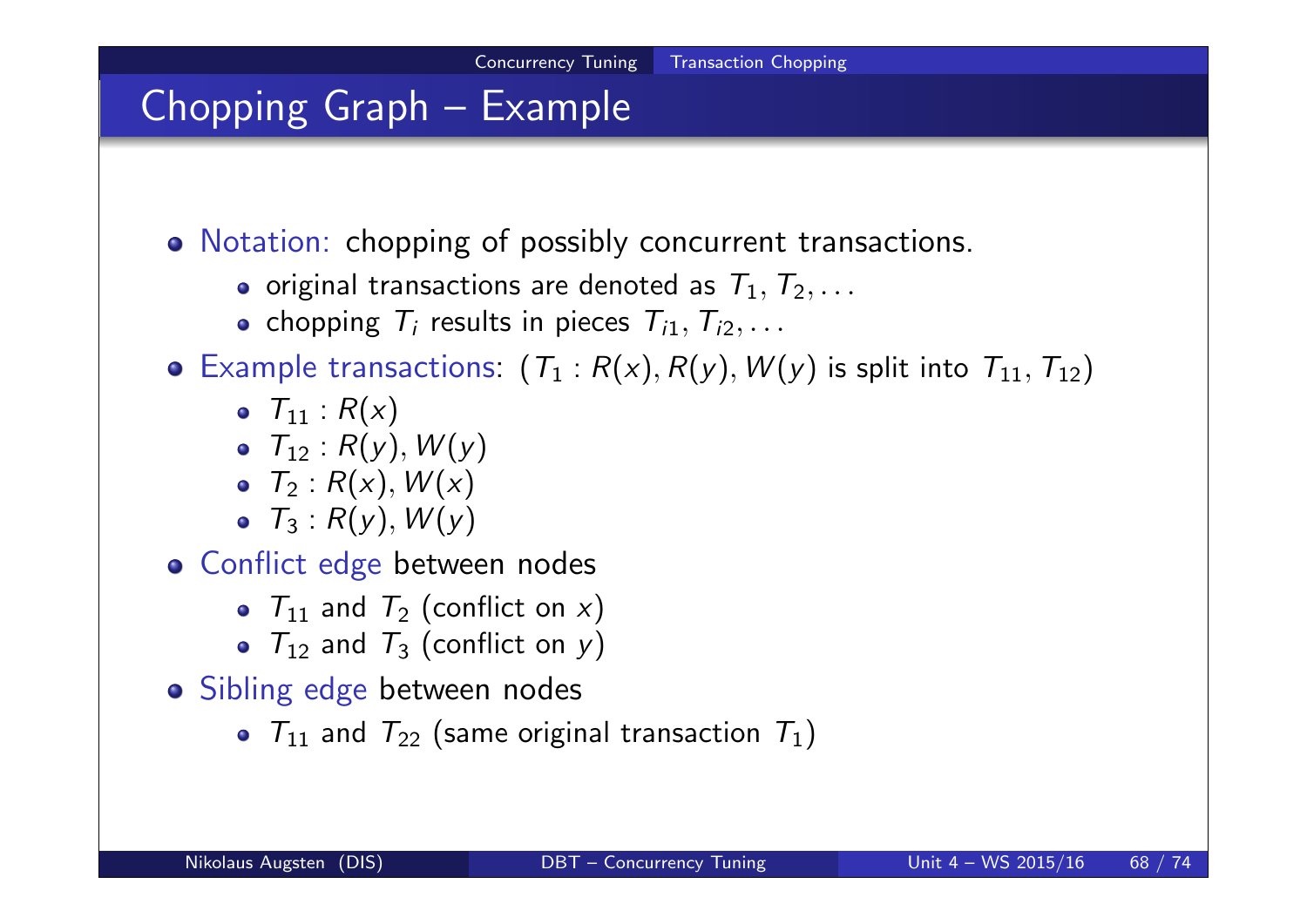## Rollback Safe

### Motivation: Transaction T is chopped into  $T_1$  and  $T_2$ .

- $T_1$  executes and commits
- $T_2$  contains a rollback statement and rolls back
- $\bullet$   $\tau_1$  is already committed and will not roll back
- in original transaction T rollback would also undo effect of piece  $T_1!$
- $\bullet$  A chopping of transaction T is rollback save if
	- T has no rollback statements or
	- all rollback statements are in the first piece of the chopping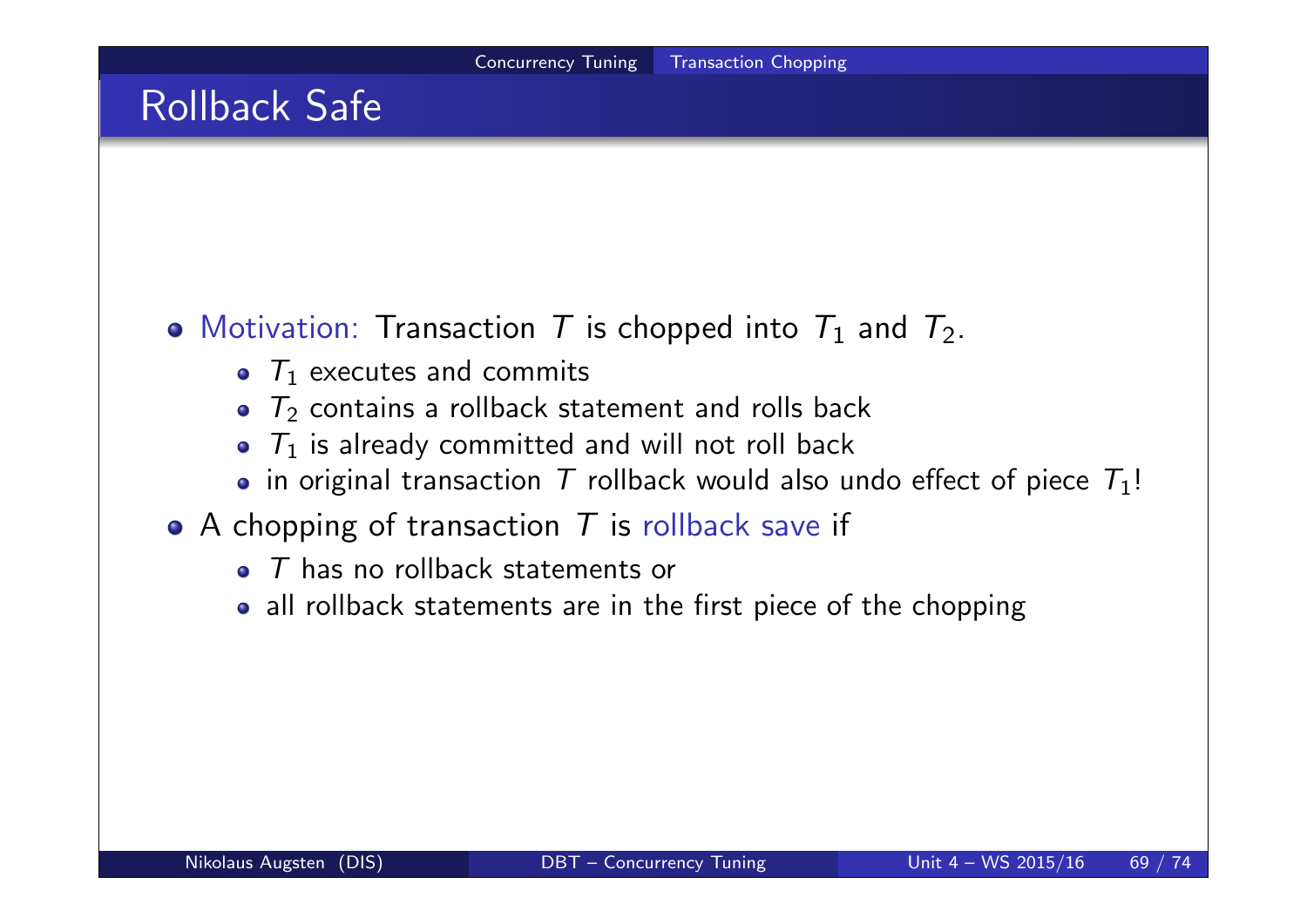### Correct Chopping

#### Theorem (Correct Chopping)

A chopping is correct if it is rollback save and its chopping graph contains no SC-cycles.

- Chopping of previous example is correct (no SC-cycles, no rollbacks)
- If a chopping is not correct, then any further chopping of any of the transactions will not render it correct.
- If two pieces of transaction  $T$  are in an SC-cycle as a result of chopping  $T$ , then they will be in a cycle even if no other transactions (different from  $T$ ) are chopped.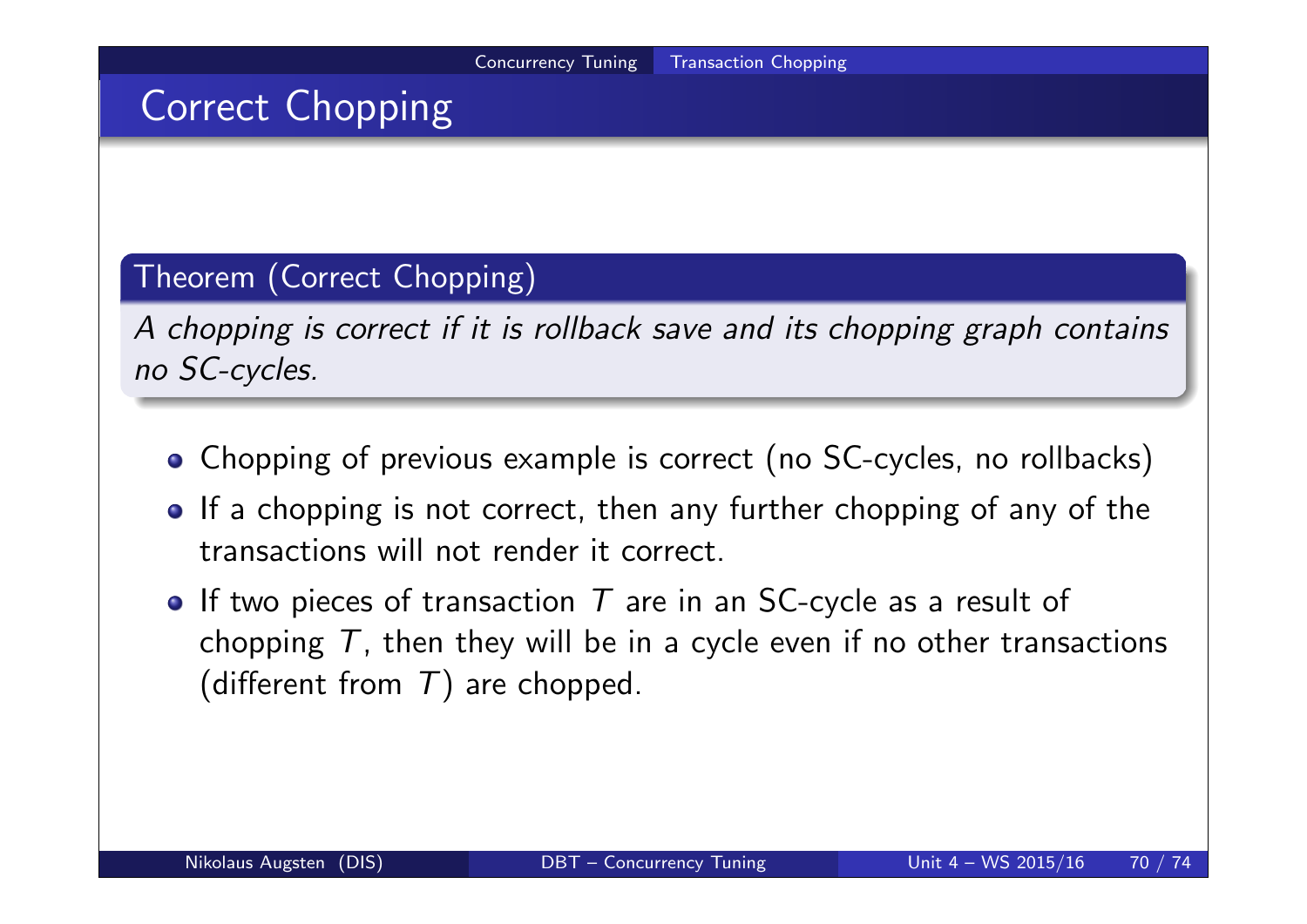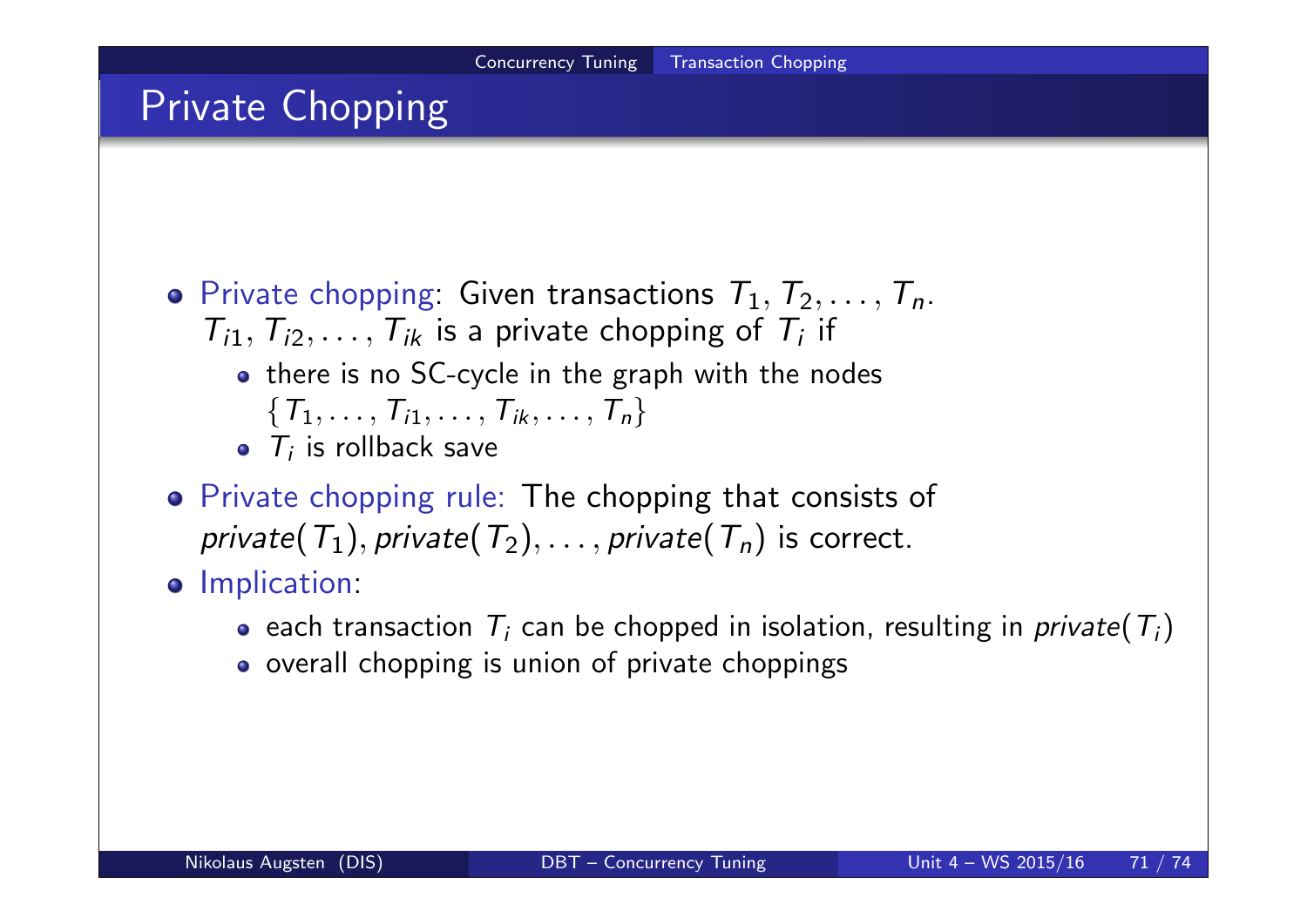# Chopping Algorithm

- 1. Draw an S-edge between the  $R/W$  operations of a single transaction.
- 2. For each data item  $x$  produce a write list, i.e., a list of transactions that write this data item.
- 3. For each  $R(x)$  or  $W(x)$  in all transactions:
	- (a) look up the conflicting transactions in the write list of  $x$
	- (b) draw a C-edge to the respective conflicting operations
- 4. Remove all S-edges that are involved in an SC-cycle.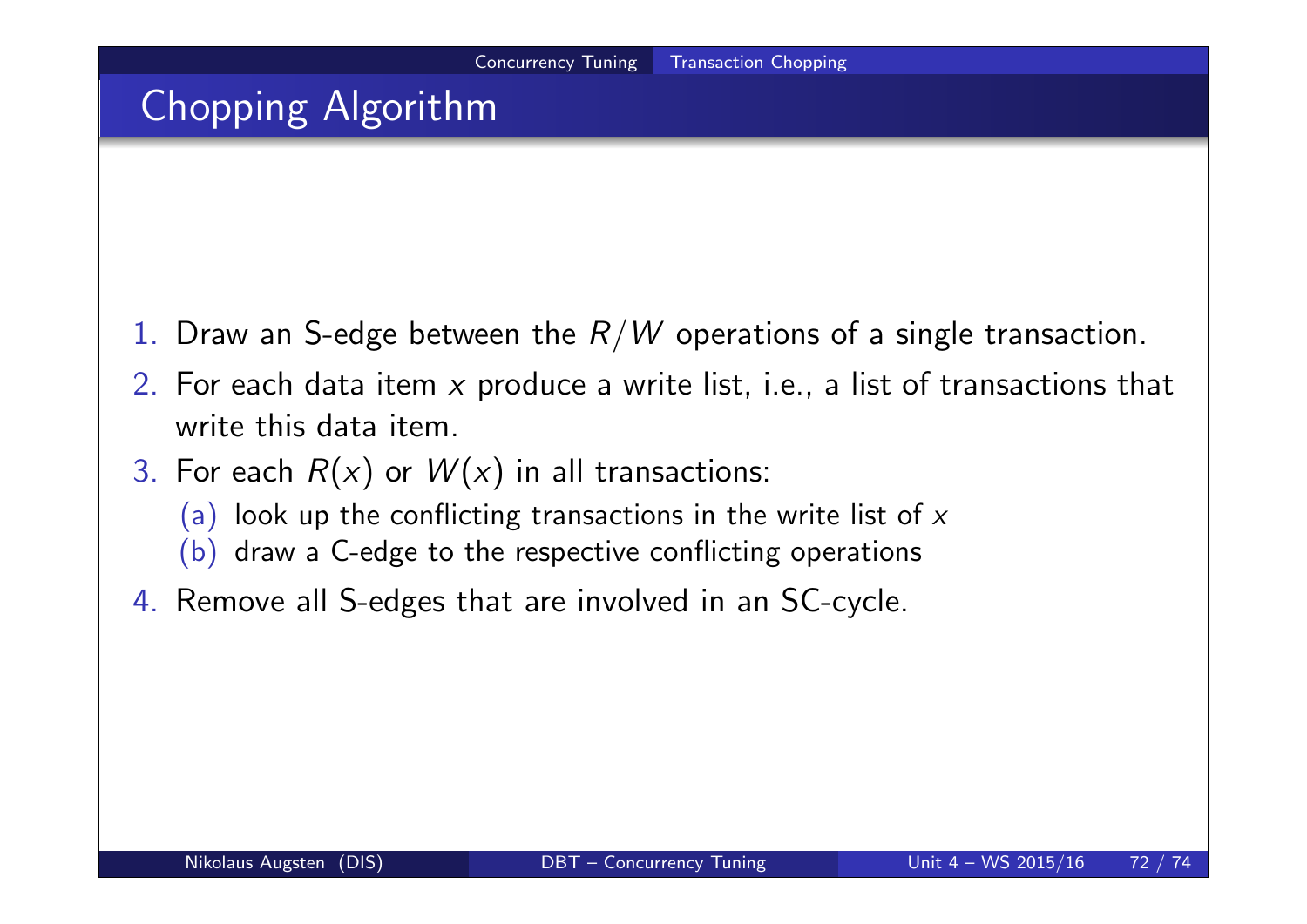## Chopping Algorithm – Example

- **•** Transactions:  $(Rx = R(x), Wx = W(x))$ 
	- $\bullet$   $T_1$  : Rx, Wx, Ry, Wy
	- $\bullet$   $T_2$  : Rx, Wx
	- $\bullet$   $T_3$ :  $R_V$ ,  $R_z$ ,  $W_V$
- Write lists:  $x: T_1, T_2$ ;  $y: T_1, T_3$ ;  $z: \emptyset$
- C-edges:
	- $T_1: Rx T_2.Wx$ ,  $Wx T_2.Wx$ ,  $Ry T_3.Wy$ ,  $Wy T_3.Wy$
	- $T_2$ :  $Rx T_1.Wx$  ( $Wx T_1.Wx$ : see  $T_1$ )
	- $T_3$ :  $Ry T_1.Wy$  ( $Wy T_1.Wy$ : see  $T_1$ )
- Remove S-edges:  $T_1$ :  $Rx Wx$ ,  $Ry Wy$ ;  $T_2$ :  $Rx Wx$ ;  $T_3$ :  $R_V - R_Z$ ,  $R_Z - W_V$
- Final chopping:
	- $\bullet$   $T_{11}$  : Rx, Wx;  $T_{12}$  : Ry, Wy
	- $\bullet$   $T_2$  : Rx, Wx
	- $\bullet$   $T_3$ :  $R_V$ ,  $R_Z$ ,  $W_V$